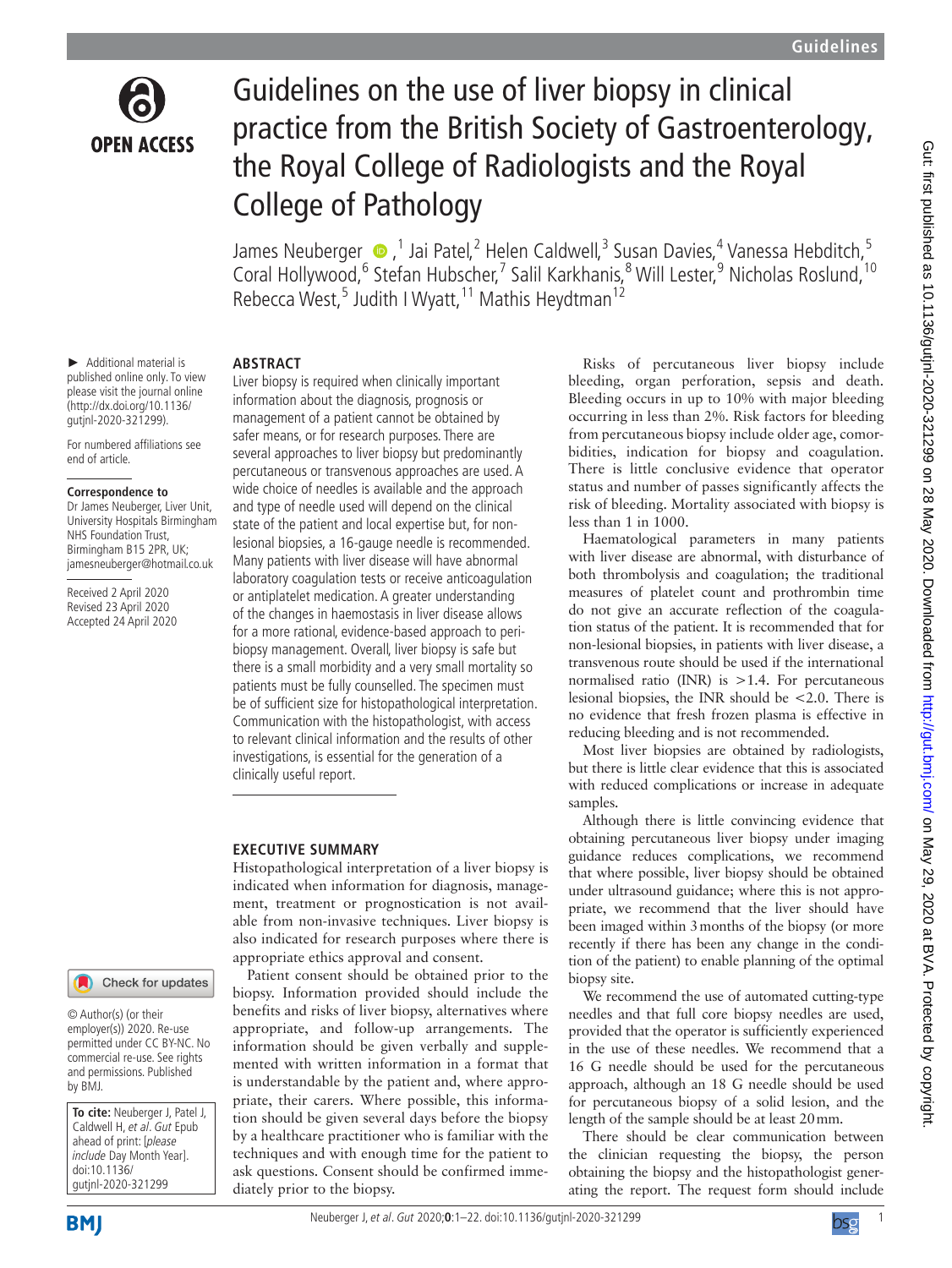# **Guidelines**

the indication(s) and all relevant clinical and other information to ensure that the procedure is done as safely as possible and that the histopathologist has all the necessary information. The biopsy report should clearly deal with the clinical indication(s) for the biopsy and conclude with a concise diagnostic summary. The report should be given in a timely fashion. For biopsies obtained outside a specialist liver centre, the reporting pathologist should have access to a second opinion from a liver centre.

#### **Research and audit questions**

In many aspects of liver biopsy, the evidence is weak. We recommend that there should be local and national audits for the major complications of liver biopsy; these should include evaluation of the various types of liver biopsy needle used to provide evidence for the safest and most effective needle units, and clinicians undertaking liver biopsies should ensure their own and centre's complication rates are within accepted range; we recommend that there should be national standards, evidence-based where possible, about the training and competencies of those obtaining liver biopsies; we recommend that there is further research into the haematological parameters that preclude safe percutaneous biopsies and into interventions to reduce the risk of bleeding after liver biopsy

# **LIVER BIOPSY GUIDELINES: PATIENT/LAY SUMMARY**

A fuller lay summary is given in [online supplementary material.](https://dx.doi.org/10.1136/gutjnl-2020-321299)

#### **Introduction**

A liver biopsy is a diagnostic test, which involves the removal of a small quantity of tissue from the liver, usually done under local anaesthetic, to allow microscopic examination of the liver.

#### **Purpose of a liver biopsy**

There are many causes of liver disease and it is sometimes difficult to diagnose and work out the best treatment using other tests such as non-invasive imaging techniques or blood tests.

- The main reasons for a liver biopsy are to
- $\blacktriangleright$  help clarify diagnosis;
- ► determine severity of liver damage or grade of tumour;
- ► help predict prognosis in a person with a known diagnosis; ► inform treatment decisions;
- ► monitor disease progression or response to treatment;
- ► obtain liver tissue for non-histological assessment (microbiology, biochemical, other);
- support research.

#### **Meeting patient concerns**

Some patients are anxious about having a biopsy, are unsure what it involves or why they have to have it, how long it takes or how much it is likely to hurt. The British Liver Trust has identified three key areas for improvement: communication, consent and post-biopsy information.

#### **Risks of having a biopsy**

Generally, liver biopsy is a safe procedure, but it is not free of risk. All invasive procedures have an associated risk of illness or disease (morbidity) or death (mortality). The reported risk of complications varies depending on the type of biopsy.

The risk of a biopsy needs to be balanced against the benefits that the findings of a biopsy will provide. The development of complications is not necessarily the fault or error of the healthcare professional. Some situations are associated with increased risk, such as where there is infection or obstruction in the liver or bile ducts, ascites (fluid in the abdomen) or pregnancy.

# **Complications**

Complications are uncommon but there may be some mild pain or discomfort in the area of the biopsy. In a small number of cases there is some minor bleeding that soon stops.

After a biopsy, patients should seek medical advice when:

- ► Bleeding occurs from the site of the biopsy.
- The biopsy site becomes red, angry looking or swollen.
- A high temperature (fever) develops.
- The biopsy site is still painful after a few days and painkillers do not help.

In more severe and rarer cases, a blood transfusion and/or an operation is required to deal with the bleeding. On occasion it is possible for bile to leak from the liver internally. There is a small risk that the small wound will become infected after the biopsy.

#### **Different techniques for undertaking a liver biopsy**

There are various approaches to obtaining a liver biopsy.

#### Percutaneous liver biopsy

Percutaneous liver biopsy is the most common type of biopsy. It involves inserting a thin needle through the skin into the liver and removing a small piece of tissue. Before the procedure, you will be asked to lie on your back or on your left side. The skin over the liver region is then cleaned and prepared by applying antiseptic. Some local anaesthetic is then injected into a small area of skin and tissues just over a part of the liver (usually between two lower ribs on the right-hand side) to make the skin in this area numb. A special hollow needle is inserted through your skin into the liver. The clinician will ask you to breathe in and then out and then hold your breath while the needle is inserted into the liver. The needle will remove a small sample of liver tissue for further examination. The clinician obtaining the biopsy may be guided by an ultrasound scanner or CT scan for greater accuracy. Such scans are painless. Imaging can potentially reduce the risk of complications. Contrast-enhanced ultrasound may be of use in those with advanced chronic liver disease.<sup>[1](#page-18-0)</sup>

A blind liver biopsy is where the biopsy is done without imaging guidance. The guidelines state that a blind liver biopsy should not be performed without recent liver imaging (within the preceding 3 months) and this imaging should be reviewed before undertaking a biopsy.

# Transvenous/transjugular biopsy

A transvenous/transjugular biopsy is used in patients who have difficulty with blood clotting where there is a risk of bleeding.

You will be asked to lie on your back and the radiologist will apply a numbing medication on one side of the neck and makes a small incision. They then insert a flexible hollow tube (catheter) into the jugular vein. A contrast dye is then injected into the tube and a series of images taken. The dye allows the specialist to see the hepatic vein. A biopsy needle is then threaded through the tube and one or more liver samples are taken. The catheter is carefully removed, and the incision covered with a bandage.

Other types of liver biopsy include transfemoral (using the femoral vein as access point), endoscopic ultrasound-guided liver biopsy (done through an endoscope in the duodenum) and laparoscopic liver biopsy (through the abdomen, either during an operation or through a laparoscope).

# **What care should you receive after your liver biopsy?**

Biopsies are usually done on the day and do not necessitate an overnight stay. You are expected to lie on your side and are observed for at least 3hours to check there is no further bleeding.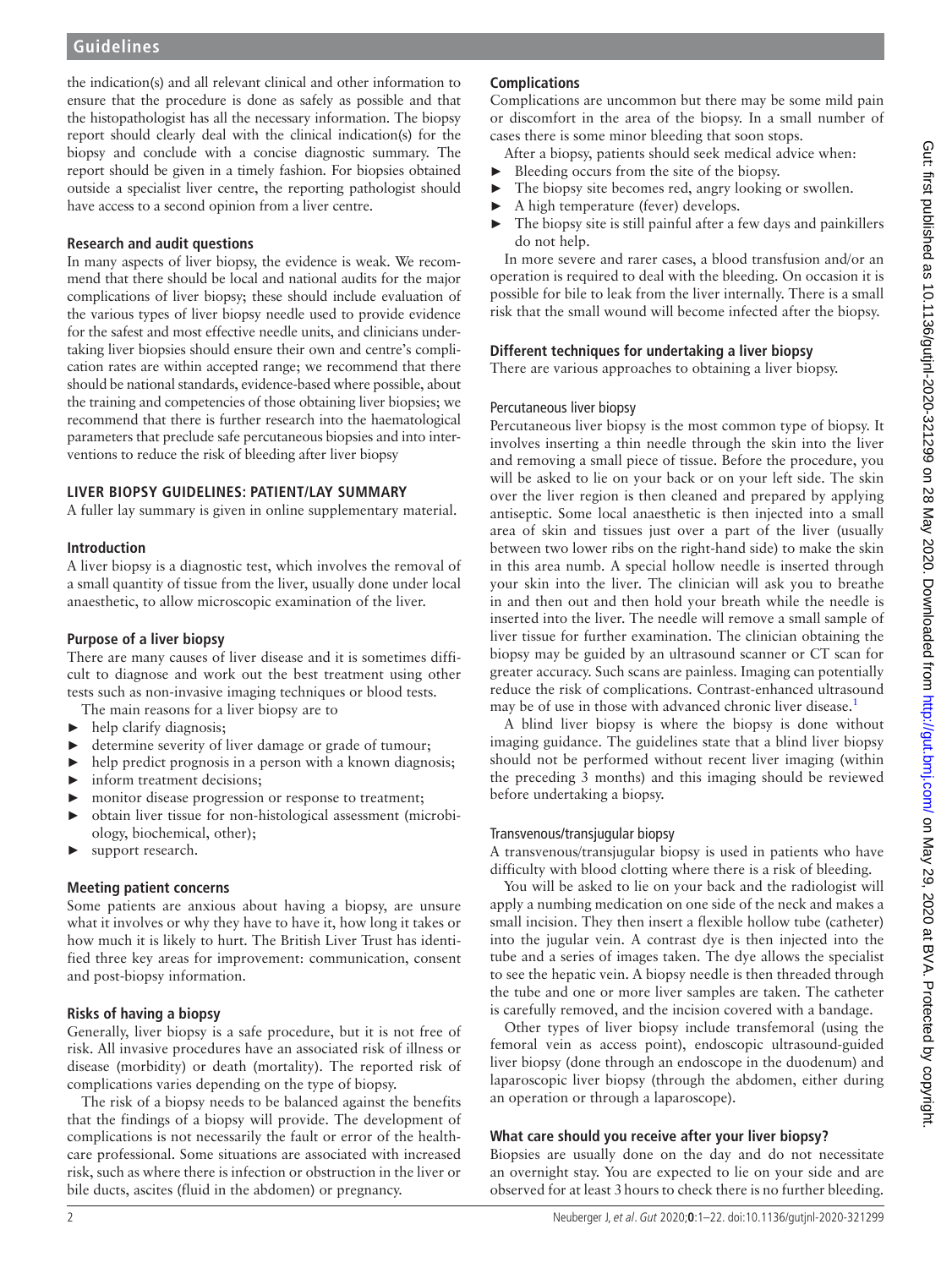Any pain or discomfort experienced can usually be treated with painkillers.

The report may take 2weeks or so to come back but if special tests are required, may be longer

#### **Informed consent**

Consent should be obtained from all patients prior to a liver biopsy in accordance with national guidelines. Consent must be voluntary, informed and the patient must have the mental capacity to decide. Information should be given orally and supplemented in written form using language that is comprehensible. The patient should be aware, in advance, of the benefits and risks of the procedure.

Where a biopsy is undertaken solely or partly for research purposes, patients must be fully informed and the procedure approved by the appropriate ethics committee/body in alignment with hospital regulations.

#### **Monitoring after the liver biopsy**

Patients are monitored so pain can be treated appropriately, and any complications detected and attended to early.

Discharge should happen only if your condition is stable that is, when your circulation is acceptable/stable, there is no evidence of bleeding, blood pressure is normal and you do not have complaints of pain or shortness of breath.

Prior to discharge, you should be given oral and written instructions regarding further monitoring and day to day activities. This should include advice to rest and not drive motor vehicles, not to operate heavy machinery, not undertake strenuous activity or lift heavy objects for 48hours.

If you experience any symptoms that would suggest discomfort, infection or injury, you should be instructed to contact the hospital and be provided with contact details how to do this.

#### **What happens to the sample after the liver biopsy?**

After the liver biopsy the sample is sent to a laboratory where it is assessed by a pathologist. It may take 2weeks or more to obtain the report.

Samples from liver biopsies should be stored for 30 years. Reviewing biopsies over time can inform how the liver disease is progressing.

# **Professional responsibility**

The decision to undertake a biopsy involves a number of clinicians with different specialist skills. You should have confidence that the decision to undertake a biopsy is correct and that the risks are carefully assessed.

All members of the team involved in the clinical decisionmaking should be aware of the risks and benefits in each individual case. Serious complications must be recorded and monitored.

Much clearer guidance on the competencies required and the training needed to undertake a liver biopsy should be developed.

#### **Quality standards**

For non-urgent biopsies, the interval between request and biopsy should be less than 4weeks, regardless of which type of procedure is adopted.

All patients should be given oral and written information about the indications, benefits and risks of biopsy together with details of post-discharge support.

#### **INTRODUCTION AND BACKGROUND Current guidance**

The previous British Society of Gastroenterology (BSG) guidelines on the use of liver biopsy in clinical practice were published in  $1999<sup>2</sup>$  $1999<sup>2</sup>$  $1999<sup>2</sup>$  and modified in 2004.<sup>[3](#page-18-2)</sup> Since that time, there have been many advances in the diagnosis, investigation and management of liver diseases. With the advent of newer serological and imaging techniques, the indications for liver biopsy have changed. Furthermore, as detailed in the section on 'Current practice', there have been changes in who does the liver biopsy, the needles available and use of imaging. There have also been advances in the development of new drugs for control of clotting and platelet function and greater understanding of the processes of haemostasis in liver disease. Therefore, it was agreed that the time was right for a complete review of the guidelines.

# **Objective of guidance**

The objective of these revised guidelines is to provide healthcare professionals and patients clear recommendations on the role of liver biopsy in clinical adult practice.

# **Development of guidelines**

The guidelines were developed under the auspices of the BSG and in lines with the BSG and National Institute for Health and Care Excellence (NICE) recommendations, following the Appraisal of Guidelines for Registration and Evaluation (AGREE) II  $.^45$  Because these guidelines affect several groups of healthcare professionals, they were developed in collaboration with the Royal College of Pathologists and the Royal College of RadiologistsThe group met on five occasions, and developed the content and agreed electronically. Individual members led the development of each section, using search terms including liver biopsy, histology, guidelines, blood coagulation disorders, haematological tests, bleeding risk assessment, coagulopathy, platelet function assay 100 (PFA-100), thromboelastogram, rotational thromboelastography (ROTEM), post-biopsy haemorrhage/bleed, invasive procedure, interventional radiology, biopsy, percutaneous. The guidelines have been reviewed by members of the liver section of the BSG. The final guidelines have been approved by all members of the guideline committee.

# **Assessing the quality of guidelines**

The AGREE II instrument is an accepted method for appraising clinical guidelines. Six domains are listed.

# Scope and purpose

The guidelines are intended for use by clinicians and other healthcare professionals, who may refer a patient for liver biopsy, who may obtain a liver biopsy, interpret the liver histology and care for the patient during and after the procedure. Guidance on liver biopsy was published by the BSG in 2004 and by the American Association for the Study of Liver Disease in 2009.<sup>[6](#page-18-4)</sup>

#### Guideline Development Group (GDG) membership and stakeholder involvement

Because these guidelines affect several groups of healthcare professionals, they were developed in collaboration with the Royal College of Pathologists, the Royal College of Radiologists and reviewed by the British Society of Haematology. Membership of the group includes gastroenterologists, hepatologists, interventional radiologists, histopathologists, nursing and patient representation. The guideline has been reviewed and ratified by the BSG liver section committee, the British Society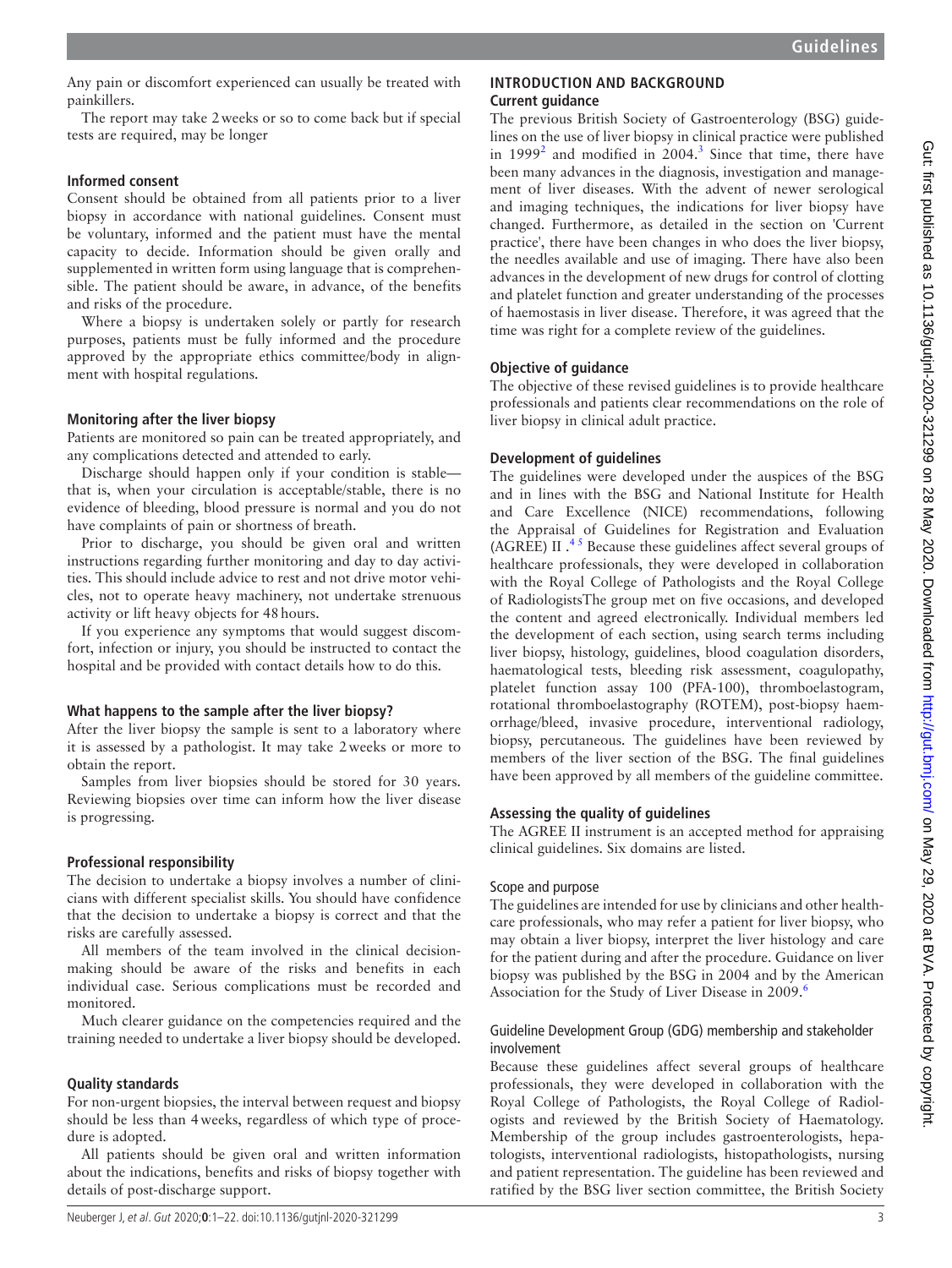<span id="page-3-0"></span>

| Table 1   | Levels of evidence                                                                              |  |  |
|-----------|-------------------------------------------------------------------------------------------------|--|--|
| Certainty | Interpretation                                                                                  |  |  |
| Very low  | The true effect is probably markedly different from the estimated<br>effect                     |  |  |
| Low       | The true effect might be markedly different from the estimated effect                           |  |  |
| Moderate  | The authors believe that the true effect is probably close to the<br>estimated effect           |  |  |
| High      | The authors have a lot of confidence that the true effect is similar to<br>the estimated effect |  |  |

of Gastroenterology, the Royal College of Radiologists and the Royal College of Pathologists.

# Rigour of development

The published literature has been searched using PubMed, Medline, Web of Knowledge and the Cochrane database until February 2020. The GDG had a series of teleconferences and meetings and agreed revisions electronically. Individual members led on the development of each section, using search terms including liver biopsy, histology, guidelines, blood coagulation disorders, haematological tests, bleeding risk assessment, coagulopathy, PFA-100, thromboelastogram, ROTEM, postbiopsy haemorrhage/bleed, invasive procedure, interventional radiology, biopsy, percutaneous.

In accordance with the BSG advice on production of guidelines, the GDG applied the GRADE (Grading of Recommendations, Assessment, Development and Evaluations) system. Our grading of evidence was based on four levels of evidence and the strength of our recommendation (high, moderate, low or very low) ([table](#page-3-0) 1). Areas of disagreement about the recommendation grade were discussed and, if necessary, voting by members of the guidelines group, although this was rarely required. Where possible, the health benefits, side effects and risks of recommendations have been discussed.

# Clarity and presentation

Key recommendations are linked to discussion threads on a discussion forum hosted on the BSG website.

# Applicability

Where necessary, we have discussed organisational changes that may be needed in order to apply recommendations. We have attempted to identify key criteria for monitoring and audit purposes.

# Editorial independence and conflict of interest

Guideline group members have declared any conflicts of interest.

# **Box 1 Purposes of liver biopsy**

<span id="page-3-1"></span>Help clarify diagnosis

Determine severity of liver damage

Determine the nature and/or grade of tumour

Help predict prognosis in a person with a known diagnosis Inform treatment decisions

Monitor disease progression or response to treatment

Obtain liver for non-histological assessment (microbiology,

biochemical, other)

Support research

#### **Current practice Clinical care**

Following recent improvements in non-invasive tests, the indications for liver biopsy have decreased, although histology still remains invaluable in diagnosis and management of selected patients.<sup>7</sup> There is no consensus on best practice.

The UK guidelines issued by the BSG were revised in 2004.<sup>23</sup> Since then, there have been advances in technology that allow noninvasive assessment of the liver, better understanding of the clotting of blood and further information about the safety and risks of different needles. Review of practice around the UK (unpublished) suggests that the great majority of biopsies are obtained by radiologists under ultrasound guidance, but in a few centres some biopsies are still done on the ward without concurrent ultrasound guidance. There is considerable variation in many areas, such as the information given to patients, where the procedure is done, the haematological parameters allowing safe percutaneous biopsy, the competence required to do the biopsy, in the reporting of liver pathology and in professional accountability. An audit of the first 50 liver biopsies done in UK centres after 1 January 2008 showed that, of the 87 departments who responded, liver biopsy was done mainly by the radiologist (consultant 76%, trainee 19%, radiographer <1%), gastroenterologist (consultant 1%, trainee 3%), other  $(1\%)$ .

# **The patient perspective**

More work needs to be done to make the approach to liver biopsy completely patient facing. Patients have much anxiety about the procedure, often with a lack of understanding of what is involved, how long it takes and how much it may hurt. In 2017–2018, of the 1807 liver health enquiries received by the British Liver Trust helpline services, 23 were related specifically to liver biopsies. The online support community forum has been operational since 2012, and more than 3500 posts have discussed liver biopsies. Recently, the British Liver Trust reviewed the helpline services enquiries, liaised with their support group facilitator and collated feedback regarding commonly expressed concerns relating to their experience of liver biopsy. Three main areas of concern were identified:

- 1. Communication: Patients report clinicians saying they 'needed a liver biopsy' but not explaining why or discussing any alternative medical investigations.
- 2. Consent: Patients highlighted the importance of being given enough time to discuss the indications fully, alternatives, risks and benefits of liver biopsy as part of the consent procedure in a safe, quiet area, prior to the procedure taking place. Where possible, this should not be on the same day as the procedure and patients should have an opportunity to discuss any concerns (with healthcare professionals and with relatives and friends) and have time to come back with any questions and queries. Patients also expressed a need for the consent to be taken by a healthcare professional who was knowledgeable about liver biopsies.
- 3. Postprocedure care: Patients often reported being given little or no discharge information after the procedure, especially about pain, what analgesia to take and when/where to seek medical help, if needed.

# **Indications for liver biopsy**

Liver biopsy is usually done in one of two situations: for the assessment of diffuse liver disease or to diagnose a specific abnormality seen on cross-sectional imaging using a targeted biopsy. The purposes of a liver biopsy are outlined in [box](#page-3-1) 1.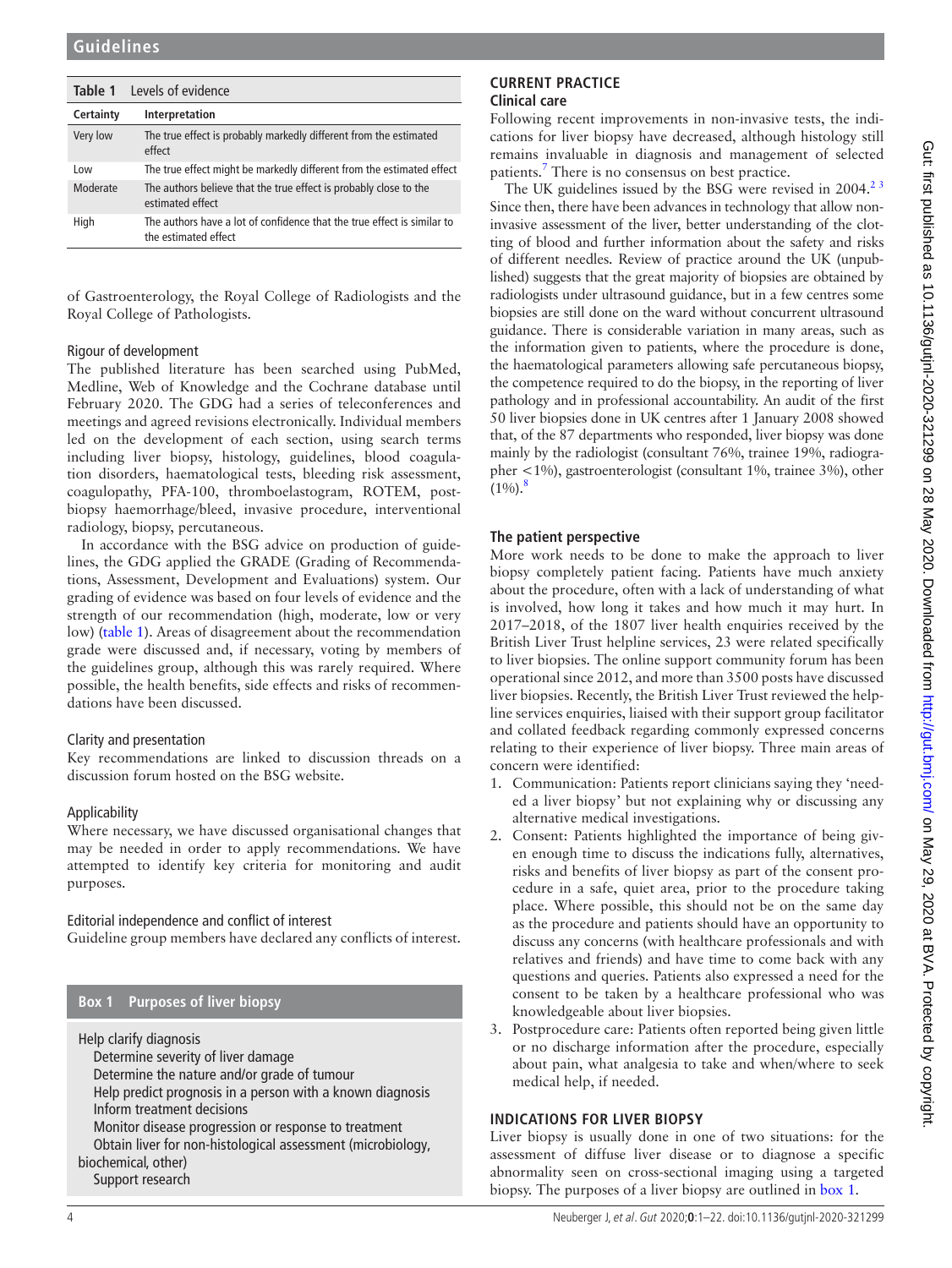| A<br>necommented interval for discontinuation or amplatelet and anticoaguiant medication prior to fiver biopsy |                               |                                                                                                   |                                                                                                                                                     |  |
|----------------------------------------------------------------------------------------------------------------|-------------------------------|---------------------------------------------------------------------------------------------------|-----------------------------------------------------------------------------------------------------------------------------------------------------|--|
| Drug                                                                                                           | Dose                          | Stop                                                                                              | <b>Notes</b>                                                                                                                                        |  |
| Clopidogrel, prasugrel, ticagrelor                                                                             |                               | 7 Days                                                                                            | If cannot delay for 7 days stop clopidogrel for<br>24 hours; platelet transfusion may be used but<br>transjugular liver biopsy route is recommended |  |
| Aspirin                                                                                                        |                               | 3-7 Days prior to elective procedures                                                             | For urgent biopsies, aspirin can be continued at the<br>discretion of the clinician                                                                 |  |
| Dual antiplatelet therapy-for example,<br>aspirin/clopidogrel                                                  |                               | Consider if biopsy can be delayed or if<br>clopidogrel can be stopped.<br>Always continue aspirin | Many patients receiving this antiplatelet combination<br>have cardiac stents                                                                        |  |
| Dipyridamole                                                                                                   |                               | Omit on day of biopsy                                                                             |                                                                                                                                                     |  |
| Low molecular weight heparin                                                                                   | Prophylactic dose             | 12 Hours before procedure                                                                         |                                                                                                                                                     |  |
|                                                                                                                | Higher than prophylactic dose | 24 Hours before procedure                                                                         |                                                                                                                                                     |  |
| Direct oral anticoagulants                                                                                     |                               | Omit for 2 days before procedure                                                                  | Omit for longer if dabigatran and renal impairment                                                                                                  |  |

<span id="page-4-0"></span>**Table 2** Recommended interval for discontinuation of antiplatelet and anticoagulant medication prior to liver biopsy

Non-invasive methods to aid clinical decisions are preferred by patients rather than liver biopsy.<sup>9</sup> With current virological, biochemical, serological and imaging investigations, many diagnoses and management decisions do not rely on histological information. As the indications for liver biopsy change, clinical teams need to ensure the decision to biopsy remains appropriate. Indications for liver biopsy in many conditions is outlined in specific guidelines. For disease-specific indications, see [online](https://dx.doi.org/10.1136/gutjnl-2020-321299)  [supplementary appendix A](https://dx.doi.org/10.1136/gutjnl-2020-321299).

A liver biopsy done for clinical (rather than research) purposes, can be justified only when

- ► The information gained is of value for management of the patient.
- ► The patient is fully informed about indications, risks, benefits, alternatives and follow-up plans and has given informed consent.
- ► The procedure is done as safely as practicable.
- ► The operator is competent to perform the technique.
- The sample(s) are of adequate quality and size.
- The biopsy is examined by a histopathologist sufficiently competent to interpret the histology.

The operator and the histopathologist must be given all the relevant information, and the histopathologist should have access to a specialist referral pathway for unusual or complex biopsies, including post-transplant biopsies.<sup>10</sup> These topics are discussed in detail below.

# **Recommendations**

- ► All healthcare professionals involved in requesting, obtaining and interpreting the liver biopsy need to be aware of the indication(s) for the biopsy (*strength of recommendation STRONG; quality of evidence WEAK*).
- ► Where a biopsy is done outside guidelines or protocols, there should be multiprofessional discussions (which should include histopathologists where appropriate) prior to biopsy, and the decision recorded in the medical notes (*strength of recommendation STRONG; quality of evidence WEAK*).

# **CLINICAL SITUATIONS WITH INCREASED RISK OF liver biopsy (excluding haematological issues/ considerations)**

Many contraindications to percutaneous liver biopsy are relative and were defined when different techniques and larger diameter needles were used.

# **The uncooperative patient**

Patients may be unable to cooperate for a variety of reasons, including anxiety. During the process of obtaining a percutaneous liver biopsy, it is essential that the patient is cooperative as any untoward movement when the biopsy needle is in the hepatic parenchyma can lead to a tear of the liver and capsule, with subsequent significant bleeding and pain. If the patient is anxious, then sedation with midazolam can be considered, with no increased risk.<sup>[11](#page-18-9)</sup> General anaesthesia can be used when the risks are justified.

# **Extrahepatic biliary obstruction**

Extrahepatic biliary obstruction is frequently stated to be a contraindication to liver biopsy because of the risks of biliary peritonitis, septicaemic shock and death[.12](#page-18-10) In one study, serious complications occurred in at least 2% of patients (including biliary peritonitis), and another study reported significant complications in 4% following percutaneous liver biopsy.<sup>13</sup> With current imaging techniques (specifically, magnetic resonance cholangiopancreatography and endoscopic retrograde pancreatography), liver biopsy should be done for biliary obstruction only when there is doubt about the diagnosis and the benefit to the patient outweighs the risk.<sup>[14](#page-18-12)</sup>

Where the biliary tree is dilated, a transjugular approach should be used because of the risks of biliary leak.

# **Bacterial cholangitis**

The risk of inducing peritonitis and septic shock after liver biopsy has made cholangitis a relative contraindication. Bacteraemia after percutaneous biopsy of a non-infected liver occurs in up to 14% of biopsies.<sup>[15 16](#page-18-13)</sup>

# **Ascites**

Percutaneous biopsy of the liver in the presence of large volume ascites is considered a contraindication in many texts. The reasons for this vary and include technical challenges and the risk of uncontrollable bleeding into the ascites; however, the evidence for these concerns is weak. CT or ultrasound-guided liver biopsy in the presence of ascites does not seem to affect the complication rate.<sup>17</sup> <sup>18</sup>

Notwithstanding these studies, if a liver biopsy is clinically indicated in a patient with large-volume ascites, an image-guided percutaneous biopsy following total paracentesis or a transjugular biopsy can be considered.

# **Amyloidosis**

Because of early reports of haemorrhage and death of patients following liver biopsy, $19$  amyloidosis is often listed as a contraindication.<sup>20</sup> One case series from 1961 showed an intraperitoneal bleed with conservative treatment in 1 of 18 patients. $21$ Current publications estimate the mortality of a liver biopsy in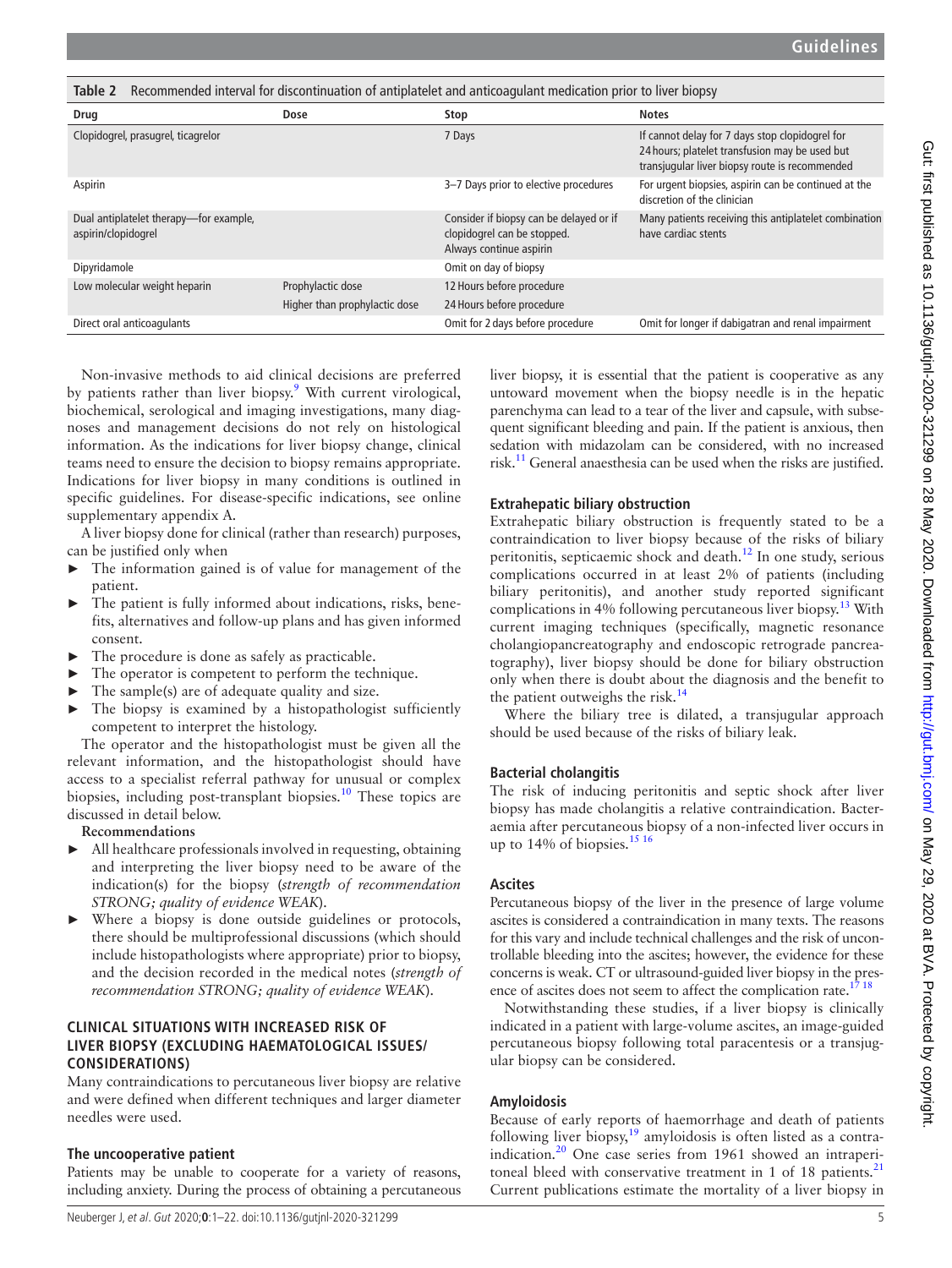# **Guidelines**

patients with amyloidosis at up to  $5\%$ .<sup>22</sup> However, in patients who have had a liver biopsy for investigation of abnormal liver tests and who were unexpectedly found to have amyloidosis, the mortality and complication rate is lower than generally quoted. Since almost all patients with clinically significant liver amyloidosis have hepatomegaly and are of AL type, absence of serum and urine monoclonal immunoglobulins and serum light free chains makes such a diagnosis very unlikely.

If amyloidosis is strongly suspected, the diagnosis should be made by subcutaneous fat or rectal biopsy since most cases of amyloid are systemic. However, if suspicion is low and in hepatomegaly of uncertain aetiology, a liver biopsy can be justified, and we recommend the transjugular route.

#### **Obesity**

In the obese patient, it may be difficult to identify the liver by percussion. In this situation, the biopsy should be done under ultrasound guidance and in many cases the transjugular route might be preferable.

#### **Pregnancy**

Liver histology is rarely required in the management of the pregnant patient but may be helpful in the diagnosis of new onset liver abnormalities. $^{23}$  $^{23}$  $^{23}$  In one small study, there was a small increased risk of premature birth, but no stillbirth was reported. $^{24}$  In some non-life-threatening clinical conditions, it may be reasonable to wait until delivery of the baby. Thus, the benefits of biopsy need to be balanced against the risks to the mother and baby.

#### **Focal lesions with a cystic element**

Modern imaging techniques can often identify and categorise benign cystic lesions of the liver. Focal liver lesions with a cystic element may communicate with several structures, including the biliary tree, increasing the risk of biliary peritonitis after biopsy. Diagnostic fine needle aspiration may be used to evaluate these lesions[.25–28](#page-18-21) In the biopsy of focal lesions, risks may be increased if the lesion is highly vascular: the degree of risk will depend on whether the solid element of the lesion can be accessed without going through the cyst with the needle. Thus, the risk:benefit ratio will depend on the characteristics of the lesion.

**Recommendation**

Where possible, risks should be minimised (such as sedation, drainage of ascites, biliary decompression) but biopsy is justified when the risks are outweighed by the benefits (*strength of recommendation MODERATE; quality of evidence MODERATE*).

#### **Techniques and procedural considerations for liver biopsy**

There are several methods by which a liver biopsy may be obtained, classified according to the access site for obtaining the biopsy.

#### **Operator and operator experience**

Historically, gastroenterologists or hepatologists obtained most liver biopsies, as a 'blind' procedure. With the increasing use of imaging to help obtain percutaneous liver biopsies (PLBs), most biopsies are obtained by radiologists or gastroenterologists who have adequate training with use of ultrasound scanning (USS) assistance or guidance. With more recent expansion of skills, other groups of operators, such as clinical nurse specialists and physician assistants, have become adept at carrying out liver biopsies. It is worth noting that, in the UK and some other countries,

training in obtaining a liver biopsy is not a requirement for training in gastroenterology and hepatology, although training should include an understanding of the indications, procedures, benefits and risk.<sup>[29](#page-18-22)</sup> In the USA, training in liver biopsy is not a requirement for level 1 training in hepatology but is a mandatory part of the formal advanced training process. $3^{\circ}$ 

No randomised trials have explored the impact of operator experience on outcome of liver biopsies. Non-randomised studies have highlighted the importance of operator experience to improve safety and success of liver biopsy, although this has not always been shown, but studies have been relatively small.<sup>[31](#page-18-24)</sup> Although there is no defined minimum number, the 1991 BSG audit recorded a higher, though not significant, complication rate of 3.2% in operators who had performed fewer than 20 liver biopsies compared with 1.1% in operators who had performed  $>100$  liver biopsies.<sup>[32](#page-18-25)</sup> Other large published series have demonstrated similar findings, suggesting operator experience improves the quality of sample obtained.<sup>33-36</sup> These studies emphasise the importance of carrying out a high volume of liver biopsy procedures, supervised by an experienced operator, before embarking on the procedure unsupervised, irrespective of the clinical background of the operator.

#### **Recommendation**

Hospital policies should include a formal process and governance framework to ensure an operator is suitably experienced to undertake liver biopsies independently (*strength of recommendation STRONG; evidence HIGH*).

#### **Percutaneous liver biopsy**

Percutaneous liver biopsy refers to a biopsy taken by inserting a needle directly through the skin into the liver parenchyma. This method of biopsy always breaches the liver capsule with the attendant risk of intraperitoneal bleeding. Classification is based on whether image guidance is used and whether the biopsy track is plugged at the end of the procedure.

Typically, a PLB can be done safely in a procedure room on a ward, in the imaging department or, when clinically necessary, by the bedside (portable). It is vital that the room is a clean environment suitable for undertaking minor procedures and has easy access to consumables required for performing the biopsy (procedure packs, biopsy needles, etc). If ultrasound guidance is being used, the procedure room should be able to house the ultrasound machine and have the facility to reduce the ambient lighting.

There should be access to interventional radiology services, on site or through formalised transfer pathways to a referral centre, in the event of haemorrhage requiring embolisation.

#### Transthoracic and transabdominal liver biopsy

For both these approaches the patient lies supine. The borders of the liver are usually defined by percussion or visualised by ultrasound, with the breath held in deep expiration. In most instances, the intercostal space in the mid-axillary line, midway between the dome and tip of the liver, is infiltrated with local anaesthetic and a tiny incision is made through the skin. Higher (more cephalad) punctures increase the risk of pneumothorax, whereas lower punctures increase the risk of non-target organ puncture (which may be associated with more risk to the patient). The biopsy needle is advanced into the chosen intercostal space immediately above the more inferior rib, to avoid injury to the intercostal neurovascular bundle. The patient again holds their breath in expiration. The needle is advanced towards the xiphisternum, parallel to the bed/table to reduce the risk of injury to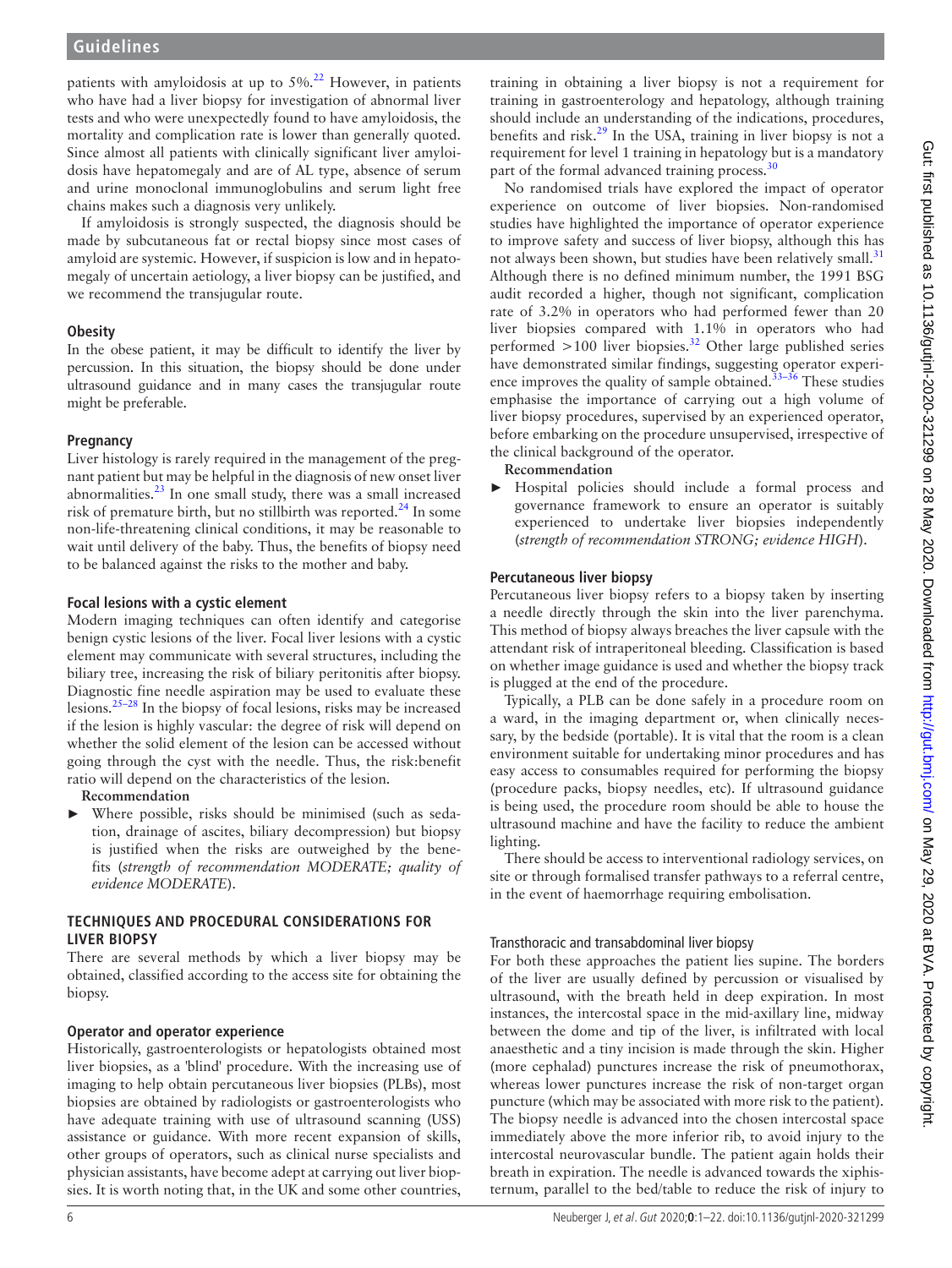the gall bladder or kidney. The subsequent procedure for taking the biopsy then varies according to whether the biopsy needle is of the aspiration or cutting type and according to the specific instructions for use for the individual device. After the biopsy procedure, the patient usually lies on their right-hand side or supine for a period of time and regular observation of pulse and blood pressure are made in order to detect complications early (see section 'Clinical considerations').

#### Blind, ultrasound-assisted and image-guided liver biopsy

The method of liver biopsy described in the section 'Transthoracic and transabdominal lover biopsy' is done without USS and is commonly referred to as a 'blind' biopsy. However, some form of contemporary imaging should be available and reviewed to ensure there are no anatomical variations or interposing structures that would affect the chosen skin entry point. Imaging, usually with US, can be used to assist identification of the optimal site for needle insertion immediately prior to the liver biopsy (US assisted) and also detect the presence of new onset ascites. The imaging can also be used in real time, usually with US or CT, to visualise and guide the needle to the optimal point for biopsy (image guided).

Truly blind PLBs have been reducing in number across the UK. There are still units where clinicians prefer blind PLB to image guidance. Depending on the skills and experience of the operator, blind PLB can be safe and effective in obtaining tissue samples. $3738$ 

#### *Use of imaging*

A randomised study demonstrated the safety of ultrasound assistance over a blind PLB, $39$  with similar findings from a retrospective study.<sup>40</sup> However, another retrospective comparative study did not demonstrate any benefit in US-guided PLB compared with blind PLB.<sup>41</sup> Ultrasound assistance can change the skin entry site chosen by the percussion method in up to 15% of procedures to avoid adjacent structures and identify a safe needle trajectory,  $42$ thereby reducing both minor and major complications of liver biopsy, and increase diagnostic yield.<sup>43</sup> However, there is no way of predicting cases that might selectively benefit from the use of USS.[44](#page-18-33) It is also not clear whether real-time ultrasound guidance further improves diagnostic yield or reduces complications compared with US assistance for non-targeted liver biopsy.<sup>[45](#page-18-34)</sup> Studies based on an economic analysis of the use of US have shown cost savings compared with blind PLB after taking into consideration the cost of treating complications.<sup>[46 47](#page-18-35)</sup>

In the biopsy of focal liver lesions, image guidance, with either real time US, CT or MRI, is a necessity to place the needle accurately at the site of the lesion and obtain a relevant sample with a high degree of accuracy.<sup>48</sup> Real-time US has also been used in conjunction with fusion imaging to enable successful biopsy of focal lesions not readily visible on B-mode ultrasound.<sup>[49](#page-18-37)</sup>

If operators wish to do 'blind biopsies', we recommend that this is done only when an ultrasound has been done to exclude anatomical and other variants that may affect the optimal site for liver biopsy. There are no data from which the maximum safe interval can be deduced; we recommend that the interval between imaging the liver and obtaining a blind biopsy should be no more than 3 months, unless there has been a significant, relevant change in the patient's clinical state which indicates the need for more recent imaging.

# ► **Recommendations**

Where possible, every unit offering PLB should use image assistance or image guidance to minimise complications (*strength of recommendation STRONG; evidence WEAK*).

- A blind liver biopsy should not be performed in the absence of any prior imaging of the liver and only then when a blind approach is justified by clinical or logistical reasons (*strength of recommendation STRONG; evidence WEAK*).
- Recent liver imaging (within the preceding 3 months in a patient with stable liver disease) should be available and reviewed prior to performing a blind liver biopsy (*strength of recommendation; STRONG; evidence WEAK*).
- Ultrasound assistance should be used to reduce the risk of complications of liver biopsy (*strength of recommendation MODERATE; evidence WEAK*).
- Image-guided liver biopsies should be used for targeting focal lesions or in patients with altered liver anatomy (such as split liver graft or prior liver resection) (*strength of recommendation STRONG; quality of evidence WEAK*).

# *Choice of biopsy needle*

The liver specimen may be taken using either an aspiration needle (such as Menghini or Jamshidi) or cutting needle (Trucut type). The latter are needles with a side notch against which the liver tissue sits before an outer sheath cuts the liver specimen. Although traditionally manual biopsy needle systems were used, there is more general use of cutting biopsy needle guns with an automated firing sequence. More recently, biopsy devices which extract a full core of tissue the whole diameter and length of the needle have become available (full core biopsy needles).

With regard to needle type, a large study of 68276 percutaneous liver biopsies recorded a higher frequency of complications with a Tru-cut needle  $(3/1000)$  than the Menghini needle  $(1/1000)$ .<sup>[50](#page-18-38)</sup> It was also noted that haemorrhagic complications were seen only in patients with malignant disease and cirrhosis. This suggests that haemostasis post-biopsy is a multifactorial process, with the 'tamponade' effect of the liver parenchyma being at least as important as needle type or size. Animal studies have demonstrated more bleeding with larger needle gauge, $51$  but this has not been replicated in randomised human studies.<sup>52 53</sup> Moreover, larger gauge needles provide biopsy samples that are more technically adequate and have better diagnostic accuracy, with no significant increase in complications.<sup>54–56</sup> Findings of another study in 1192 patients suggested that the sample adequacy of Tru-cut needles was superior to that of Menghini needles, with no significant difference in complication rates.<sup>57</sup> A recent publication showed the superiority of the Biopince 16 G needle compared with the Achieve 18 G needle, with inadequate biopsies obtained in 2% and 48%, respectively.<sup>[58](#page-18-43)</sup>

The introduction of the full core biopsy needle has allowed a higher percentage of technically adequate samples to be obtained compared with traditional cutting needles of similar gauge, reducing the need for repeat biopsies, with similar complication rates. $59$ 

#### **Recommendation**

We recommend use of automated cutting type needles However, familiarity with the device should also be taken into consideration when choosing the needle (*strength of recommendation MODERATE; evidence WEAK*).

# *Needle gauge and number of passes*

Studies have clearly demonstrated improved diagnostic yield with an increased number of needle passes. However, three or more passes significantly increased the risk of complications and morbidity. $61-63$  No association was seen between the number of passes and severity of complications in at least two large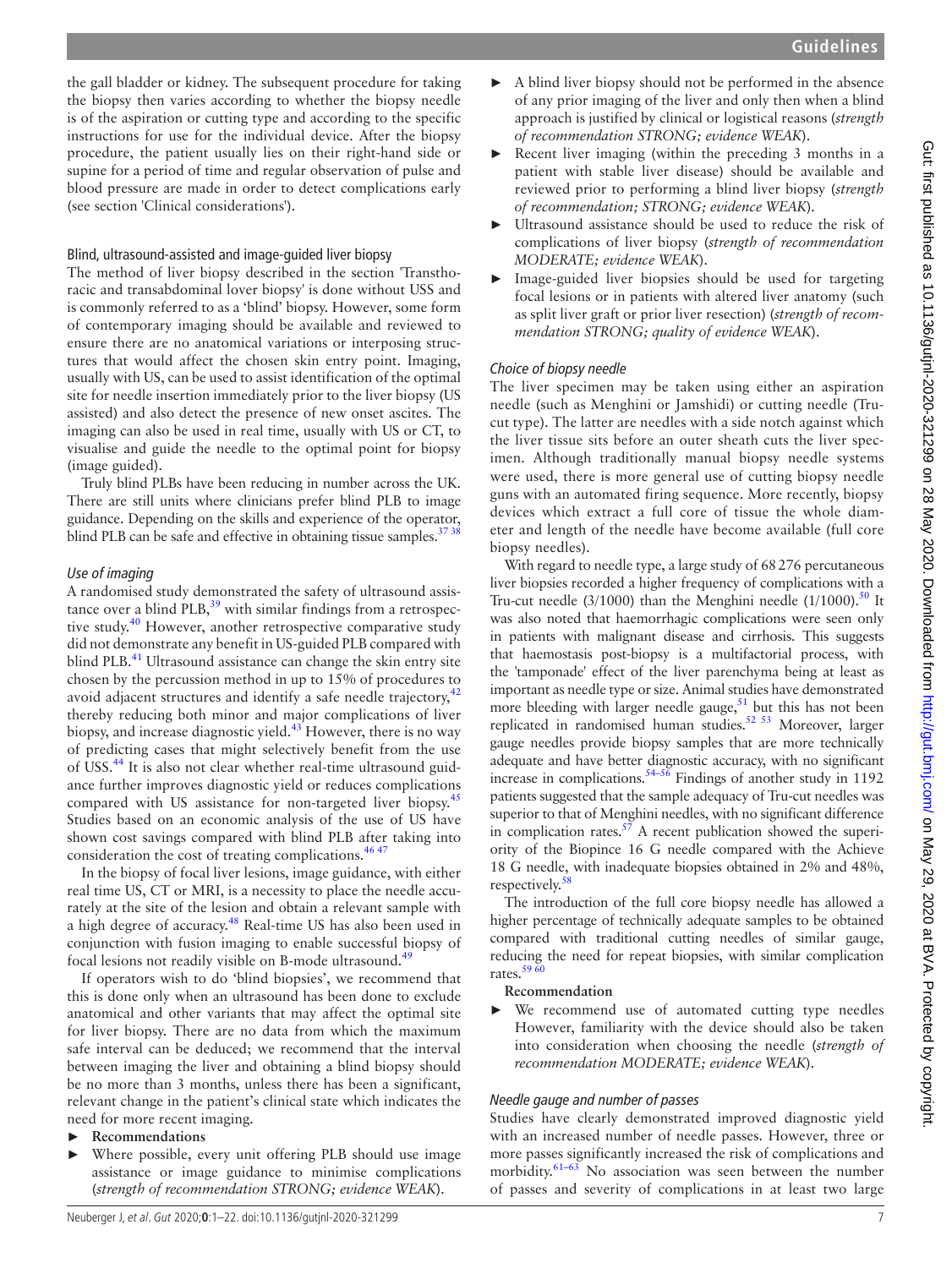studies.<sup>[64 65](#page-19-1)</sup> Factors associated with severe complications were patient age, hepatic malignancy and elevated INR.

All the common medical liver diseases have an inherent heterogeneity in the distribution of the histological features that are required to establish a diagnosis and to assess disease severity. The resultant sampling variability may therefore limit the accuracy of histological assessments, particularly if the sample obtained is small or fragmented. To ensure that the sample is representative, various studies have suggested that longer sample size, and consequentially, increased number of visualised complete portal tracts (CPTs), strongly influences eventual diagnosis and staging of liver disease.<sup>64 66–70</sup> In 2014, the Royal College of Pathologists updated guidelines suggested minimum adequacy requirement for samples to be at least 10mm long and containing six portal tracts. However, there is good evidence that the disease severity (both fibrosis stage and grade of inflammation) tends to be underestimated in biopsies that include fewer than 11 portal tracts per tissue section. To obtain an intact core with sufficient tissue, the current recommendation is for a biopsy of a minimum length of 20 mm, obtained with a 16-gauge needle.<sup>10 71</sup> Assessment of shorter biopsies may be compromised, and an additional pass should be considered if the sample obtained by the first pass is less than 10mm in length, or is between 10 and 20mm in length if the purpose of the biopsy is to establish the fibrosis stage or investigate biliary disease.

This recommendation was supported in the American Association for the Study of Liver Diseases (AASLD) position paper.<sup>6</sup> A retrospective study demonstrated a significantly higher number of portal tracts obtained with a 1.6mm Menghini needle than with a 1.4mm needle.<sup>55</sup> This view was supported by other retrospective studies that compared different needle sizes.[72–74](#page-19-2) The wider biopsy sample also allows better characterisation of the relationship between portal tracts, which are about 0.8mm apart (see section 'Pathological considerations'). However, one systematic review found poor correlation between sample size and number of CPTs.<sup>75</sup> Studies comparing 16 G and 18 G Trucut biopsy needles have suggested improved biopsy samples with the larger gauge needles with a larger number of CPTs. $3376$ No doubt, partial core biopsy needles further reduce the actual width of tissue obtained due to the side notch, and theoretically a similar gauge full core biopsy needle should provide a wider sample with more visualised portal tracts. This was demonstrated in a retrospective comparative study with better samples and greater number of portal tracts in a 16 G full core needle versus an 18 G partial core needle.<sup>58</sup> Further, there is concern about potential complications from increased number of passes to obtain adequate samples. However, this may be overcome by a full core biopsy with a long throw (eg, 30mm), which could provide an adequate sample in a single pass. No comparative studies have been identified between full core biopsy needles of different sizes.

**Recommendations**

- We recommend one pass for the biopsy unless the diagnostic yield is likely to produce insufficient material for a full histological examination (as outlined in the section 'Pathological considerations') (*strength of recommendation MODERATE; evidence WEAK*).
- We recommend that broader gauge, full core biopsy needles, wider than 18 G, should be used (if the operator has sufficient experience with the needle) for non-lesional indications (*strength of recommendation STRONG; evidence MODERATE*).

# *Prophylactic antibiotics*

Evidence on the benefit of routine antibiotic prophylaxis for biopsies obtained from native or transplanted livers in patients with normal biliary anatomy is limited. At least two previous studies demonstrated that PLB is associated with a transient bacteraemia in 5–13% of cases.<sup>[15 16](#page-18-13)</sup> However, no clear evidence is available on the proportion of these that develop infective complications. One randomised study did not demonstrate any significant difference in infective complications in the groups with and without prophylactic antibiotics, and the study did not recommend routine antibiotic prophylaxis before PLB.<sup>[77](#page-19-4)</sup>

Slightly more evidence is available in patients undergoing liver biopsy in the presence of a biliary-enteric anastomosis. The results of these studies are mixed, with no clear consensus. At least two retrospective series demonstrate significantly greater infective complications following PLB in transplant livers with biliary-enteric anastomosis, thus recommending routine antibiotic prophylaxis.[78 79](#page-19-5) At least two case–control studies around the same time reported findings to the contrary in patients with biliary-enteric anastomosis. $80 \overline{81}$  Another case-controlled study suggested that infective risk was higher in biliary-enteric anastomosis only in the presence of overt or occult biliary obstruction/ stasis.<sup>[82](#page-19-7)</sup>

No randomised trials have been published to provide more conclusive evidence regarding routine antibiotic prophylaxis in PLB in either native or transplanted livers.

# **Recommendation**

Antibiotic prophylaxis should not be used routinely prior to PLB except in the presence of a biliary-enteric anastomosis or history of previous post-biopsy infective complications or in overt biliary sepsis (*strength of recommendation MODERATE; evidence WEAK*).

#### Plugged liver biopsy

Plugged liver biopsy is a modification of the percutaneous approach, first described in 1984.<sup>83</sup> It has been advocated as an alternative method for obtaining liver tissue in patients with impaired coagulation or ascites where transjugular liver biopsy (TJLB) is not feasible, such as targeted biopsy of a focal liver lesion, or where appropriate facilities are not available. The technique involves placing a coaxial introducer needle within the liver under ultrasound guidance. The inner trocar is removed, and the biopsy is taken through the introducer using a cutting needle. Multiple needle passes can be made with only a single capsular puncture. The biopsy track is then plugged using gelatine sponge or another suitable agent, while withdrawing the introducer. It should be noted that the use of a plugged biopsy technique requires insertion of an introducer with an inner lumen the same gauge as the biopsy needle, thereby creating a hole in the liver capsule of a greater size than the biopsy needle itself. No randomised trials of PLBs and plugged PLBs are available to determine the benefit of tract plugging in the presence of impaired coagulation.

Since the original description of the technique, multiple retrospective studies have highlighted the safety of plugged liver biopsy using a variety of agents, such as gelatine sponge, [84 85](#page-19-9) fibrin sealant,<sup>86</sup> cyanoacrylate glue<sup>[87](#page-19-11)</sup> or blood products such as fresh frozen plasma.<sup>88</sup> There have been no randomised trials to demonstrate superiority of one plugging agent over another.

One randomised controlled trial involving 100 patients demonstrated that plugged PLB was quicker to perform, provided larger samples but had a marginally higher, though non-significant, risk of haemorrhage after biopsy than TJLB.<sup>[89](#page-19-13)</sup>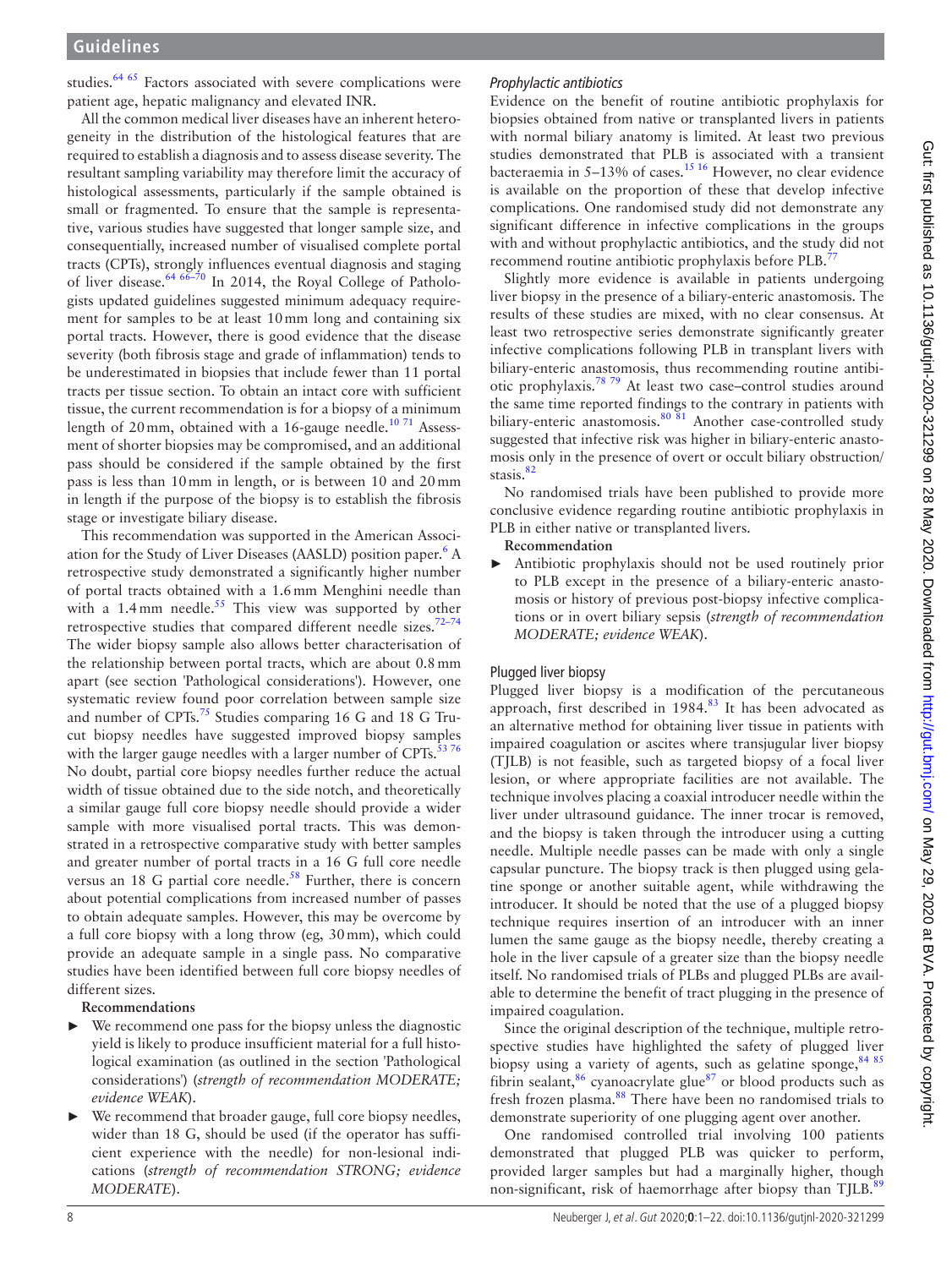A more recent retrospective comparative study also suggested slightly lower technical success rates using TJLB than with plugged biopsy, and TJLB was associated with a lower average core length and lower average number of specimens obtained, but both methods yielded sufficient tissue for a definitive diag-nosis. No major complications occurred in either group.<sup>[90](#page-19-14)</sup>

#### **Transvenous liver biopsy**

Disorders of coagulation and/or ascites are common in patients with liver disease. Under these circumstances, conventional percutaneous liver biopsy would be contraindicated because of the perceived increased haemorrhagic risk. A transvenous route provides an alternative approach to liver biopsy, which potentially avoids breach of the liver capsule and reduces the risk of bleeding.

A transvenous biopsy requires the use of fluoroscopic guidance and needs to be performed in an angiography suite in the interventional radiology department. Inherently, these rooms are clean environments, often theatre grade, suited for performing such invasive angiographic procedures.

#### Transjugular liver biopsy

A TJLB is the favoured transvenous approach when a percutaneous liver biopsy is contraindicated or when additional investigations such as hepatic venography or hepatic vein pressure studies are also required. As with percutaneous biopsies, needles in TJLB sets are either of the aspiration type or cutting type. Previous cross-sectional or ultrasound imaging is usually sufficient prior to TJLB in providing information about patency of hepatic veins and their anatomical relations. The procedure is performed with ECG monitoring because of the risk of arrhythmias as the right atrium is traversed. Internal jugular venous (IJV) access (preferentially on the right side) is gained under ultrasound guidance. The right hepatic vein is normally catheterised and a long sheath advanced into the hepatic vein. The appropriate biopsy set and needle are then placed in the midportion of the hepatic vein. To obtain the specimen, the whole system, once in the right hepatic vein, is rotated anteriorly and medially. The needle tip is then advanced a few millimetres beyond the sheath tip and the biopsy taken by either advancing the aspiration needle further into the liver parenchyma or firing the automated cutting needle. Specimens tend to be smaller and more fragmented than those obtained through a percutaneous approach, and therefore a minimum of two to three needle passes is usually required to obtain an adequate sample.

TJLBs are performed with dedicated kits that include long sheaths and 18 G or 19 G automated cutting-type biopsy needles of appropriate length (such as the Quick-Core biopsy needle, Cook Medical, Bloomington, Illinois, USA). An alternative needle sometimes used is the modified Ross aspiration biopsy needle. Multiple retrospective studies over the past few decades have all demonstrated the safety and diagnostic adequacy of TJLB with an automated cutting biopsy needle or modified Ross biopsy needle.<sup>89 91</sup> Fragmentation of samples is a problem with both types of transjugular needles, however, less so with the cutting type, as demonstrated in randomised trials and case– control studies. $92-94$  Comparative studies demonstrate that while the diagnostic adequacy of the samples is higher through PLB, samples obtained by TJLB are sufficient to make a diagnosis and equally safe. $95-97$  Thus, in the presence of contraindications to PLB, TJLB provides an equally safe and adequate technique to obtain liver tissue, with cutting-type needles being preferred over aspiration-type needles.

TJLB is associated with minor and major complication rates of 6.5% and 0.56%, respectively, but unlike percutaneous biopsy, is uncorrelated with the number of passes. Mortality can occur from major haemorrhage (0.06%) or ventricular arrhythmia (0.03%). TJLB can be done relatively safely even if the clotting is significantly deranged.<sup>[98 99](#page-19-17)</sup>

# Transfemoral liver biopsy

A transfemoral approach may occasionally be used when a transjugular approach has failed or is not technically feasible, as in patients with internal jugular vein thrombosis. The procedure may be performed via an inferior accessory hepatic vein or by direct puncture through the hepatic portion of the inferior vena cava.<sup>100</sup> Alternative techniques, to obtain specimens from one of the main hepatic veins using endoscopic forceps, has also been described.<sup>[101](#page-19-19)</sup>

# **Endoscopic ultrasound (EUS) guided liver biopsy**

With increasing experience in the use of EUS in the liver, several series have reported its use in performing both non-targeted and targeted liver biopsies, with diagnostic yield of 90–100%and a low complication rate, even when using 19 G needles.<sup>102-104</sup> One recent retrospective, non-randomised, single-centre study<sup>105</sup> of 90 patients found that the biopsy specimens obtained by the percutaneous route, compared with the EUS route, gave significantly more portal tracts (13 vs 5) and were more likely to enable a histological diagnosis (100% vs 93%), although those patients in the ultrasound group had a significantly shorter hospital stay (median hospital stay 3 vs 4.2hours) and reported less pain (median pain score 0 vs 3.5). A tip-core biopsy needle delivers bigger samples than fine-needle aspiration biopsy needles.<sup>106</sup>

# **Laparoscopic liver biopsy**

The laparoscopic technique is long established and is used in patients with coagulopathy where TJLB is unavailable or has failed. It is also used when biopsy of a focal liver lesion is required in the setting of severe coagulopathy. It enables direct visualisation of the liver and coagulation of the biopsy site to control any bleeding. Previous cross-sectional imaging can inform the surgeon of any anatomical contraindications to laparoscopic biopsy, such as a large abdominal aortic aneurysm or adherent small bowel loops. A laparoscopic biopsy is performed in an operating theatre with appropriate infection control techniques.

Laparoscopic liver biopsy may be done via a conventional laparoscopy or mini-laparoscopy, with the latter performed under local anaesthesia and conscious sedation.<sup>107 108</sup> Laparoscopic liver biopsy generally entails performing liver biopsy through the laparoscope port using a long cutting-type needle. There is limited literature on this technique; however, a retrospective comparative study comparing laparoscopic liver biopsy using cutting-type needles with a percutaneous blind liver biopsy with a Menghini needle demonstrated its superiority in diagnosing background diffuse liver disease in patients with hepatocellular carcinoma.[109](#page-19-24) A further randomised controlled trial of laparoscopic liver biopsy versus PLB showed that the former, combining both macroscopic and histological assessment, was more sensitive for the diagnosis of cirrhosis and had a similar safety profile. $\frac{110}{110}$ 

The complications of laparoscopic liver biopsy include those of the laparoscopy itself.

Open wedge liver biopsy is also very occasionally performed, mostly in the setting of bariatric surgery, although its usefulness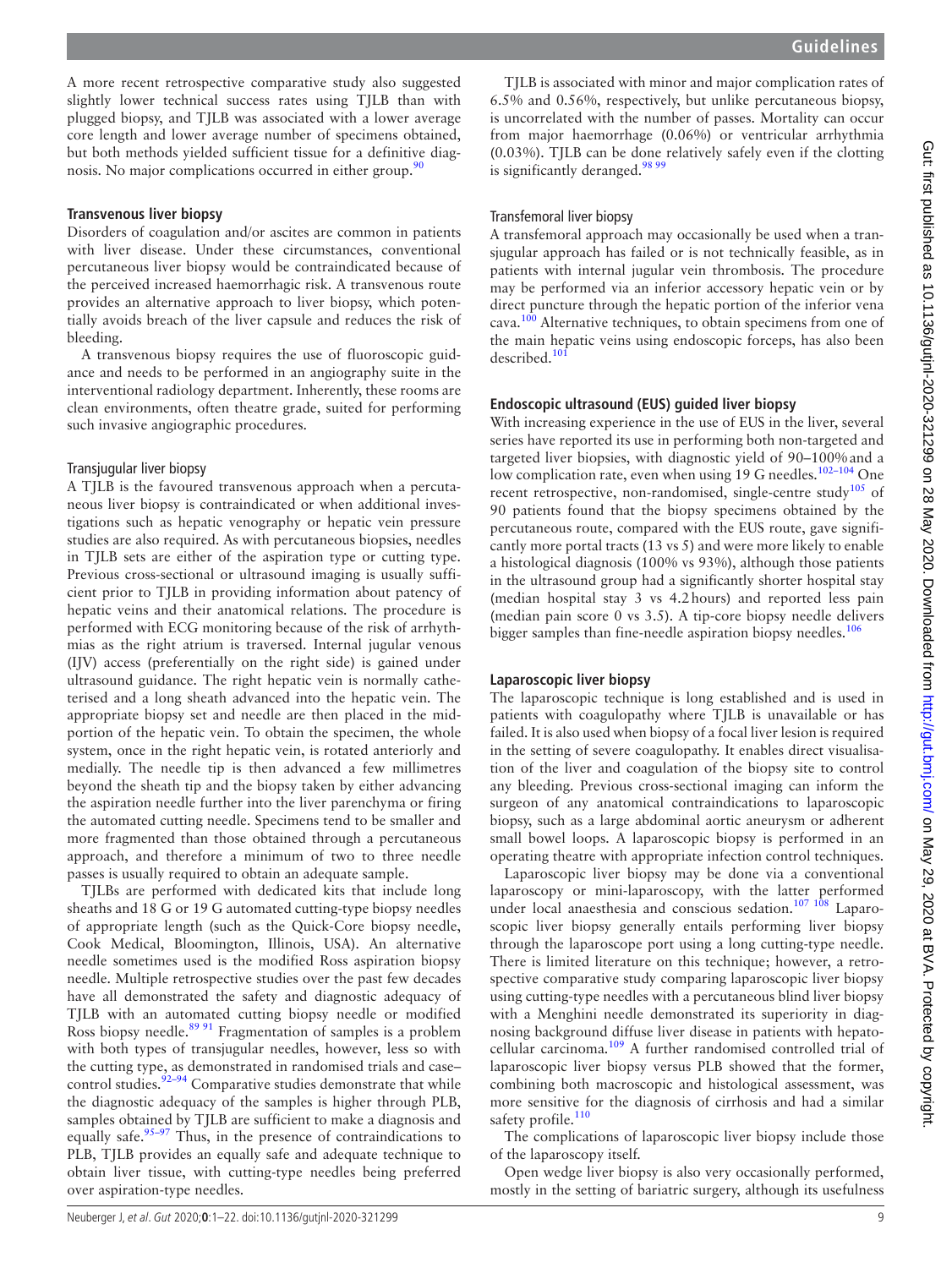remains unclear but may help to identify fatty liver disease (see [online supplementary appendix\)](https://dx.doi.org/10.1136/gutjnl-2020-321299).<sup>[111 112](#page-19-26)</sup>

- **Recommendations**
- ► We recommend that there should be agreed formal pathways for access, in a timely fashion, to a regional or tertiary centre that can offer these facilities when clinically indicated (*strength of recommendation STRONG; evidence WEAK*).

### **MORBIDITY AND MORTALITY**

The indications, methods and practice of liver biopsy have evolved, so extrapolation of complications of the procedure to current practice must be done with caution. All invasive procedures have an associated risk of both morbidity and mortality, and thus the risks of biopsy need to be balanced against the benefits of having histology or other data to help manage the patient's condition. It must be emphasised that the development of complications does not necessarily imply error by the healthcare professional.

# **Percutaneous biopsy**

Reported morbidity and mortality associated with percutaneous liver biopsy varies considerably. Reasons for this variation include the fact that many of the larger studies are retrospective, $1^{13}$  114 indications and practice have changed over time, there is little consistency in the definitions of the complications and many studies do not distinguish between death as a direct consequence of the biopsy and death from other causes.

Mortality at 3 months after liver biopsy has been reported to be as high as  $19\%,^{32}$  but many of these deaths are related to the underlying condition rather than the biopsy itself. In this audit of 1500 liver biopsies, 26 (1.7%) were associated with bleeding: blood transfusion was required in 11 (0.7%), one required laparotomy. The proportion of bleeding episodes was higher in those with prolonged clotting (3.3% in those with INR 1.3–1.5% and 7.1% in those with INR  $>$ 1.5); bleeding was also more common in those with raised serum bilirubin (2.7% compared with 1.1%) and low platelet count  $\left($  < 150 $\times$ 10 $^{9}/$ L; 2.9%, compared with 1.6% in those with higher platelet counts). No difference in bleeding was found between guided and blind biopsies. With respect to mortality, two deaths were directly attributed to the biopsy and three additional deaths were possibly attributable to the biopsy; the authors concluded that the death rate attributable to the liver biopsy was between 0.13% and 0.33%.

One of the largest studies was reported by Piccinino and colleagues in  $1986$ ,<sup>[50](#page-18-38)</sup> where outcomes of 68276 liver biopsies in 36 liver units in Europe were retrospectively analysed. Of the bleeding complications, haemoperitoneum was reported in 22 (0.032%), intrahepatic haematoma and haemobilia in 0.006% each and haemothorax in 0.022%. Infection occurred in 0.01% all in association with a Menghini technique; perforation of other organs was reported as pneumothorax in 24 (0.35%), lung puncture in 1 (0.014%), colon puncture in 2 (0.003%), kidney in 2 (0.003%) and gall bladder in 8 (0.012%), again all with Menghini technique. Six deaths (0.009%) occurred, all in those with cirrhosis or neoplastic disease.

In a retrospective study in England, West and Card<sup>115</sup> analysed the mortality associated with elective percutaneous liver biopsy in 61187 patients between 1998 and 2005. Overall all-cause mortality by 7 days after biopsy was 2 per 1000 biopsies (95% CI 1.8 to 2.5), with rates as high as 12 per 1000 for patients investigated for cancer. Death within 7 days directly related to liver biopsy occurred, at most, every 1 in 10000 biopsies in patients

investigated for liver disease or abnormal liver function test results. Major bleeding occurred in about 6 per 1000 biopsies.

A retrospective study from Australia<sup>[35](#page-18-47)</sup> examined records from 1398 patients over a 20-year period. Major complications were found in 12 (1.0%): haemorrhage (10), bile leak and visceral perforation (1 each). Seven of these patients had an abnormal baseline coagulation profile; a significant risk for major haemorrhage (p<0.001), resulting in three deaths. All deaths occurred in inpatients with major comorbidities. Minor complications occurred in 13.6% of patients: multiple passes were a significant risk factor. The effect of time was apparent: the rates of both bleeding and death were greater in the period 1986–1995 than 1996–2005 (bleeding with normal coagulation profile 0.5% vs 0.13%; mortality 0.45% and 0.13%, respectively).

A much larger retrospective study of 15181 percutaneous liver biopsies at the Mayo Clinic<sup>116</sup> reported 70 cases of haemorrhage (0.5%) that were Common Terminology Criteria for Adverse Events (CTCAE) grade 3 or greater, identified within 3 months of biopsy. The incidence of bleeding in patients taking aspirin within 10 days before biopsy was 0.6%, which was not statistically different from the incidence of bleeding in those not taking aspirin (0.4%). Significant associations were found between major bleeding and serum platelet count and INR  $(p<0.001)$ , although the association between major bleeding and the size of the biopsy needle was not significant ( $p=0.97$ ). A later study<sup>117</sup> from the same institution examined complications in a large series of adult patients using image-guided liver biopsies. Of 6613 biopsies performed in 5987 adult patients, there were 49 acute and delayed major adverse events (0.7%). The incidence of haematoma requiring transfusion and/or angiographic intervention was 0.5% (34); of infection 0.1% (8), and haemothorax 0.06% (4). No patient had a pneumothorax. Three patients (0.05%) died within 30 days of liver biopsy, one being directly related to biopsy. Most of the major adverse events (83%) presented acutely within 24hours. More than two biopsy passes, platelets  $\leq 50000/\mu L$  and female sex were statistically significant risk factors for post-biopsy haemorrhage.

In a study of 4275 liver biopsies in 2002, Myers *et al*<sup>[118](#page-20-1)</sup> reported a bleeding rate of 0.35% and a mortality of 0.14% (six patients, five of whom died from bleeding and one from aspiration pneumonia).

Firpi and colleagues,  $119$  in a survey of 3214 biopsies, reported a death rate of 0.06% (one each from blood loss and haemothorax). They noted that the introduction of ultrasoundguided biopsy was associated with a fall in haemothorax from 8 (0.2%) to nil.

Howlett et al<sup>[8](#page-18-6)</sup> undertook a retrospective audit of liver biopsies in the UK in radiology departments and centres were asked to provide data on 50 consecutive liver biopsies. Eighty-seven (41%) of 210 departments responded. Information was provided on 3496 cases (1225 for focal disease). Ultrasound guidance was the most commonly used technique. Four haemorrhage-related deaths occurred (0.11%, all in patients with targeted biopsies for malignancy). Fifteen additional patients experienced at least one major complication: haemorrhage in 14, haemobilia in 2: extrahepatic organs punctured included kidney, lung, gall bladder and bowel (one case each). Post-biopsy procedures included transfusion (12), percutaneous draining (4), laparotomy (1) and embolisation (2).

Gupta and colleagues, $120$  on behalf of the Society of Interventional Radiology, reported complication rates of between 0.3% and 3.3% and divided complications in to minor (no therapy or nominal therapy (which included overnight stay for observation only)) and major complications (which included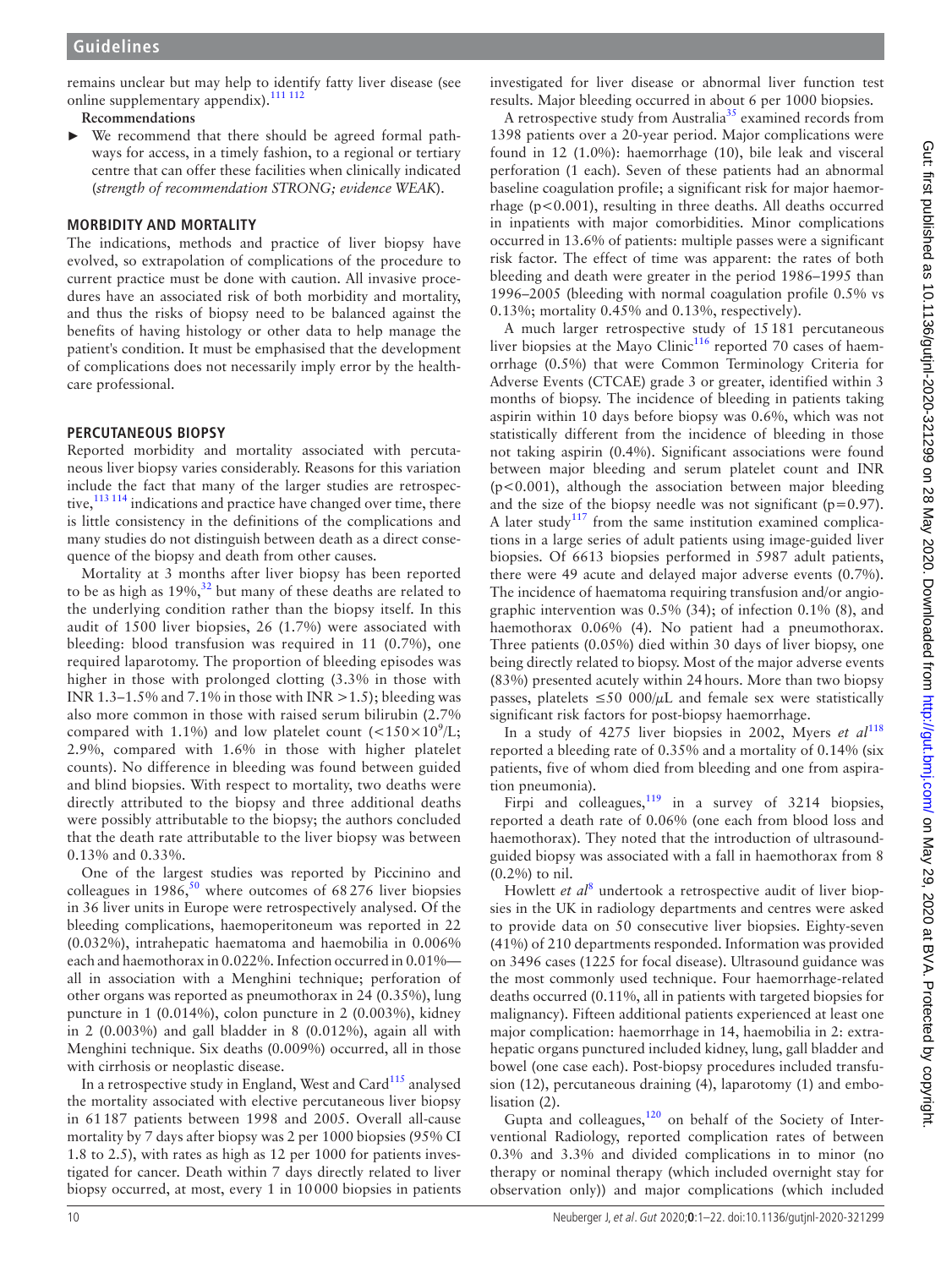requiring therapy with hospital stay <48hours, major therapy which required increased level of stay for >48 hours, long-term sequelae and death).

A recent meta-analysis of bleeding after percutaneous liver biopsy<sup>[121](#page-20-4)</sup> concluded that 'bleeding of any kind occurred in up to 10.9% of image-guided liver biopsies, with major bleeding episodes ranging from 0.1% to 4.6% and minor bleeding events occurring in up to 10.9% of biopsies. The overall rate of bleeding was <2%. Risk factors for increased risk of bleeding included patient age  $(>50$  years or  $<$ 2 years), comorbidities and/or concurrent diagnoses and coagulation status. The rate of bleeding was 3.3% if the INR was 1.2–1.5% and 7.1% if the INR was  $>1.5$ . Operator experience ( $>200$  biopsies/year vs <50/year) did not affect the post-biopsy bleeding rate. Procedure-related risk factors included needle size (cutting biopsy compared with fine needle aspiration) and the presence of a patent track on post-biopsy ultrasound. There was no difference in bleeding rates between targeted and non-targeted biopsies and number of needle passes. One of most recent metaanalyses of ultrasound-guided liver biopsy included 12481 patients enrolled in 51 studies. The subgroup analysis indicated that ultrasound-guided liver biopsy had a low major complication rate for core biopsies, with rates of 0.016 for 14 G, 0.010 for 15 G, and 0.002 for 20 G, and low minor complication rates of 0.001 for core biopsy. Remarkably, specific complication rates of bleeding, pain, pneumothorax, vasovagal reactions and death were all nil.

Other studies in adults or children have reported major bleeding episodes occurring in up to 2.5% and minor bleeding in up to  $15\%$ <sup>36 45 46 123-126</sup> in patients undergoing blind or ultrasoundguided biopsies. Nonetheless, a small fall in haemoglobin is often seen, in the absence of overt signs of haemorrhage. $127$ 

#### **Transjugular liver biopsy (TJLB)**

Indications for TJLB are usually different from those of percutaneous biopsy so direct comparison of morbidity and mortality between the two approaches may lead to misleading conclu-sions. Kalambokis<sup>[98](#page-19-17)</sup> reviewed complications from TJLB in 64 series reporting 7649 TJLBs evaluating the quality of specimen and safety. Minor and major complication rates were 6.5% and 0.56%, respectively, and increased in children, but not with additional passes. In adults, mortality was 0.09% (haemorrhage 0.06%; ventricular arrhythmia 0.03%).

In a Canadian retrospective review of 461 biopsies performed over a 7-year period, Gamble<sup>[128](#page-20-7)</sup> reported minor complications such as neck pain, haematoma at the puncture site, or fever occurring in 79 patients (17.1%). Two patients died, but the biopsy was considered a factor in one (overall mortality 0.5%). Bleeding occurred from the puncture site in the neck in 8 (1.7%), carotid artery puncture in 3 (0.7%) and intraperitoneal haemorrhage in 4 (0.9%). Capsular perforation occurred in 18 (3.9%) and resolved with Gelfoam in 17. Modification of the technique by taking the biopsy with the catheter positioned centrally rather than wedged peripherally reduced the occurrence of capsular perforation without affecting the success rate.

An analysis by McAfee<sup>129</sup> found the reported mortality of TJLB was 0 in three major centres and ranged from 0.1% to 0.5% in three other centres. Velt, $^{130}$  in a series of 160 patients, recorded only one case of pneumothorax and no deaths. Kis, $^{131}$  $^{131}$  $^{131}$  examining complications of 166 TJLBs in 141 haematopoietic stem cell transplants at one institution, reported three major complications (1.8%), including one death. Complications may be greater in those biopsied after bone marrow transplantation.<sup>132</sup>

# **Endoscopic ultrasound-guided biopsy**

Endoscopic ultrasound-guided liver biopsy (EUS-LB) may be a safe and effective alternative approach to percutaneous or transjugular biopsy in the evaluation of both benign and malignant diseases of the liver. It can offer higher resolution imaging of the liver and can detect smaller lesions than CT or US scans of the abdomen. Evidence suggests the superiority of EUS-LB for a targeted approach of focal lesions, with less sampling vari-ability in heterogeneous parenchymal disease.<sup>[133](#page-20-12)</sup> Mohan and  $\text{collegues}^{134}$  recently published an analysis of a systematic review and meta-analysis of reports of complications of EUSguided liver biopsy. Of the nine study arms with 437 patients, the pooled rate of adverse events with EUS-LB was 2.3% (95% CI 1.1% to 4.8%,  $I^2=0$ ). On subgroup analysis, the adverse events rate with a 19 G fine needle aspiration (FNA) needle (vs other core biopsy needles) was  $0.9\%$  (vs  $2.7\%$ , p=0.28).

#### **Laparoscopic liver biopsy**

A retrospective study of 2731 consecutive patients undergoing diagnostic mini-laparoscopy at two university hospitals in Germany<sup>[135](#page-20-14)</sup> found that major complications occurred in 1.0%  $(n=27)$ : these included delayed bleeding from the liver biopsy site or abdominal wall (0.7% of patients) and intestinal perforation (0.3% of patients). Two patients died after severe haemorrhage (mortality 0.07%); the other patients recovered without sequelae. The risk of bleeding was increased in patients with low platelets (OR=6.1), increased INR (OR=8.9), cirrhosis  $(OR=1.9)$  and portal hypertension  $(OR=2.1)$ . Logistic regression showed a significant correlation only for the concurrence of low platelets and increased INR; bootstrap analysis identified INR >1.5 as a significant predictor. Prior abdominal surgery did not carry a significant risk for intestinal perforation unless abdominal adhesions were present.

#### **Conclusions**

The reported risk of death and complications vary. Some of the variation can be attributed to the inherent limitations in large retrospective studies, the lack of agreed definitions of complications, the clinical condition of the patient, the type of biopsy procedure and changes in practice over time.

#### **Recommendation**

When obtaining consent from patients, clinicians must use local data where available, tailored to the patient's individual situation (*strength of recommendation STRONG; evidence HIGH*).

#### **Haematological considerations**

Since the publication of the previous version of these guidelines, there have been major advances in the understanding of coagulation in health and liver disease, in the methodologies available to assess different aspects of coagulation and treatments for anticoagulation. Guidelines have been developed by the British Society of Haematology<sup>136</sup> 137 and the American Gastroenterology Association.[138](#page-20-16)

#### **Coagulation testing**

Understanding of the coagulation profile in liver disease has evolved since the previous guideline was written. Historically, it was assumed that the raised prothrombin time often seen in liver disease, commonly expressed as an INR, reflected a bleeding risk and that correction with plasma products, specifically fresh frozen plasma (FFP), would reduce/correct this haemostatic failure. However, more recent studies have shown quite the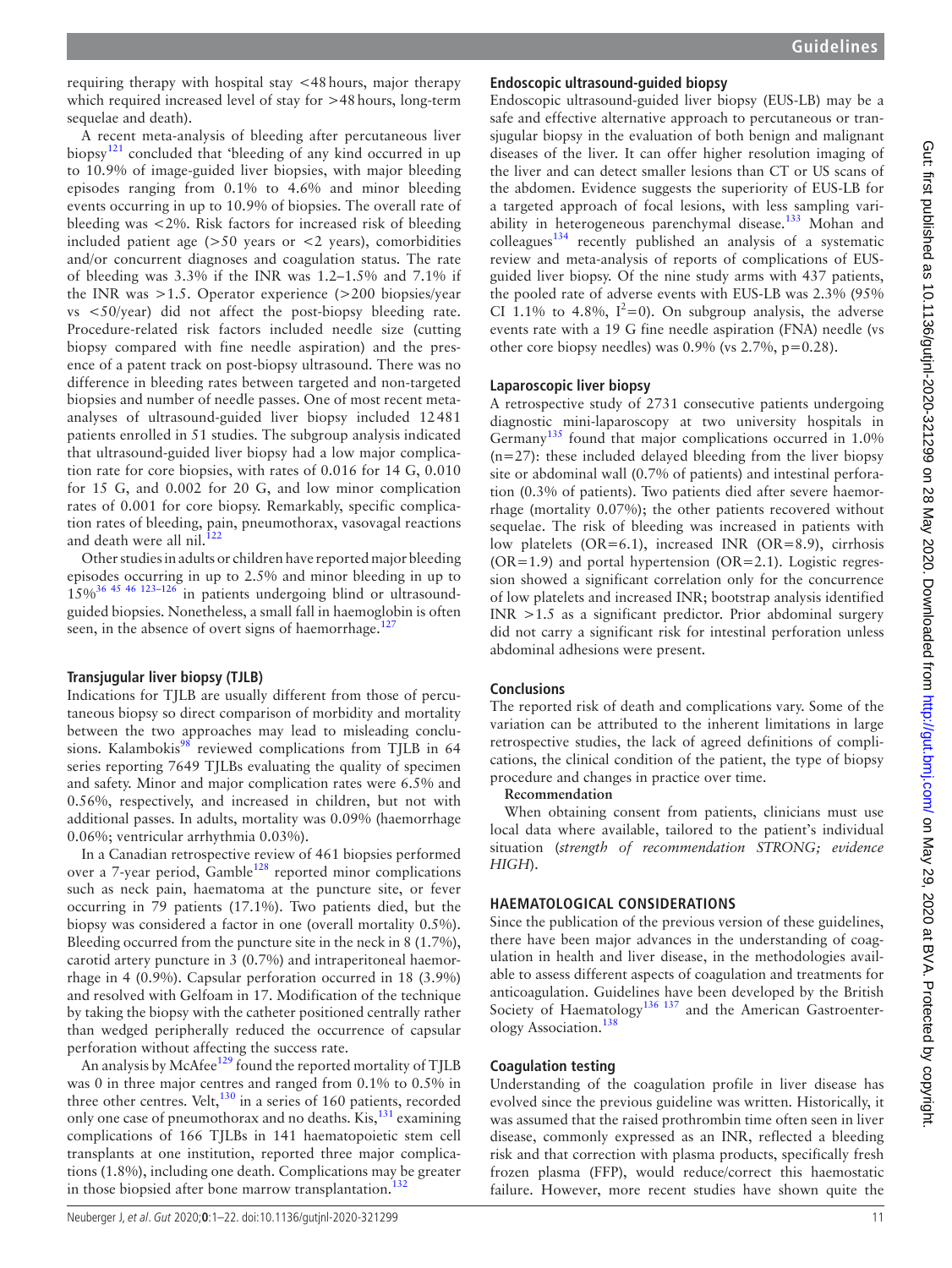reverse; that there is often a prothrombotic state, and transfusion of FFP has been described as usually unnecessary, ineffective and potentially hazardous.<sup>139–145</sup> A recent Cochrane review concluded that there is uncertainty about the utility and safety of prophylactic FFP use.[146](#page-20-18) Thus, use of FFP is rarely indicated.

Although there is reduced synthesis/consumption of many procoagulant proteins and reduced numbers of platelets, there is an increase in factor VIII and von Willebrand Factor and a reduction in natural anticoagulants. Haemostasis in chronic stable liver disease is often referred to as 'rebalanced' with a net effect of normal haemostasis or even a procoagulant state and this is reflected in more 'global' assays of coagulation in patients with chronic liver disease, such as thrombin generation and viscoelastic haemostatic assays.<sup>147–154</sup> There appears to be a similar rebalancing in acute liver disease.<sup>155</sup>

The INR is only sensitive for fibrinogen, factor II, factor V, factor VII and factor X and does not test the haemostatic balance in a patient with liver disease. The INR has been shown to be a poor predictor of bleeding during liver transplantation, and this procedure is now often done without the need for blood product replacement.[145 156](#page-20-21)

There is also a paucity of data to recommend a 'safe' minimum platelet number for procedures in patients with chronic liver disease, and whether platelet transfusion is effective.<sup>150 157 158</sup> Common practice has been to consider transjugular over percutaneous biopsy in patients with a platelet count  $<\!\!50\times10^9/\!\rm{L}$  and/ or to transfuse platelets. There is no clear evidence regarding the efficacy and safety of platelet transfusions under these circumstances and increments may be poor and short lived in patients with portal hypertension.

More recent studies of thrombopoietin receptor agonists (TPO-RAs) have been shown to reduce the need for platelet transfusion in patients with cirrhosis requiring elective invasive procedures.[103 138 159 160](#page-19-30) It is plausible that TPO-RAs provides a more effective haemostatic effect than platelet transfusion. The treatment period required prior to biopsy is 9–14 days. Although not seen in all studies, TPO-RAs have been associated with an increased risk of thrombosis, including portal vein thrombosis,<sup>161</sup> so should be used with caution in patients considered to be at higher risk of thrombosis, especially as these patients were excluded from trials. In the UK, NICE has recently concluded that lusutrombopag is recommended, within its marketing authorisation, as an option for treating severe thrombocytopenia (that is, a platelet count of  $\langle 50 \times 10^9 \rangle$  in adults with chronic liver disease having planned invasive procedures; no recommendations were made about avatrombopag until it has an agreed list price in the UK.<sup>[162](#page-20-24)</sup>

In a large retrospective study of patients having percutaneous liver biopsy, $163$  implementation of less stringent preprocedural coagulation parameters (INR  $\leq$ 2.0, platelets  $\geq$ 25 x10<sup>9</sup>/L) was associated with fewer haemorrhagic complication rates and a significant decrease in preprocedural FFP/platelet administration in comparison with using historical cut-off points (INR ≤1.5, platelets ≥50 x 10<sup>9</sup>/L). Of note, haemorrhagic complication rates did increase as the INR increased and platelet counts decreased, but preprocedural FFP and/or platelet transfusion did not have a significant effect on haemorrhagic complication rates. While the results of conventional clotting tests correlate poorly with duration of bleeding and blood loss following liver biopsy,[164 165](#page-20-26) some retrospective studies do show an increased bleeding with an elevated INR,<sup>32 135</sup> although the INR is gener-ally not an independent risk factor for bleeding.<sup>[166](#page-20-27)</sup> A plausible explanation is that changes in the INR and platelet count are a surrogate marker for liver fibrosis and portal hypertension,

which in itself will be a risk factor for bleeding; however, attempts to correct these haemostatic changes may increase bleeding risk as haemostatic failure is not the underlying cause of bleeding and increasing the intravascular volume is likely to be counterproductive.

The recent guidelines from the American Gastroenterology Association<sup>[138](#page-20-16)</sup> include the recommendations that blood products should be used sparingly because they increase portal pressure and carry a risk of transfusion-associated circulatory overload, transfusion-related acute lung injury, infection transmission, alloimmunisation and/or transfusion reactions.

The following transfusion thresholds for management of active bleeding or high-risk procedures may optimise clot formation in advanced liver disease: haematocrit ≥25%, platelet count >50 x  $10<sup>9</sup>/L$ , and fibrinogen > 120 mg/dL. Commonly used thresholds for correction of the INR are not supported by evidence.

The large volume of fresh frozen plasma required to reach an arbitrary INR target, limitations of the usual target, minimal effect on thrombin generation, and adverse effects on portal pressure limit the usefulness of this agent considerably.

In contrast, decompensated liver disease with acute or chronic liver failure is associated with a progressive consumptive coagulopathy and hypofibrinogenaemia, often with hyperfibrinolysis. Spontaneous mucocutaneous and other bleeding manifestations may become evident at this stage. In one study, a platelet count  $<$ 30×10<sup>9</sup>/L, fibrinogen level <0.6g/L and activated partial thromboplastin time values >100s were the strongest inde-pendent predictors for new onset of major bleeding.<sup>[167](#page-20-28)</sup> All but the most essential invasive procedures should be avoided under these circumstances. Acute kidney injury has also been associated with an increased risk of bleeding after paracentesis in patients with decompensated cirrhosis.<sup>[168](#page-20-29)</sup>

Treatment with vitamin K should be considered in patients with an increased INR, which may in part reflect vitamin K deficiency; particularly in patients in intensive care, in patients with malnutrition, in patients using antibiotics and in patients with cholestatic liver disease.<sup>[147 169](#page-20-19)</sup>

Increasing evidence shows that viscoelastic assays can be used to assess haemostatic status in patients with liver disease, with evidence that this can result in a reduction in blood products transfused.<sup>[170–174](#page-20-30)</sup> This has become increasingly established in liver surgery but more recently for other procedures. In a small randomised trial, De Pietri $175$  showed that in patients with cirrhosis and an INR > 1.8 and/or platelet count  $\langle 50 \times 10^9 \rangle L$ requiring invasive procedures, a thromboelastogram-guided transfusion strategy led to a significantly lower use of blood products (17% compared with 100% transfusion in the standard of care group) without an increase in bleeding complications; only one major bleed occurred, which was in the standard of care group. This has been shown in other openlabel randomised studies.<sup>176</sup> Viscoelastic testing has therefore been used successfully to reduce unnecessary prophylactic transfusions in patients with liver disease (in comparison with using the INR and platelet count). In contrast, in a single-centre randomised study of central venous catheter insertion in patients with cirrhosis, a thromboelastography-based strategy did not reduce blood transfusion compared with usual care; however, a restrictive protocol (no transfusion unless INR >5.0or platelet count  $\langle 25 \times 10^9 \rangle$  reduced transfusion without an increase in bleeding.[177](#page-21-0) It should also be noted that these assays have not yet been shown to reliably predict bleeding in patients with liver disease.[150 178](#page-20-22)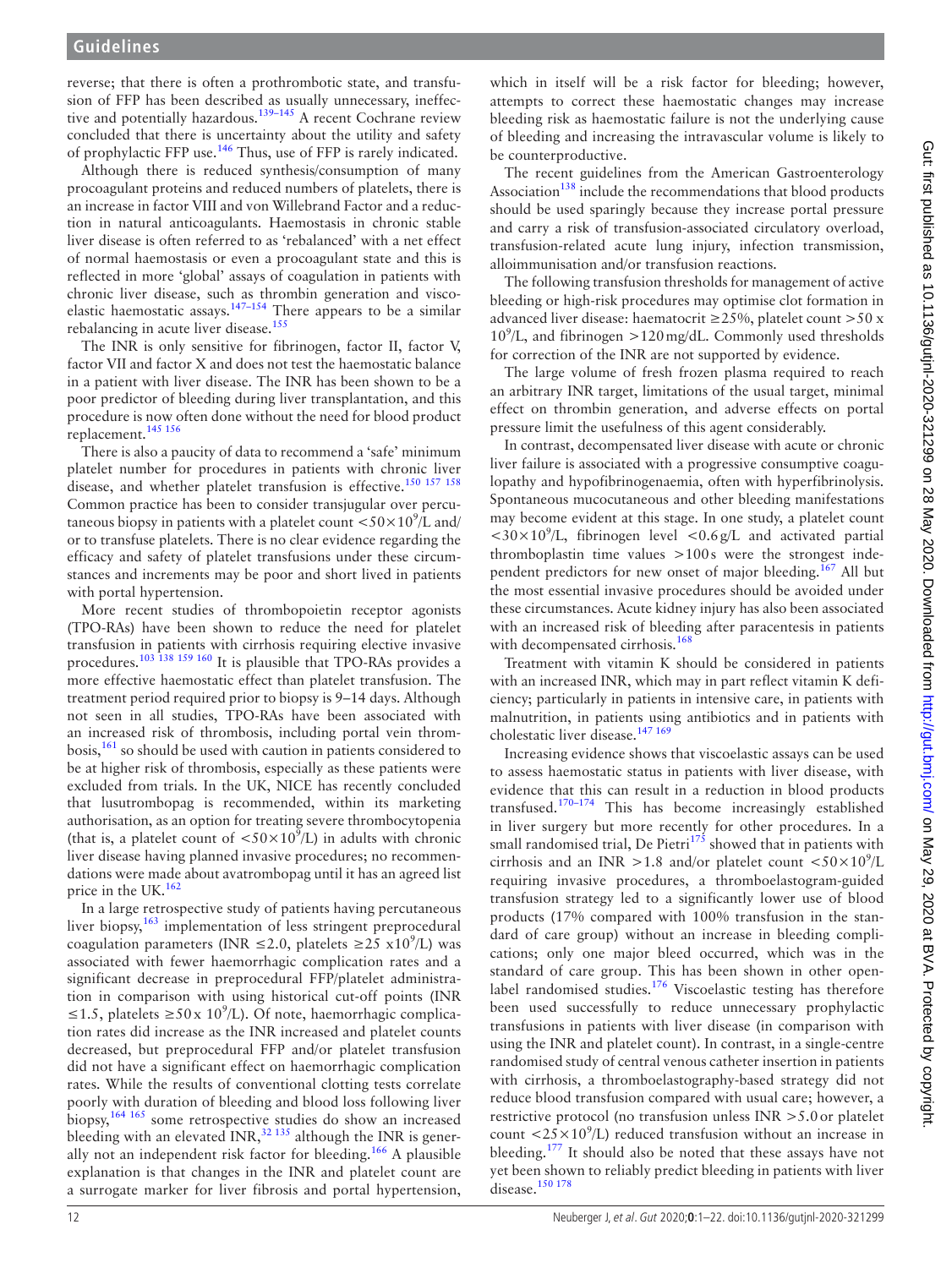#### **Antiplatelet agents**

The British Society for Haematology has produced guidelines on perioperative management of anticoagulation and antiplatelet therapy, although there are no specific recommendations for patients requiring liver biopsy.<sup>137</sup> There is increasing use of P2Y12 inhibitors in patients with vascular disease and after arterial stenting (such as clopidogrel/prasugrel/ticagrelor). The antiplatelet effect persists for up to 7–10 days. It is common practice to pause these drugs approximately 7 days prior to elective procedures associated with a bleeding risk. Data in relation to transcutaneous liver biopsy are insufficient to recommend otherwise, and the haemostatic effects of P2Y12 inhibitors may be difficult to reverse ([table](#page-4-0) 2). In a study of 8172 percutaneous ultrasoundguided intra-abdominal interventions, the frequency of bleeding was reported as significantly higher in patients taking medication interfering with platelet function or coagulation. $34$  In one retrospective study of CT-guided liver biopsies, aspirin use within 10 days had no significant impact on bleeding<sup> $116$ </sup>; however, there was insufficient detail to determine whether closer proximity to biopsy time was a risk factor. The haemostatic effects of aspirin are more readily reversed, and indirect evidence suggests that treatment with aspirin can be paused for a shorter period (such as 3 days) prior to invasive procedures[.179 180](#page-21-1) Empirical experience (such as with post liver transplant biopsies) suggests that pausing aspirin may not be necessary and should be at the discretion of the operator if urgent. As with all clinical decisions, the risks of stopping anti-platelet drugs must be carefully considered and, where appropriate, consultant advice sought, especially in patients with recent stents/percutaneous coronary intervention if the procedure cannot be delayed.

#### **Anticoagulants**

Warfarin should be stopped 5 days before the procedure with point-of-care testing before the procedure to ensure adequate reversal [\(table](#page-4-0) 2). Bridging treatment with low molecular weight heparin should be started if deemed necessary. $137$ 

Direct oral anticoagulant drugs should be stopped for 2 days prior to the day of the biopsy or longer if taking dabigatran, depending on the renal function.<sup>[181](#page-21-2)</sup>

#### **Recommendations**

For a non-lesional liver biopsy, we recommend a transvenous approach if the INR is >1.4 (*strength of recommendation MODERATE; evidence MODERATE*).

If a percutaneous targeted biopsy is required in a patient with stable liver disease, an INR of 1.5–2.0 is not a contraindication; however, the risk of bleeding may be higher in the context of liver fibrosis and portal hypertension (*strength of recommendation MODERATE; evidence MODERATE*).

We recommend FFP should not be used to correct an INR  $\leq 2.0$ prior to liver biopsy (*strength of recommendation STRONG; evidence MODERATE*).

We recommend that, where time allows, stopping aspirin 3 days prior to percutaneous biopsy should be considered, but the decision will depend on the indications for aspirin and the urgency of the biopsy (*strength of recommendation MODERATE; evidence WEAK*).

In patients with acute kidney injury or acute or chronic/ decompensated liver disease, we recommend that liver biopsy should be avoided whenever possible as these conditions are often characterised by a consumptive coagulopathy and low fibrinogen, so these patients are at high risk of bleeding. Laboratory parameters associated with a particularly high risk of bleeding include a platelet count  $\langle 30 \times 10^9 \rangle L$ , fibrinogen level

 $<$ 0.6g/L and activated partial thromboplastin times >100s. If liver biopsy is necessary for clinical management, a transjugular route should be used (*strength of recommendation STRONG; evidence MODERATE*).

We recommend that vitamin K depletion should be corrected before liver biopsy (strength of recommendation STRONG; evidence WEAK).

We recommend that patients with a history of abnormal procedure-related bleeding, unrelated to portal hypertension, should be referred for specialist haematology assessment prior to biopsy (*strength of recommendation STRONG; evidence WEAK*).

The routine use of global haemostatic tests is not recommended at this time (strength of recommendation LOW; evidence WEAK).

Where the platelet count is  $\langle 50 \times 10^9 \rangle L$ , a transvenous approach is recommended, where possible (*strength of recommendation STRONG; evidence MODERATE*).

The effectiveness and risks of platelet transfusion for a platelet count  $\langle 50 \times 10^9 \rangle$ L have not been established but can be considered (*strength of recommendation MODERATE; evidence WEAK*).

TPO-RAs are an alternative to platelet transfusion according to local protocol (*strength of recommendation MODERATE; evidence HIGH*).

Recommendations: when to stop anticoagulants and antiplatelet drugs—see [table](#page-4-0) 2 (*strength of recommendation STRONG; evidence WEAK*).

#### **General principles for informed consent**

Informed consent should be obtained from all patients prior to percutaneous liver biopsy in accordance with national and local hospital guidelines<sup>182</sup> For consent to be valid, it must be voluntary and informed, and the person consenting must have the ability to make the decision.

Where possible, the patient should be given information in advance of the procedure. Ideally, information should be given verbally and supplemented by written or other media. Consent should be confirmed in writing prior to the biopsy procedure in accordance with individual hospital policies. Consent forms should be written in the patient's native language wherever possible and when this is not possible, there should be access to a competent interpreter to ensure adequate understanding by the patient of both the risks and benefits of the procedure and commands given to them during the biopsy.

Information should be given about the risks of the procedure and the benefits and alternative approaches (if any). When figures are presented to patients, it is better to avoid giving percentages or rates; instead, we recommend that information should be presented as 'of 1000 people like you undergoing liver biopsy, 4 will require a blood transfusion'). $^{183}$ 

If an adult has the capacity to make a voluntary and informed decision to consent to, or refuse, the procedure, their decision must be respected.

Some patients may lack capacity to give informed consent. If a person is unable to make a decision, understand the information relevant to the decision, retain the information or communicate his or her decision (by any means), then special consent must be obtained. Capacity must be assessed prior to consent. If a person does not have the capacity to make a decision about their treatment and has not appointed a lasting power of attorney, the healthcare professionals treating them may go ahead with the procedure if they believe it is in the person's best interests in accordance with the relevant national and local guidance.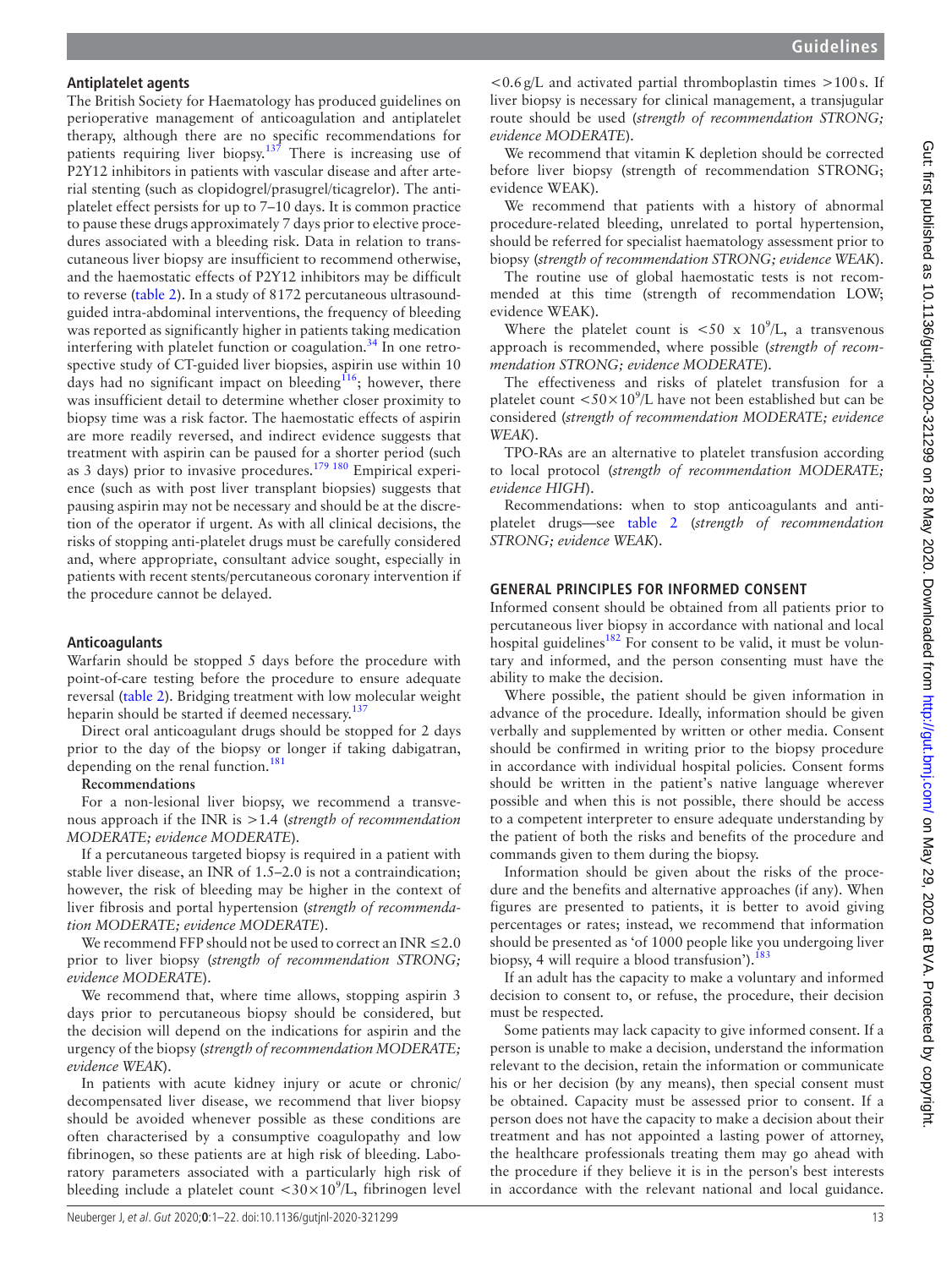The basis for the decision should be clearly documented in the patient's records.

# **Liver biopsy solely for research purposes**

Material obtained from a liver biopsy taken specifically for research has provided invaluable information for understanding the pathogenesis and treatment of disease. However, when the patient will derive no direct therapeutic benefit from the procedure and will only accrue the risks of that procedure, the patient should be fully aware of this and give written consent.

If part of the liver biopsy done for diagnostic or therapeutic purposes is taken for research, or if additional passes will be done to obtain material for research purposes, the patient must be given this information and give full consent. The procedure will also need approval from the appropriate research ethics committee (or equivalent) and hospital board.

**Recommendations**

- ► Patients should be given information about the risks and benefits of the procedure, in advance of the procedure where possible (*strength of recommendation STRONG; quality of evidence HIGH*).
- ► Information should be given verbally and supplemented by information in written form or other media using language understood by the patient (*strength of recommendation STRONG; quality of evidence HIGH*).
- ► Information on risks should be readily understood and the following is recommended 'of 1000 people like you having a liver biopsy, X will develop (complication)' (*strength of recommendation MODERATE; evidence WEAK*)
- ► Consent should be confirmed in writing and local and national guidelines followed (*strength of recommendation STRONG; evidence HIGH*).
- $\triangleright$  Where a liver biopsy is done solely or partly for research, patients must be fully informed, and the procedure must be approved by the appropriate research ethics committee (or equivalent) and hospital regulations (*strength of recommendation STRONG; evidence HIGH*).

# **Clinical considerations**

In assessing the patient for a liver biopsy, the clinician requesting the biopsy and the operator performing the liver biopsy need to ensure that, unless there is mental incapacity, the patient understands the purpose of the liver biopsy and has given properly informed consent, and the benefits of the findings of the biopsy justify the risks.

To ensure that the biopsy can be done as safely and effectively as possible, the healthcare professionals need to consider the factors indicated in [box](#page-13-0) 2

# **Role of antimicrobial prophylaxis**

See section 'Prophylactic antibiotics'. Routine antimicrobial prophylaxis is not indicated except in the presence of biliary sepsis or a Roux loop in a liver allograft.

# **Percutaneous biopsy**

Practice varies as to whether patients should be advised to be nil by mouth before a biopsy; some centres advise a minimum of 2hours' fast but there is little evidence on which to make a firm recommendation.<sup>[6](#page-18-4)</sup>

For the procedure itself, the patient is normally supine, in a comfortable position, with the right hand resting comfortably behind the head or by their side. Where the patient is anxious, sedative medication may be used, according to local guidelines.

# **Box 2 Issues when considering liver biopsy**

# <span id="page-13-0"></span>**When requesting and when performing liver biopsy**

What is the indication for the biopsy? Current medication and allergies Current and past medical history Can the patient understand and follow simple instructions? Can the patient comply with aftercare instructions—for example, lying flat? Have plans for after-care been established? Is there increased risk for staff? Review of recent blood tests: full blood count, including platelets clotting studies renal and liver function Review of imaging: Shape and size of liver Any abnormal anatomy? Any evidence of ascites? Other structural elements (such as atypically located bowel or gall bladder, cysts, etc) Handling of histological specimen? (for example, for metabolic or microbiological studies) **When requesting liver biopsy** Is antimicrobial prophylaxis indicated What approach is optimal Is clotting/platelet support indicated and, if support required, is this adequate? Should drug regimen be modified **Immediately prior to biopsy** Is this the right patient? Usually three points of identification are required Has the patient given fully informed consent and is the consent current? Are all relevant personnel present and does everyone understand their role? Have antimicrobials or clotting factors been given, where appropriate, and, if so, when? Has routine medication been modified (if appropriate)?

effectively?

Is all the necessary equipment present and working

Is there established venous access?

Is there appropriate emergency support?

Once the site of biopsy is identified, the skin should be cleaned and then the patient is given a local anaesthetic, typically with 1% lidocaine. Where appropriate, the anaesthetic should be infiltrated into the capsule. As the liver moves during respiration, breathing while the biopsy needle is in the liver may cause laceration and bleeding. As a consequence, patients are usually asked to hold their breath while the needle is in the liver. Although there is some variation in practice, most centres advocate the operator taking the biopsy when the patient has taken a deep expiration as this will reduce the risk of pneumothorax. Whichever cycle of respiration is chosen, it is important that the biopsy itself is done during the same part of the cycle as used to identify the optimal site of biopsy.

# **Recommendation**

► Percutaneous liver biopsy for non-lesional indications should be done with the patient holding their breath in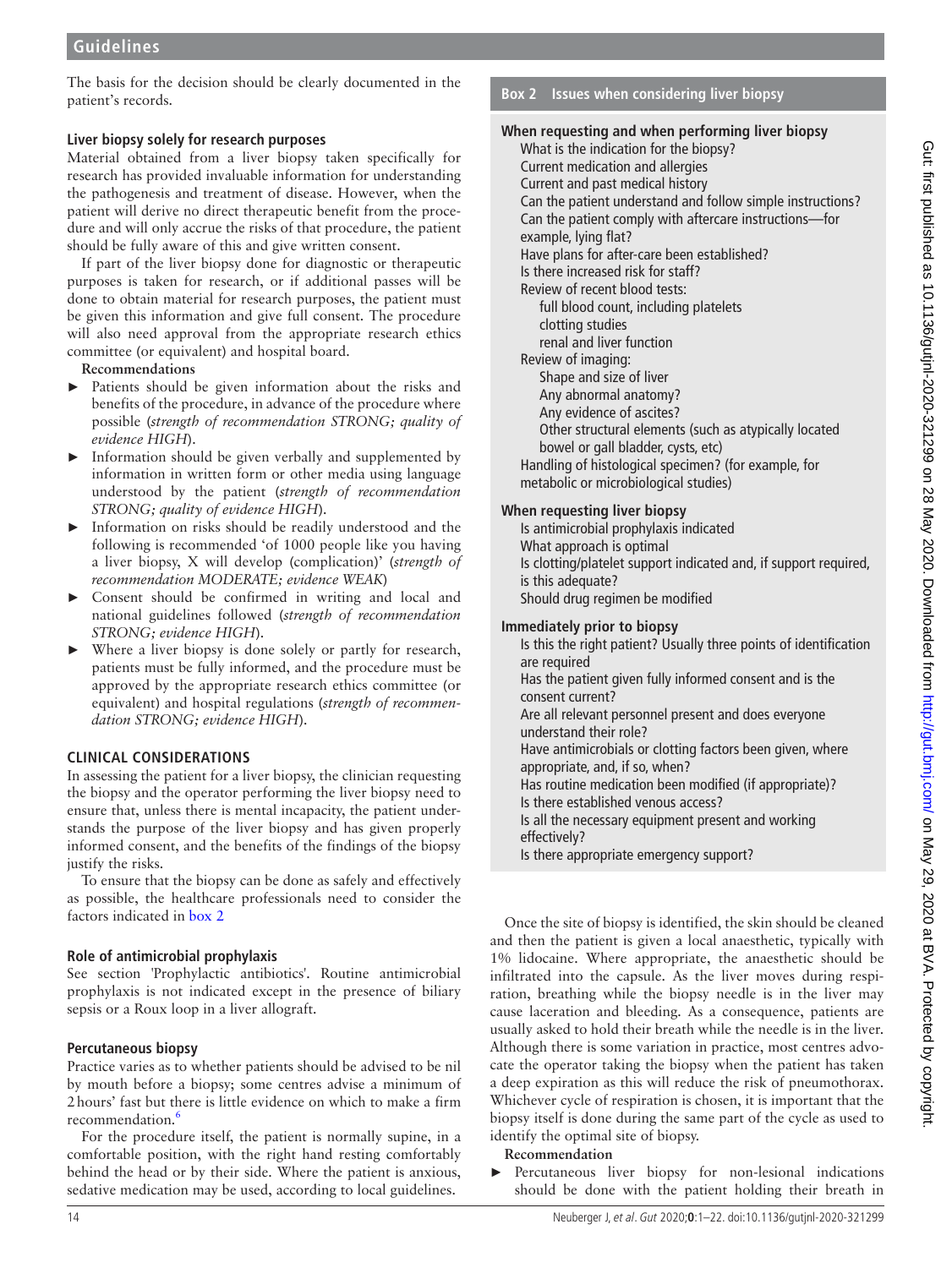expiration (*strength of recommendation MODERATE; quality of evidence LOW*).

#### **After the procedure**

After the procedure the patient is instructed to remain in the recumbent position for the duration of the post-procedure monitoring. Some centres advocate that the patient should lie on their right side, in the belief that that the pressure of the liver will reduce the risk of bleeding. In one small study,  $184$  this was associated with more pain but no difference in complications. The duration of monitoring will be up to 8hours, but for the low-risk patient with no post-biopsy complications,  $3$  hours' observation is usually adequate,  $119$  although one recent study suggested that 1hour is enough to recognise all major complications.[185](#page-21-6)

Liver biopsy observations include monitoring the patient's pulse rate and blood pressure every 15 min for the first hour,<sup>[119](#page-20-2)</sup> then every 30min for 2hours and then hourly for the remaining period. If the patient is hypotensive or tachycardic then they should receive 500 mL of 0.9% saline, unless contraindicated, and then re-evaluated.

The biopsy site should be checked every half hour for signs of bleeding.

Patients should be discharged only if they are haemodynamically stable with no evidence of bleeding, stable blood pressure and no new complaints of pain or shortness of breath.<sup>[186](#page-21-7)</sup>

- 1. Before discharge, patients should be given oral and written instructions regarding further monitoring and daily activities. The information should also include details of who to contact and how to contact them, in the event of complications or other concerns. Instructions should include advice to rest for the remainder of the day and not drive any motor vehicles or operate any heavy machinery on the day of the biopsy. Strenuous physical activities such as running, contact sports or heavy lifting for 48hours after the biopsy are discouraged, although the evidence for this recommendation is weak.
- 2. If a patient experiences any symptoms such as chills, high fever, difficulty breathing, excessive bright red bleeding from the biopsy site, severe chest, shoulder or abdominal pain, passing blood in the stool or increasing abdominal swelling, then they are instructed to call the hospital.

#### **Recommendation**

Patients should be monitored for at least 3 hours after liver biopsy with regular clinical observations and measurement of blood pressure and pulse (*strength of recommendation STRONG; evidence WEAK*).

#### **Outpatient day case liver biopsy**

It is recommended that patients undergoing day case percutaneous liver biopsy should have no conditions that might increase the risk of biopsy; these include encephalopathy, ascites, malignancy, hepatic failure with severe jaundice or evidence of significant extrahepatic biliary obstruction, significant coagulopathies or serious diseases involving other organs, such as severe congestive heart failure or advanced age.<sup>187</sup> Pragmatic issues that will affect the decision not to undertake day case biopsy includes the travel time between the hospital and patient's home (or place of recovery), domestic situation and time of day that the biopsy is done.

Patients with a strong suspicion of malignancy should not be biopsied as a day case because such patients may have a higher risk of haemorrhage than patients without cancer.<sup>[65](#page-19-31)</sup>

Day case biopsy should be done only where there is speedy access to a diagnostic laboratory, blood bank and in-patient facilities and when there are staff to observe the patient after the biopsy.

# **Recommendation**

► Liver biopsy may be safely done as a day case procedure if there are no increased risk factors and the patient can be looked after when they have left hospital, can seek appropriate advice and access appropriate medical help if needed (*strength of recommendation STRONG; evidence WEAK*).

# **Pathological considerations**

Liver histology continues to provide information for diagnosis and prognosis of the patient where this cannot be obtained by non-invasive means (see [box](#page-3-1) 1). This can be achieved only if the biopsy is of sufficient length and quality and examined by a suitably experienced histopathologist.

The scope and use of non-invasive tests is increasing, radically altering the need for liver biopsy. In particular, the number of biopsies obtained to assess disease severity when the diagnosis is established is falling. However, liver histology remains useful when clinical parameters and non-invasive tests suggest that there is more than one potential aetiological agent or give conflicting information.

# **Size of biopsy**

For medical liver biopsies, the core of tissue should be intact and of sufficient size to demonstrate the lobular architecture of the liver over several portal tracts. Portal tracts and hepatic veins are about 0.8mm apart and therefore better seen on a biopsy of around 0.8–1mm in diameter, such as is obtained using a 16 G needle. The size and integrity of the sample is particularly important when being taken to investigate the stage of fibrosis in chronic liver disease,<sup>188</sup> or in diseases which affect the liver in a variable way—for example biliary disease.<sup>189</sup> There is agreement that the minimum biopsy sample for clinical trials purposes should be 20 mm obtained with a 16 G needle.<sup>[71](#page-19-32)</sup>

Good evidence shows that a biopsy containing 10 or fewer portal tracts results in underestimation of both the severity of the fibrosis stage and of the inflammatory grade in chronic viral hepatitis.<sup>[64](#page-19-1)</sup> In this study by Colloredo and colleagues, the proportion of biopsies showing at least bridging fibrosis was reduced from 41% in biopsies 30 mm x 1.4 mm to around 20% if the biopsy was as wide but 10mm long, or 30mm long but 1mm wide. In another study, digital imaging was used to generate 'virtual biopsies' from a grid superimposed on resection specimens to find the size of biopsy required to reliably stage fibrosis. Modelling 2.5mm increments 1mm wide showed that a length of 25mm was required to achieve a reproducible percentage area of fibrosis.[66](#page-19-33) The American Association for the Study of Liver Diseases (AASLD) position paper on liver biopsy recommends 'long and wide (an ideal size is 3 cm long after formalin fixa-tion obtained with a 1[6](#page-18-4) G needle)'.<sup>6</sup> Transjugular biopsies are indicated for patients with increased risk of complications (see section 'Morbidity and mortality') and/or when venous pressure studies are also required. Transjugular biopsy devices have a narrower gauge, usually 18–19G needles, and therefore require multiple passes. It has been shown that four passes are required for optimal specimens.<sup>[190](#page-21-11)</sup>

Recently, FNA specimens from the liver obtained under endoscopic ultrasound guidance have been introduced. These are used in endoscopic biliary investigation for painful jaundice and generate narrow fragmented specimens which may be sufficient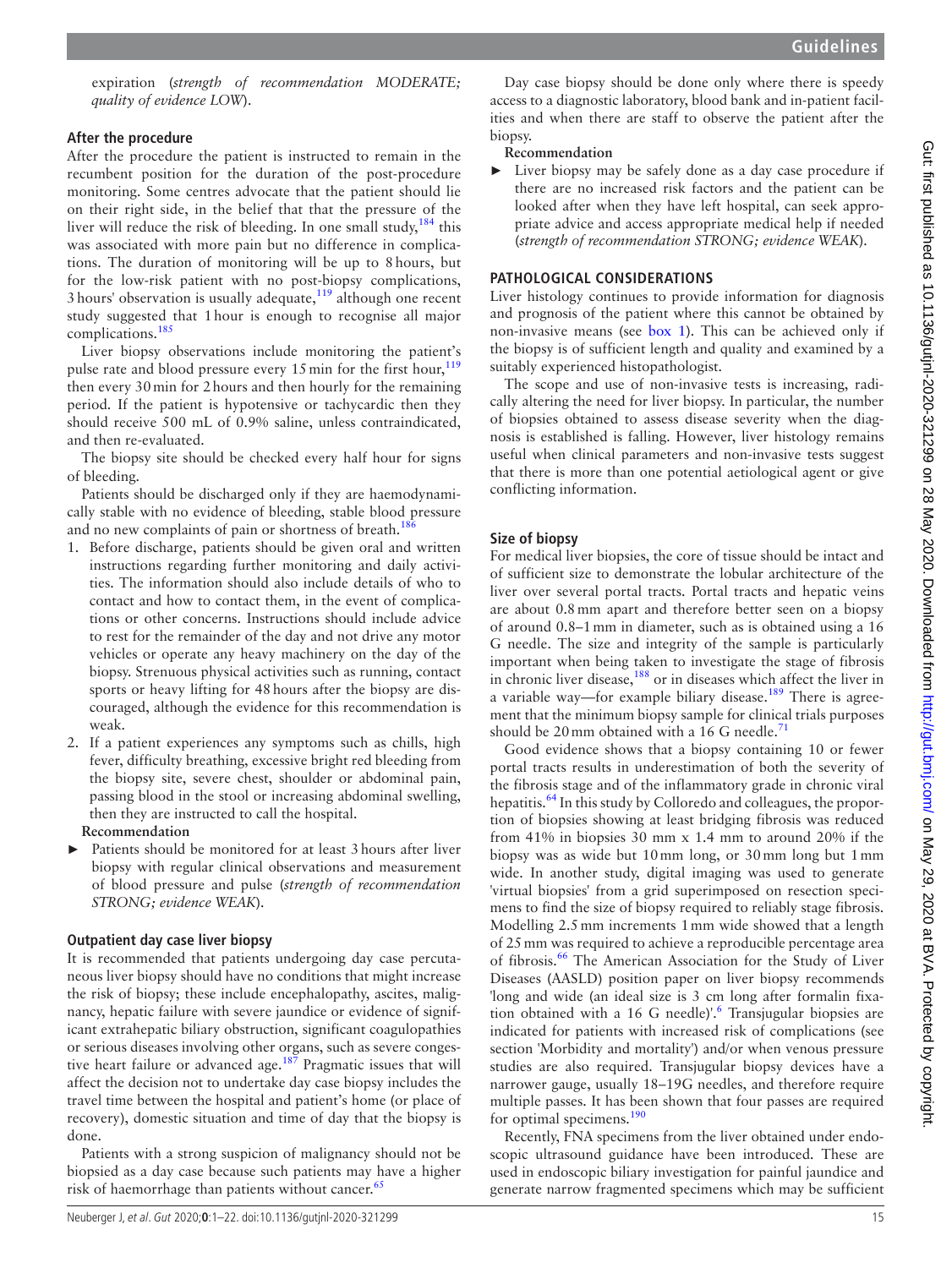# **Guidelines**

to suggest the cause of jaundice (obstructive, hepatitic, late stage chronic disease) when no specific obstruction by stone or stricture has been identified by the examination.<sup>134 191</sup> FNA specimens are not usually suitable for full histological assessment of diagnosis or disease stage.

Both side-cut and end-cut needles are widely used across the UK. There is little published evidence comparing the quality of biopsy samples obtained from different needles. The number of portal tracts in a given length of biopsy is variable and cannot be predicted from the biopsy length.<sup>6776</sup> A 16 G needle biopsy specimen was found to be intact significantly more often than with 18 G biopsy needles (71% compared with 24%) and to contain double the number of complete portal tracts per length of biopsy.<sup>76</sup> Based on the above standard of an adequate biopsy being 20mm in length and including >10 portal tracts, inadequate <10mm and <6 portal tracts, with intermediate samples described as 'compromised', one audit showed an adequate rate of 24.7% and inadequate of 21.9% in biopsies between 2008 and 2011, which represented a significant improvement on pre-2008 figures.<sup>[68](#page-19-36)</sup> This study corroborated the effect of biopsy size on fibrosis stage, with cirrhosis diagnosed in 6.5%, 11.0% and 14.6% of inadequate, compromised and adequate biopsies, respectively, while the proportion reported as no fibrosis was 27.1%, 12.1% and 7.3%.

A second core may therefore be needed to provide sufficient biopsy tissue. There is concern that more than one pass for a medical liver biopsy increases the complication rate, although no clear evidence on this point exists.<sup>35 61</sup> Pragmatically, a second pass should be considered if the biopsy core is <20mm long and especially if the purpose of the biopsy is to investigate fibrosis stage or possible biliary disease.

The biopsy report should include both the length of the biopsy specimen, whether there is fragmentation and an approximate number of portal tracts. This gives an objective measure of the reliability of the sample.<sup>[10](#page-18-8)</sup> Some biopsy interpretation is possible even if the amount of liver tissue is small, but the pathologist should state in their report that the biopsy is too small to provide a full assessment of the liver disease.

#### **Handling of biopsy**

Routine needle core or wedge biopsies are submitted in formalin and are best sent free-floating rather than attached to blotting paper. Biopsies from patients with known risk of infection, including hepatitis B and C viruses, HIV and tuberculosis should be labelled according to the local generic policy for specimens with a danger of causing infection; in view of the small specimen size, needle core biopsies do not require additional time in fixative before processing.

Requests for fresh tissue sent for immediate frozen section analysis must be communicated in advance with the laboratory, with clear indications of the findings and procedures being undertaken. These will generally be biopsies of subcapsular lesions and sent as small wedges of tissue.

If the clinical differential diagnosis includes Wilson's disease, a separate core of tissue should be taken for copper estimation by the chemical pathology department; this should be wrapped in moistened paper, but not floating in formalin or saline. The same process would be used for iron content, but this is now rarely required. If the clinical diagnosis includes acute fatty liver of pregnancy, the liver biopsy should be sent fresh for frozen section for fat, since microvesicular steatosis in that condition may not be visible in fixed paraffin sections. Fresh samples for fat and freezing for metabolic disease may also be taken from

paediatric patients; this is outside the scope of these guidelines. If a focal infective lesion/abscess is suspected, an additional fresh sample may also be sent to microbiology.

Detailed guidance for the processing, staining and reporting of liver biopsies is available in the Royal College of Pathologists 'Tissue pathways for liver biopsies' document.<sup>1</sup>

#### **Communication between clinician and pathologist** Information from clinician to pathologist

It is essential that the clinical indication/purpose for the biopsy is communicated to the reporting pathologist on the biopsy request form, to enable provision of a clinically useful report.

It must be clearly stated whether the biopsy is from a focal lesion or is non-targeted, obtained for investigation of diffuse liver disease; these two types of biopsy are handled differently in the laboratory so it is important that the staff who receive the biopsy are aware of its nature and ensure appropriate handling.

Results of relevant clinical investigations (including biochemistry, immunology and imaging, as appropriate) and a note of any previous liver biopsies should also be provided.

Pathologists often obtain additional clinical information from the electronic patient record, but the primary indication for biopsy may be obscured among a mass of information and should always be clearly specified on the request form. Furthermore, the biopsy may not be reported in the same institution as it was taken, so the additional source of information may not be available.

#### Communication of findings

For the primary reporting of medical liver biopsies, the reporting style and order of items included in the report are influenced by personal preference of the reporting pathologist/clinician. Items that are recommended to be included in all medical liver biopsy reports are listed in [box](#page-16-0) 3. Where appropriate, recognised scoring systems should be used (see [online supplementary appendix\)](https://dx.doi.org/10.1136/gutjnl-2020-321299).

# **Pathology reporting**

Liver biopsies are received by most pathology departments in the UK and elsewhere. The Royal College of Pathologists tissue pathways document recommends that biopsies are reported by pathologists who have sufficient knowledge of hepatology to formulate a report that deals with the clinical question. Outside hepatology centres, it is recommended that there is a local lead histopathologist responsible for liver biopsies, and that the reporting pathologists work in close communication with local clinicians, ideally by a regular clinicopathological conference. This helps to maintain their expertise and to identify biopsies and cases which may benefit from a second opinion. They should have time for regular continuous professional development activity in liver pathology, and at least one member of the department should undertake some form of external quality assurance in liver pathology. When late post-transplant biopsies are taken in the patient's local hospital, it is recommended that these are referred to the relevant transplant centre for review.

For pathologists working in hepatology centres, there should be at least two consultants with specialist interest in liver pathology to ensure adequate cover, to support a regular clinical meeting for biopsy discussion and provide a referral service within the hepatology network. For transplant centres, a review service for transplant biopsies taken elsewhere should be provided.

There have been studies of circumstances when the original diagnosis on a liver biopsy is amended through specialist review as a result of clinical referral. Bejarano found major discrepancy in 28% that would affect management, and minor discrepancy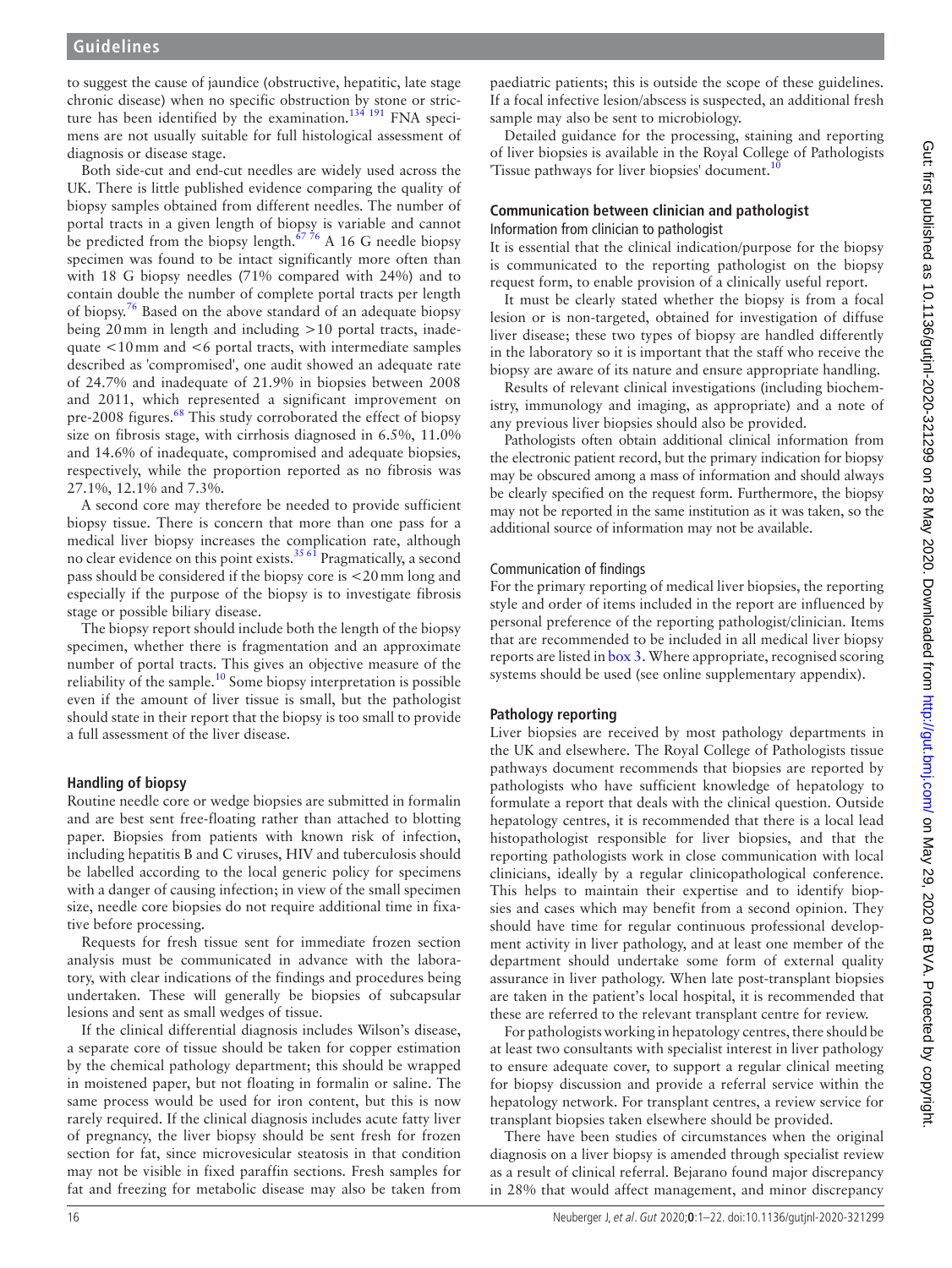# **Box 3 Guide to the content of a histopathology report**

<span id="page-16-0"></span>Clinical information received with the biopsy— including the indication/purpose of the biopsy. It is also useful to summarise any additional information available to the pathologist prior to the time of reporting, including information obtained from the electronic patient record and clinical discussion as appropriate.

Biopsy size/adequacy—expressed as length of biopsy core (on receipt in the department or on the tissue sections), number of fragments and an approximate number of portal tracts per section—to give an objective indication of the specimen quality.

Architecture—presence and severity of fibrosis, distortion of hepatocyte plates and vascular relationships, and parenchymal nodularity, as an indication of whether there is any chronic liver disease, if so whether there is bridging fibrosis or cirrhosis.

A systematic description of the histological abnormalities, including special stain findings (even when these are negative).

For medical liver biopsies an attempt should be made whenever possible to provide an indication of the main morphological pattern of liver disease.

Where appropriate (especially chronic liver disease) an indication of the severity of disease in terms of grade/stage. This can be by descriptive text or use of a scoring system appropriate to the disease, as preferred by local clinical practice.

Comparison with any previous liver biopsies, especially if the purpose of the biopsy is to investigate disease progression, or response to treatment.

A clinicopathological comment, including a note of any discussion with the responsible clinician. A concise, single line summary to conclude the report.

A SNOMED-CT code\*

A record (including names) of any intradepartmental consultation, outside referral for second opinion and/ or discussion with clinician, if necessary, this may be as a supplementary report

\*(SNOMED (Synchronised Nomenclature in Medicine) is a recognised structural vocabulary for use in an electronic clinical record.<sup>19</sup>

in 37% biopsies; interpretation errors were the most common for chronic cholestatic disease and cirrhosis.<sup>192</sup> More recently, Paterson found a discrepancy in 59% of reviewed cases, although this included those sent for a second opinion as well as clinical referral, again with biliary disease as the the most common type of discrepancy and also highlighting issues with autoimmune disease and vascular abnormalities. A detailed clinical review found 61% of discrepancies affected clinical management.<sup>[193](#page-21-14)</sup> A third review found a discrepancy rate of 38% with 70% (26% of all referred cases) assessed as having a major clinical impact.<sup>194</sup>

Many specialist groups and societies give advice on when to take a liver biopsy in various disease categories and awareness of these guidelines will help pathologists in constructing relevant reports (see [online supplementary appendix A\)](https://dx.doi.org/10.1136/gutjnl-2020-321299). It is strongly suggested that because of the challenges in diagnosis and also management implications, specialist review should be considered in new diagnoses of autoimmune disease, problematic biliary disease, including overlap entities and suspected vascular diseases, as a matter of routine.

#### Timeliness of report

For routine, non-urgent biopsies, it is recommended that cases are reported and authorised within 10 days of the biopsy being taken. However, variance from this may be appropriate so that

all investigations can be completed and there has been an opportunity for clinicopathological discussion or if the biopsy has been referred elsewhere for reporting; an interim report may be issued in such circumstances.

For diagnostic biopsies where the report is required more urgently (eg, acute liver failure, transplant biopsies) a preliminary report should be given by telephone or email; the diagnosis and time/date of the provisional report, including a summary of any clinico-pathological discussion, should be recorded in the final report.

#### **Long term storage of biopsy specimens**

Review of previous biopsy material, sometimes going back over many years, can provide important information concerning the progression of liver disease, or of the nature of liver disease in a relative of a patient who may have an inherited disorder. Tissue blocks and glass microscope slides of tissue samples from living patients are normally stored for at least 30 years. If a shorter time is being considered, then blocks that provided the basis of a diagnosis of rare diseases or inherited genetic predisposition should be considered for permanent retention. In practice, it would be extremely laborious to select such material, and the histology archive is generally preserved for 30 years.<sup>[195](#page-21-16)</sup>

#### **Recommendations**

- The clinical indication for liver biopsy should be clearly communicated to the reporting pathologist by the requesting clinician (*strength of recommendation STRONG; evidence HIGH*).
- It must be clearly indicated if the biopsy is targeted at a focal lesion ('tumour biopsy') or taken for investigation of diffuse parenchymal disease ('medical liver biopsy') (*strength of recommendation STRONG; evidence HIGH*).
- For percutaneous medical liver biopsy, the specimen should be obtained with a 16 G needle and measure >20mm in order to provide adequate tissue for examination. Consider a second pass if a smaller specimen is obtained, especially for investigation of fibrosis stage or possible biliary disease (*strength of recommendation MODERATE; evidence HIGH*).
- For targeted biopsy from a focal lesion, an 18 G needle is recommended; we recommend that an additional biopsy is obtained from the non-lesional tissue (not adjacent to the lesion) to evaluate background liver disease and can be done using the same needle (*strength of recommendation STRONG; evidence HIGH*)
- We recommend that for transjugular biopsies, at least two biopsies are taken (*strength of recommendation STRONG; quality of evidence HIGH*).
- ► The biopsy report should clearly deal with the clinical indication for the biopsy and conclude with a concise diagnostic summary (*strength of recommendation STRONG; quality of evidence HIGH*).
- ► For biopsies obtained outside a specialist liver centre, we recommend that the reporting pathologist should have access to second opinion from a liver centre (*strength of recommendation STRONG; quality of evidence HIGH*).

#### **Professional responsibility**

The clinical decision to do a liver biopsy, to conduct the biopsy, process, analyse the sample and interpret it in the clinical context, to relay the report to the patient and make a management decision jointly with the patient is a complex process involving a number of clinicians with different specialist skills. The procedure itself has its own risks, but errors in other steps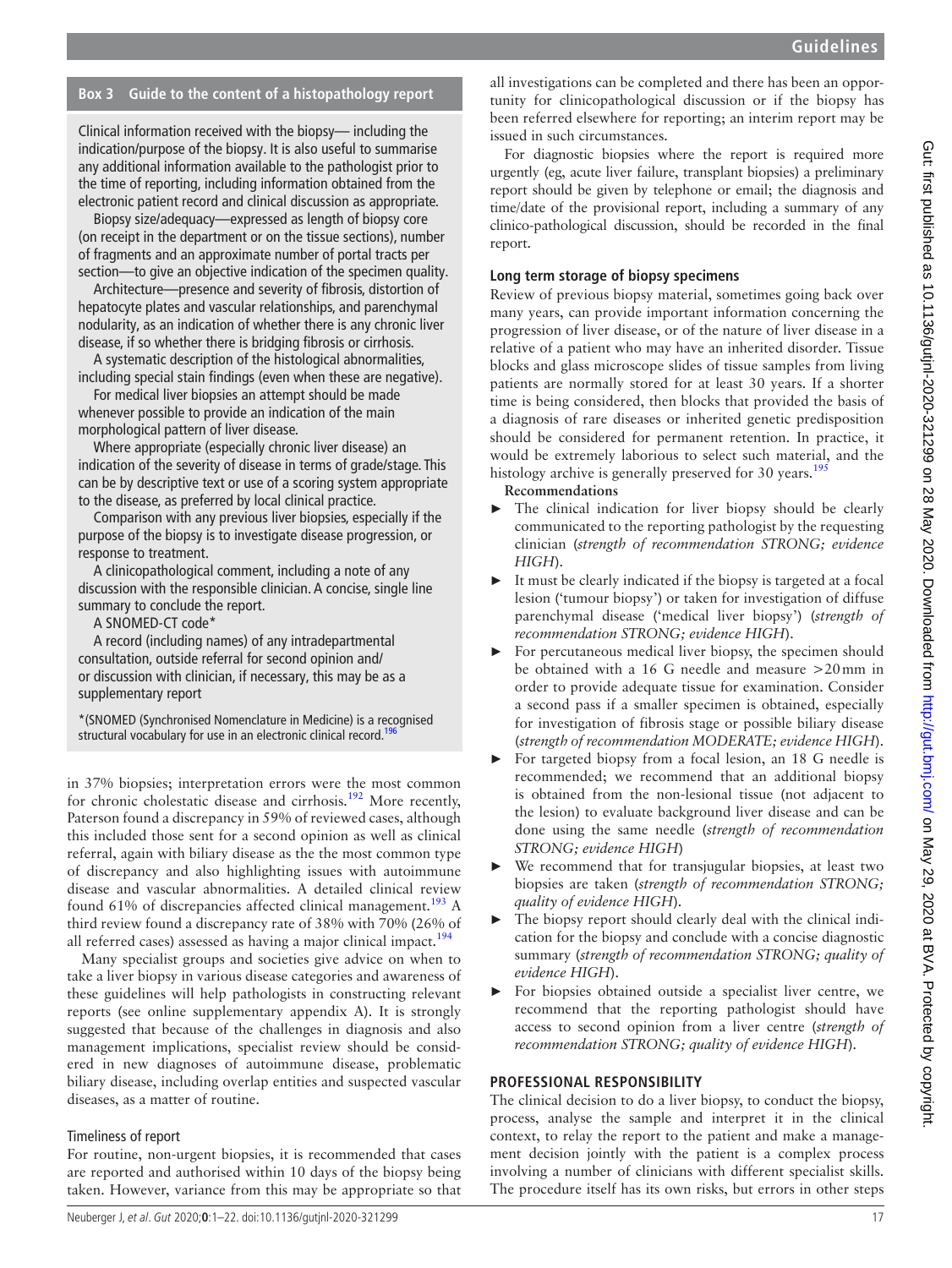in this process can lead to the wrong diagnosis or management decision and has the potential to cause significant harm.

Many healthcare professionals are involved in the liver biopsy process so establishing clear accountability can be challenging. Each member of the team is accountable for the part they play. Clear communication of all relevant information is vital to the process. This may be difficult when those involved are in different locations. It is essential that the practitioners have access to all current relevant information. The practitioner obtaining the biopsy must be informed when new information becomes available that may alter the risk/benefit balance of the biopsy. The decision to obtain a liver biopsy involves balancing the risks of the procedure with the benefits gained; it should be noted that the operator, if not the responsible clinician, may not be in a position fully to assess the benefits and must rely on the advice of the clinician requesting the biopsy.

Hospitals and teams involved in the liver biopsy service should have internal clinical governance in place to audit and improve their quality and participate in external quality assurance and improvement programmes such as the Royal College of Physicians accreditation of liver units iQUILS (improvement of Quality In Liver Services) adopted in England and Wales.

**Recommendation**

- All members of the team involved in the clinical decisionmaking related to obtaining a liver biopsy should be aware of the risks and the benefit in each individual case, and hospitals must facilitate multidisciplinary and collaborative working as well as clinical quality assurance and improvement (*strength of recommendation STRONG; evidence HIGH*).
- ► Serious complications including bile leakage, severe pain requiring additional hospitalisation, significant bleed requiring blood transfusion and death should be monitored on a local level (*strength of recommendation STRONG; evidence WEAK*).

# **Future research**

Liver biopsy remains an important tool in the diagnosis and management of patients with abnormalities of liver tests and occasionally, in systemic disease; there is a small but significant risk of harm and even death. Newer technologies, such as incorporation of sensor arrays in the tip of biopsy needles (PMID: 31698304), may allow yet more information to be derived from a liver biopsy.

#### **Audit**

As practice is changing with the development of new diagnostic tests and investigations, and with new methodologies and technologies, lessons learnt from the past may be less relevant for providing informed consent. We suggest that

- ► There should be agreed standards nationally and internationally for the definitions of adverse effects.
- ► Both hospitals and professional organisations should conduct periodic audits of practice and outcomes; professional organisations should set up national databases for significant adverse events.

#### **Training and competencies**

We recommend that there should be clear guidance for the establishment of competence for liver biopsy with respect both to training and current practice.

# **Coagulation and bleeding**

As more is understood about the causes of bleeding after liver biopsy, we suggest that more research is required to

- Develop the most appropriate measure(s) of the risk of bleeding.
- Agree the safest way of managing a patient's need for ongoing anticoagulation or antiplatelet therapy and liver biopsy.

# **Biopsy needles**

Technologies for taking liver specimens are improving and new needles are being introduced.

► We recommend that there should be more comparative audits that compare the efficacy of different needles with respect to safety, adequacy of specimen and cost.

# **Quality standards**

- For non-urgent biopsies, the interval between request and biopsy should be less than 4 weeks, irrespective of approach (percutaneous, transvenous or other).
- ► All patients should be given oral and written information about the indication, benefits and risk of biopsy and details of post-discharge support.
- Percutaneous biopsies should be obtained using a 16 G needle (except for lesional biopsies for which an 18 G needle is recommended).
- A provisional report for non-urgent biopsies will normally be given within 10 days of biopsy.

#### **Author affiliations**

<sup>1</sup> Liver Unit, University Hospitals Birmingham NHS Foundation Trust, Birmingham, UK <sup>2</sup>Department of Vascular Radiology, Leeds Teaching Hospitals NHS Trust, Leeds, UK <sup>3</sup>Liver Unit, Royal Liverpool and Broadgreen Hospitals NHS Trust, Liverpool, UK 4 Department of Histopathology, Cambridge University Hospitals NHS Foundation Trust, Cambridge, UK

5 British Liver Trust, Ringwood, UK

<sup>6</sup>Department of Gastroenterology, Gloucestershire Royal Hospital, Gloucester, UK <sup>7</sup>Department of Pathology, University of Birmingham, Birmingham, UK 8 Department of Radiology, Queen Elizabeth Hospital Birmingham, Birmingham, UK 9 Department of Haematology, Queen Elizabeth Hospital, Birmingham, UK <sup>10</sup>Patient Representative, London, UK

11Department of Pathology, St James University Hospital, Leeds, UK <sup>12</sup>Department of Gastroenterology, Royal Alexandra Hospital, Glasgow, UK

**Twitter** Rebecca West [@LiverTrust](https://twitter.com/LiverTrust)

**Acknowledgements** The Guidance Development Group would like to thank Dr Rupert Ransford, Dr Dhiraj Tripathi and Simone Cort from the British Society of Gastroenterology, Tania Van Buren and Professor Mark Callaway from the Royal College of Radiologists and Dr Michael Osborn from the Royal College of Pathologists for their help and support.

**Contributors** All authors have contributed and approved the mauscriipt.

**Funding** The authors have not declared a specific grant for this research from any funding agency in the public, commercial or not-for-profit sectors.

**Competing interests** None declared.

**Patient and public involvement** Patients and/or the public were involved in the design, or conduct, or reporting, or dissemination plans of this research. Refer to the Methods section for further details.

**Patient consent for publication** Not required.

**Provenance and peer review** Not commissioned; externally peer reviewed.

**Data availability statement** There are no data in this work

**Open access** This is an open access article distributed in accordance with the Creative Commons Attribution Non Commercial (CC BY-NC 4.0) license, which permits others to distribute, remix, adapt, build upon this work non-commercially, and license their derivative works on different terms, provided the original work is properly cited, appropriate credit is given, any changes made indicated, and the use is non-commercial. See: [http://creativecommons.org/licenses/by-nc/4.0/.](http://creativecommons.org/licenses/by-nc/4.0/)

#### **ORCID iD**

James Neuberger <http://orcid.org/0000-0002-6079-002X>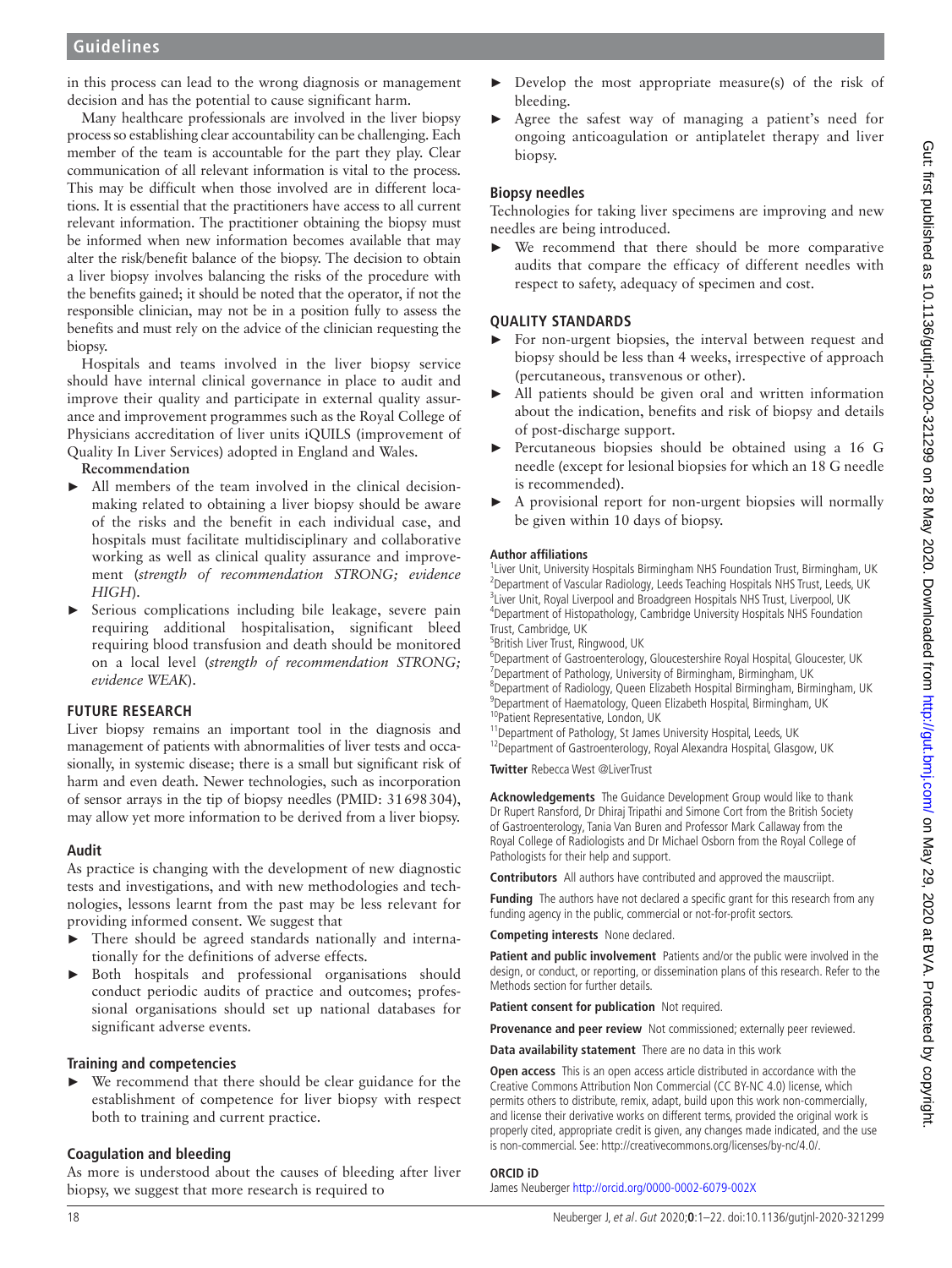#### **References**

- <span id="page-18-0"></span>1 Sparchez Z, Mocan T, Hagiu C, et al. Real-time contrast-enhanced-guided biopsy compared with conventional ultrasound-guided biopsy in the diagnosis of hepatic tumors on a background of advanced chronic liver disease: a prospective, randomized, clinical trial. [Ultrasound Med Biol](http://dx.doi.org/10.1016/j.ultrasmedbio.2019.07.678) 2019;45:2915–24.
- <span id="page-18-1"></span>2 Grant A, Neuberger J. Guidelines on the use of liver biopsy in clinical practice. British Society of Gastroenterology. [Gut](http://dx.doi.org/10.1136/gut.45.2008.iv1) 1999;45(Suppl 4):IV1-11.
- <span id="page-18-2"></span>3 Neuberger JGA, Day C, Saxseena S. Guidelines on the use of liver biopsy in clinical practice, 2004. [https://www.bsg.org.uk/wp-content/uploads/2019/12/BSG](https://www.bsg.org.uk/wp-content/uploads/2019/12/BSG-guidelines-on-the-use-of-liver-biopsy-in-clinical-practice.pdf)[guidelines-on-the-use-of-liver-biopsy-in-clinical-practice.pdf](https://www.bsg.org.uk/wp-content/uploads/2019/12/BSG-guidelines-on-the-use-of-liver-biopsy-in-clinical-practice.pdf)
- <span id="page-18-3"></span>4 Brouwers MC, Kho ME, Browman GP, et al. AGREEgree II: advancing Guideline development, reporting and evaluation in health care. [CMAJ](http://dx.doi.org/10.1503/cmaj.090449) 2010;182:E839–42.
- 5 NICE. Developing NICE guidelines: the manual. NICE, 2018. [https://www.nice.org.](https://www.nice.org.uk/process/pmg20/chapter/introduction-and-overview) [uk/process/pmg20/chapter/introduction-and-overview](https://www.nice.org.uk/process/pmg20/chapter/introduction-and-overview)
- <span id="page-18-4"></span>6 Rockey DC, Caldwell SH, Goodman ZD, et al. Liver biopsy. [Hepatology](http://dx.doi.org/10.1002/hep.22742) 2009;49:1017–44.
- <span id="page-18-5"></span>7 Khalifa A, Rockey DC. The utility of liver biopsy in 2020. [Curr Opin Gastroenterol](http://dx.doi.org/10.1097/MOG.0000000000000621) 2020;36:184–91.
- <span id="page-18-6"></span>8 Howlett DC, Drinkwater KJ, Lawrence D, et al. Findings of the UK national audit evaluating image-guided or image-assisted liver biopsy. Part II. Minor and major complications and procedure-related mortality. [Radiology](http://dx.doi.org/10.1148/radiol.12120224) 2013;266:226-35.
- <span id="page-18-7"></span>9 Kan VY-M, Marquez Azalgara V, Ford J-AE, et al. Patient preference and willingness to pay for transient elastography versus liver biopsy: a perspective from British Columbia. [Can J Gastroenterol Hepatol](http://dx.doi.org/10.1155/2015/169190) 2015;29:72–6.
- <span id="page-18-8"></span>10 Wyatt JH S, Bellamy C. Tissue pathways for liver biopsies for the investigation of medical disease and for focal lesions. The Royal College of Pathologists, 2014.
- <span id="page-18-9"></span>11 Alexander JA, Smith BJ. Midazolam sedation for percutaneous liver biopsy. [Dig Dis](http://dx.doi.org/10.1007/BF01299897)  [Sci](http://dx.doi.org/10.1007/BF01299897) 1993;38:2209–11.
- <span id="page-18-10"></span>12 LoIudice T, Buhac I, Balint J. Septicemia as a complication of percutaneous liver biopsy. [Gastroenterology](http://dx.doi.org/10.1016/S0016-5085(77)80218-7) 1977;72:949–51.
- <span id="page-18-11"></span>13 Morris JS, Gallo GA, Scheuer PJ, et al. Percutaneous liver biopsy in patients with large bile duct obstruction. [Gastroenterology](http://dx.doi.org/10.1016/S0016-5085(75)80286-1) 1975;68:750-4.
- <span id="page-18-12"></span>14 Paymani M, Zajko AB, Campbell WL. Bile leakage as a complication of liver biopsy in liver transplants. [Abdom Imaging](http://dx.doi.org/10.1007/BF00198117) 1993;18:258-60.
- <span id="page-18-13"></span>15 Frock JLL, Ellis CA, Turchik JB, et al. Transient bacteremia associated with percutaneous liver biopsy. [J Infect Dis](http://dx.doi.org/10.1093/infdis/131.Supplement.S104) 1975;131:S104-7.
- 16 McCloskey RV, Gold M, Weser E. Bacteremia after liver biopsy. [Arch Intern Med](http://dx.doi.org/10.1001/archinte.1973.03650080057011) 1973;132:213–5.
- <span id="page-18-14"></span>17 Little AF, Ferris JV, Dodd GD, et al. Image-guided percutaneous hepatic biopsy: effect of ascites on the complication rate. [Radiology](http://dx.doi.org/10.1148/radiology.199.1.8633176) 1996;199:79-83.
- 18 Murphy FB, Barefield KP, Steinberg HV, et al. CT- or sonography-guided biopsy of the liver in the presence of ascites: frequency of complications. [AJR Am J Roentgenol](http://dx.doi.org/10.2214/ajr.151.3.485) 1988;151:485–6.
- <span id="page-18-15"></span>19 Volwiler W, Jones CM. The diagnostic and therapeutic value of liver biopsies with particular reference to trocar biopsy. [N Engl J Med](http://dx.doi.org/10.1056/NEJM194710302371801) 1947;237:651-6.
- <span id="page-18-16"></span>20 Lovat LB, Persey MR, Madhoo S, et al. The liver in systemic amyloidosis: insights from 123I serum amyloid P component scintigraphy in 484 patients. [Gut](http://dx.doi.org/10.1136/gut.42.5.727) 1998;42:727–34.
- <span id="page-18-17"></span>21 Stauffer MH, Gross JB, Foulk WT, et al. Amyloidosis: diagnosis with needle biopsy of the liver in eighteen patients. [Gastroenterology](http://dx.doi.org/10.1016/S0016-5085(19)35154-6) 1961;41:92-6.
- <span id="page-18-18"></span>22 Rowe K, Pankow J, Nehme F, et al. Gastrointestinal amyloidosis: review of the literature. [Cureus](http://dx.doi.org/10.7759/cureus.1228) 2017;9:e1228.
- <span id="page-18-19"></span>23 Heneghan MA, Cannon MD. Hepatic diagnostics in pregnancy: biopsy, biomarkers, and beyond. [Hepatology](http://dx.doi.org/10.1002/hep.29859) 2018;68:401-3.
- <span id="page-18-20"></span>24 Ludvigsson JF, Marschall H-U, Hagström H, et al. Pregnancy outcome in women undergoing liver biopsy during pregnancy: a nationwide population-based cohort study. [Hepatology](http://dx.doi.org/10.1002/hep.29345) 2018;68:625–33.
- <span id="page-18-21"></span>25 Bret PM, Fond A, Bretagnolle M, et al. Percutaneous aspiration and drainage of hydatid cysts in the liver. [Radiology](http://dx.doi.org/10.1148/radiology.168.3.3043542) 1988;168:617-20.
- 26 Brunetti E, Kern P, Vuitton DA, et al. Expert consensus for the diagnosis and treatment of cystic and alveolar echinococcosis in humans. [Acta Trop](http://dx.doi.org/10.1016/j.actatropica.2009.11.001) 2010;114:1–16.
- 27 Filice C, Pirola F, Brunetti E, et al. A new therapeutic approach for hydatid liver cysts. Aspiration and alcohol injection under sonographic guidance. [Gastroenterology](http://dx.doi.org/10.1016/0016-5085(90)90358-8) 1990;98:1366–8.
- 28 Kumar A, Chattopadhyay TK. Management of hydatid disease of the liver. Postgrad [Med J](http://dx.doi.org/10.1136/pgmj.68.805.853) 1992;68:853–6.
- <span id="page-18-22"></span>29 Joint Royal Colleges of Physicians Training Board. Specialty training curriculum for gastroenterology August 2010; 2013.
- <span id="page-18-23"></span>30 A journey toward excellence: training future gastroenterologists - The Gastroenterology Core Curriculum, third edition. [Gastrointest Endosc](http://dx.doi.org/10.1016/j.gie.2007.03.1043) 2007;65:875–81.
- <span id="page-18-24"></span>31 Sandy NS, Hessel G, Bellomo-Brandao MA. Major complications of pediatric percutaneous liver biopsy do not differ among physicians with different degrees of training. [Am J Gastroenterol](http://dx.doi.org/10.14309/ajg.0000000000000459) 2020;115:786-9.
- <span id="page-18-25"></span>32 Gilmore IT, Burroughs A, Murray-Lyon IM, et al. Indications, methods, and outcomes of percutaneous liver biopsy in England and Wales: an audit by the British

Society of Gastroenterology and the Royal College of Physicians of London. [Gut](http://dx.doi.org/10.1136/gut.36.3.437) 1995;36:437–41.

- <span id="page-18-26"></span>33 Chevallier P, Ruitort F, Denys A, et al. Influence of operator experience on performance of ultrasound-quided percutaneous liver biopsy. [Eur Radiol](http://dx.doi.org/10.1007/s00330-004-2407-0) 2004;14:2086–91.
- <span id="page-18-49"></span>34 Strobel D, Bernatik T, Blank W, et al. Incidence of bleeding in 8172 percutaneous ultrasound-guided intraabdominal diagnostic and therapeutic interventions - results of the prospective multicenter DEGUM interventional ultrasound study (PIUS study). [Ultraschall Med](http://dx.doi.org/10.1055/s-0034-1399282) 2015;36:122–31.
- <span id="page-18-47"></span>35 van der Poorten D, Kwok A, Lam T, et al. Twenty-year audit of percutaneous liver biopsy in a major Australian teaching hospital. [Intern Med J](http://dx.doi.org/10.1111/j.1445-5994.2006.01216.x) 2006;36:692-9.
- <span id="page-18-48"></span>36 Westheim BH, Aagenæs I, Østensen AB, et al. Effect of operator experience and frequency of procedure performance on complication rate after ultrasound-quided percutaneous liver biopsies. [J Pediatr Gastroenterol Nutr](http://dx.doi.org/10.1097/MPG.0b013e3182a0c7a5) 2013;57:638–43.
- <span id="page-18-27"></span>37 Bazlul Karim ASM, Rahman M. Safety of blind liver biopsy, *[Indian J Pediatr](http://dx.doi.org/10.1007/BF02830832)* 2004;71:899–901.
- 38 Szymczak A, Simon K, Inglot M, et al. Safety and effectiveness of blind percutaneous liver biopsy: analysis of 1412 procedures. [Hepat Mon](http://dx.doi.org/10.5812/kowsar.1735143X.4388) 2012;12:32-7.
- <span id="page-18-28"></span>39 Lindor KD, Bru C, Jorgensen RA, et al. The role of ultrasonography and automatic-needle biopsy in outpatient percutaneous liver biopsy. [Hepatology](http://dx.doi.org/10.1002/hep.510230522) 1996;23:1079–83.
- <span id="page-18-29"></span>40 DiTeodoro LA, Pudhota SG, Vega KJ, et al. Ultrasound marking by gastroenterologists prior to percutaneous liver biopsy removes the need for a separate radiological evaluation. [Hepatogastroenterology](http://dx.doi.org/10.5754/hge121106) 2013;60:821-4.
- <span id="page-18-30"></span>41 Akkan Cetinkaya Z, Sezikli M, Güzelbulut F, et al. Liver biopsy: ultrasonography quidance is not superior to the blind method. [J Gastrointestin Liver Dis](http://www.ncbi.nlm.nih.gov/pubmed/http://www.ncbi.nlm.nih.gov/pubmed/20361075) 2010;19:49–52.
- <span id="page-18-31"></span>42 Riley TR. How often does ultrasound marking change the liver biopsy site? Am J [Gastroenterol](http://dx.doi.org/10.1111/j.1572-0241.1999.01545.x) 1999;94:3320–2.
- <span id="page-18-32"></span>43 Caturelli E, Giacobbe A, Facciorusso D, et al. Percutaneous biopsy in diffuse liver disease: increasing diagnostic yield and decreasing complication rate by routine ultrasound assessment of puncture site. [Am J Gastroenterol](http://www.ncbi.nlm.nih.gov/pubmed/http://www.ncbi.nlm.nih.gov/pubmed/8677986) 1996;91:1318-21.
- <span id="page-18-33"></span>44 Ahmad M, Riley TR. Can one predict when ultrasound will be useful with percutaneous liver biopsy? [Am J Gastroenterol](http://dx.doi.org/10.1111/j.1572-0241.2001.03557.x) 2001;96:547-9.
- <span id="page-18-34"></span>45 Manolakopoulos S, Triantos C, Bethanis S, et al. Ultrasound-guided liver biopsy in real life: comparison of same-day prebiopsy versus real-time ultrasound approach. [J Gastroenterol Hepatol](http://dx.doi.org/10.1111/j.1440-1746.2007.04992.x) 2007;22:1490–3.
- <span id="page-18-35"></span>46 Pasha T, Gabriel S, Therneau T, et al. Cost-effectiveness of ultrasound-guided liver biopsy. [Hepatology](http://dx.doi.org/10.1002/hep.510270506) 1998;27:1220–6.
- 47 Younossi ZM, Teran JC, Ganiats TG, et al. Ultrasound-guided liver biopsy for parenchymal liver disease: an economic analysis. [Dig Dis Sci](http://dx.doi.org/10.1023/A:1018815802500) 1998;43:46-50.
- <span id="page-18-36"></span>48 Ichim VA, Chira RI, Mircea PA, et al. Accuracy of endoscopic ultrasound-guided biopsy of focal liver lesions. [Med Ultrason](http://dx.doi.org/10.11152/mu-2078) 2020;1:20-5.
- <span id="page-18-37"></span>49 Ahn SJ, Lee JM, Chang W, et al. Clinical utility of real-time ultrasound-multimodality fusion guidance for percutaneous biopsy of focal liver lesions. [Eur J Radiol](http://dx.doi.org/10.1016/j.ejrad.2018.04.002) 2018;103:76–83.
- <span id="page-18-38"></span>50 Piccinino F, Sagnelli E, Pasquale G, et al. Complications following percutaneous liver biopsy. A multicentre retrospective study on 68,276 biopsies. [J Hepatol](http://dx.doi.org/10.1016/s0168-8278(86)80075-7) 1986;2:165–73.
- <span id="page-18-39"></span>51 Gazelle GS, Haaga JR, Rowland DY. Effect of needle gauge, level of anticoagulation, and target organ on bleeding associated with aspiration biopsy. Work in progress. [Radiology](http://dx.doi.org/10.1148/radiology.183.2.1561359) 1992;183:509–13.
- <span id="page-18-40"></span>52 Forssell PL, Bonkowsky HL, Anderson PB, et al. Intrahepatic hematoma after aspiration liver biopsy. A prospective randomized trial using two different needles. [Dig Dis Sci](http://dx.doi.org/10.1007/BF01367676) 1981;26:631–5.
- <span id="page-18-46"></span>53 Tublin ME, Blair R, Martin J, et al. Prospective study of the impact of liver biopsy core size on specimen adequacy and procedural complications. [AJR Am J Roentgenol](http://dx.doi.org/10.2214/AJR.17.17792) 2018;210:183–8.
- <span id="page-18-41"></span>54 Aribaş BK, Arda K, Ciledağ N, et al. Accuracy and safety of percutaneous US-guided needle biopsies in specific focal liver lesions: comparison of large and small needles in 1300 patients. [Panminerva Med](http://www.ncbi.nlm.nih.gov/pubmed/http://www.ncbi.nlm.nih.gov/pubmed/22801441) 2012;54:233-9.
- <span id="page-18-45"></span>55 Sporea I, Gherhardt D, Popescu A, et al. Does the size of the needle influence the number of portal tracts obtained through percutaneous liver biopsy? [Ann Hepatol](http://dx.doi.org/10.1016/S1665-2681(19)31444-9) 2012;11:691–5.
- 56 Vijayaraghavan GR, Vedantham S, Rangan V, et al. Effect of needle gauge and lobe laterality on parenchymal liver biopsy outcome: a retrospective analysis. Abdom [Imaging](http://dx.doi.org/10.1007/s00261-014-0290-y) 2015;40:1223–9.
- <span id="page-18-42"></span>57 Colombo M, Del Ninno E, de Franchis R, et al. Ultrasound-assisted percutaneous liver biopsy: superiority of the Tru-cut over the Menghini needle for diagnosis of cirrhosis. [Gastroenterology](http://dx.doi.org/10.1016/0016-5085(88)90509-4) 1988;95:487–9.
- <span id="page-18-43"></span>58 Hall TC, Deakin C, Atwal GS, et al. Adequacy of percutaneous non-targeted liver biopsy under real-time ultrasound guidance when comparing the Biopince™ and Achieve™ biopsy needle. [Br J Radiol](http://dx.doi.org/10.1259/bjr.20170397) 2017;90:20170397.
- <span id="page-18-44"></span>59 Constantin A, Brisson M-L, Kwan J, et al. Percutaneous US-guided renal biopsy: a retrospective study comparing the 16-gauge end-cut and 14-gauge side-notch needles. [J Vasc Interv Radiol](http://dx.doi.org/10.1016/j.jvir.2009.11.005) 2010;21:357–61.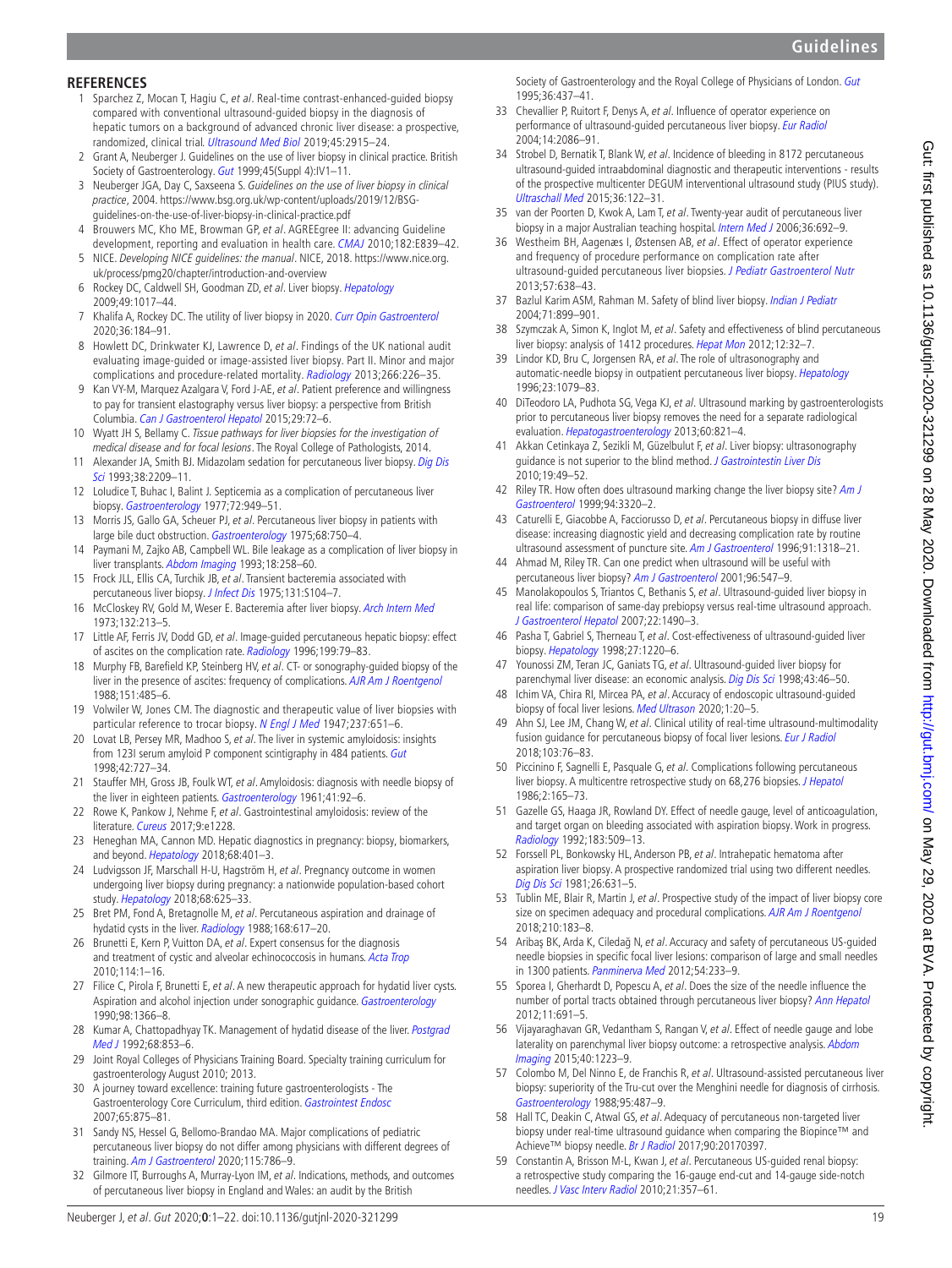# **Guidelines**

- 60 Rivera-Sanfeliz G, Kinney TB, Rose SC, et al. Single-pass percutaneous liver biopsy for diffuse liver disease using an automated device: experience in 154 procedures. [Cardiovasc Intervent Radiol](http://dx.doi.org/10.1007/s00270-004-0017-5) 2005;28:584–8.
- <span id="page-19-0"></span>61 Chi H, Hansen BE, Tang WY, et al. Multiple biopsy passes and the risk of complications of percutaneous liver biopsy. [Eur J Gastroenterol Hepatol](http://dx.doi.org/10.1097/MEG.0000000000000731) 2017;29:36–41.
- 62 Maharaj B, Bhoora IG. Complications associated with percutaneous needle biopsy of the liver when one, two or three specimens are taken. [Postgrad Med J](http://dx.doi.org/10.1136/pgmj.68.806.964) 1992;68:964–7.
- 63 Perrault J, McGill DB, Ott BJ, et al. Liver biopsy: complications in 1000 inpatients and outpatients. [Gastroenterology](http://dx.doi.org/10.1016/0016-5085(78)90364-5) 1978;74:103-6.
- <span id="page-19-1"></span>64 Colloredo G, Guido M, Sonzogni A, et al. Impact of liver biopsy size on histological evaluation of chronic viral hepatitis: the smaller the sample, the milder the disease. [J Hepatol](http://dx.doi.org/10.1016/S0168-8278(03)00191-0) 2003;39:239–44.
- <span id="page-19-31"></span>65 McGill DB, Rakela J, Zinsmeister AR, et al. A 21-year experience with major hemorrhage after percutaneous liver biopsy. [Gastroenterology](http://dx.doi.org/10.1016/0016-5085(90)91167-5) 1990;99:1396–400.
- <span id="page-19-33"></span>66 Bedossa P, Dargère D, Paradis V. Sampling variability of liver fibrosis in chronic hepatitis C. [Hepatology](http://dx.doi.org/10.1053/jhep.2003.09022) 2003;38:1449-57.
- <span id="page-19-34"></span>67 Chan J, Alwahab Y, Tilley C, et al. Percutaneous medical liver core biopsies: correlation between tissue length and the number of portal tracts. [J Clin Pathol](http://dx.doi.org/10.1136/jcp.2010.076273) 2010;63:655–6.
- <span id="page-19-36"></span>68 Fryer E, Wang LM, Verrill C, et al. How often do our liver core biopsies reach current definitions of adequacy? [J Clin Pathol](http://dx.doi.org/10.1136/jclinpath-2013-201440) 2013;66:1087-9.
- 69 Coral GP, Antunes ADP, Serafini APA, et al. Liver biopsy: importance of specimen size in the diagnosis and staging of chronic viral hepatitis. [Rev Inst Med Trop Sao Paulo](http://dx.doi.org/10.1590/S1678-9946201658010) 2016;58:10.
- 70 Schiano TD, Azeem S, Bodian CA, et al. Importance of specimen size in accurate needle liver biopsy evaluation of patients with chronic hepatitis C. Clin Gastroenterol [Hepatol](http://dx.doi.org/10.1016/S1542-3565(05)00541-0) 2005;3:930–5.
- <span id="page-19-32"></span>71 Kleiner DE, Bedossa P. Liver histology and clinical trials for nonalcoholic steatohepatitis-perspectives from 2 pathologists. [Gastroenterology](http://dx.doi.org/10.1053/j.gastro.2015.09.015) 2015;149:1305–8.
- <span id="page-19-2"></span>72 Brunetti E, Silini E, Pistorio A, et al. Coarse vs. fine needle aspiration biopsy for the assessment of diffuse liver disease from hepatitis C virus-related chronic hepatitis. [J Hepatol](http://dx.doi.org/10.1016/j.jhep.2003.11.008) 2004;40:501–6.
- 73 Petz D, Klauck S, Röhl F-W, et al. Feasibility of histological grading and staging of chronic viral hepatitis using specimens obtained by thin-needle biopsy. [Virchows](http://dx.doi.org/10.1007/s00428-002-0749-z)  [Arch](http://dx.doi.org/10.1007/s00428-002-0749-z) 2003;442:238–44.
- 74 Röcken C, Meier H, Klauck S, et al. Large-needle biopsy versus thin-needle biopsy in diagnostic pathology of liver diseases. [Liver](http://dx.doi.org/10.1034/j.1600-0676.2001.210605.x) 2001;21:391-7.
- <span id="page-19-3"></span>75 Cholongitas E, Senzolo M, Standish R, et al. A systematic review of the quality of liver biopsy specimens. [Am J Clin Pathol](http://dx.doi.org/10.1309/W3XCNT4HKFBN2G0B) 2006;125:710-21.
- <span id="page-19-35"></span>76 Palmer T, Georgiades I, Treanor D, et al. Improved tissue sections for medical liver biopsies: a comparison of 16 vs 18 G biopsy needles using digital pathology. *J Clin* [Pathol](http://dx.doi.org/10.1136/jclinpath-2013-201954) 2014;67:415–9.
- <span id="page-19-4"></span>77 Sato S, Mishiro T, Miyake T, et al. Prophylactic administration of antibiotics unnecessary following ultrasound-guided biopsy and ablation therapy for liver tumors: open-labeled randomized prospective study. [Hepatol Res](http://dx.doi.org/10.1111/j.1872-034X.2008.00408.x) 2009;39:40-6.
- <span id="page-19-5"></span>78 Bubak ME, Porayko MK, Krom RA, et al. Complications of liver biopsy in liver transplant patients: increased sepsis associated with choledochojejunostomy. [Hepatology](http://dx.doi.org/10.1002/hep.1840140619) 1991;14:1063–5.
- 79 Larson AM, Chan GC, Wartelle CF, et al. Infection complicating percutaneous liver biopsy in liver transplant recipients. [Hepatology](http://dx.doi.org/10.1002/hep.510260605) 1997;26:1406-9.
- <span id="page-19-6"></span>80 de Diego Lorenzo A, Romero M, Durán F, et al. Bacteremia following liver biopsy in transplant recipients with Roux-en-Y choledochojejunostomy. [Rev Esp Enferm Dig](http://www.ncbi.nlm.nih.gov/pubmed/http://www.ncbi.nlm.nih.gov/pubmed/9168662) 1997;89:289–95.
- 81 Lowe LP, Greenland P, Ruth KJ, et al. Impact of major cardiovascular disease risk factors, particularly in combination, on 22-year mortality in women and men. [Arch](http://dx.doi.org/10.1001/archinte.158.18.2007)  [Intern Med](http://dx.doi.org/10.1001/archinte.158.18.2007) 1998;158:2007–14.
- <span id="page-19-7"></span>82 Dronfield MW, Mead GM, Langman MJ. Survival and death from subdural haematoma on medical wards. [Postgrad Med J](http://dx.doi.org/10.1136/pgmj.53.616.57) 1977;53:57-60.
- <span id="page-19-8"></span>83 Riley SA, Ellis WR, Irving HC, et al. Percutaneous liver biopsy with plugging of needle track: a safe method for use in patients with impaired coagulation. [Lancet](http://dx.doi.org/10.1016/S0140-6736(84)92910-6) 1984;2:436.
- <span id="page-19-9"></span>84 Tsang WK, Luk WH, Lo AXN. Ultrasound-guided plugged percutaneous biopsy of solid organs in patients with bleeding tendencies. [Hong Kong Med J](http://dx.doi.org/10.12809/hkmj133972) 2014;20:107–12.
- 85 Zins M, Vilgrain V, Gayno S, et al. US-guided percutaneous liver biopsy with plugging of the needle track: a prospective study in 72 high-risk patients. [Radiology](http://dx.doi.org/10.1148/radiology.184.3.1509076) 1992;184:841–3.
- <span id="page-19-10"></span>86 Chisholm RA, Jones SN, Lees WR. Fibrin sealant as a plug for the post liver biopsy needle track. [Clin Radiol](http://dx.doi.org/10.1016/S0009-9260(89)80326-5) 1989;40:627–8.
- <span id="page-19-11"></span>87 Kim SJ, Won JH, Kim YB, et al. Plugged percutaneous biopsy of the liver in living-donor liver transplantation recipients suspected to have graft rejection. [Acta Radiol](http://dx.doi.org/10.1177/0284185116673121) 2017;58:771–7.
- <span id="page-19-12"></span>88 Haaga J, Rahim S. Direct injection of blood products versus gelatin sponge as a technique for local hemostasis. [Cardiovasc Intervent Radiol](http://dx.doi.org/10.1007/s00270-016-1494-z) 2017;40:231-5.
- <span id="page-19-13"></span>89 Sawyerr AM, McCormick PA, Tennyson GS, et al. A comparison of transiugular and plugged-percutaneous liver biopsy in patients with impaired coagulation. [J Hepatol](http://dx.doi.org/10.1016/S0168-8278(05)80525-2) 1993;17:81–5.
- <span id="page-19-14"></span>90 Atar E, Ben Ari Z, Bachar GN, et al. A comparison of transiugular and pluggedpercutaneous liver biopsy in patients with contraindications to ordinary percutaneous liver biopsy and an "in-house" protocol for selecting the procedure of choice. [Cardiovasc Intervent Radiol](http://dx.doi.org/10.1007/s00270-009-9743-z) 2010;33:560–4.
- 91 Smith TP, Presson TL, Heneghan MA, et al. Transjugular biopsy of the liver in pediatric and adult patients using an 18-gauge automated core biopsy needle: a retrospective review of 410 consecutive procedures. [AJR Am J Roentgenol](http://dx.doi.org/10.2214/ajr.180.1.1800167) 2003:180:167-72.
- <span id="page-19-15"></span>92 Bañares R, Alonso S, Catalina MV, et al. Randomized controlled trial of aspiration needle versus automated biopsy device for transjugular liver biopsy. J Vasc Interv [Radiol](http://dx.doi.org/10.1016/S1051-0443(07)61479-1) 2001;12:583–7.
- 93 Choo SW, Do YS, Park KB, et al. Transjugular liver biopsy: modified Ross transseptal needle versus quick-core biopsy needle. [Abdom Imaging](http://dx.doi.org/10.1007/s002610000043) 2000;25:483–5.
- 94 Maciel AC, Marchiori E, de Barros SGS, et al. Transjugular liver biopsy: histological diagnosis success comparing the trucut to the modified aspiration Ross needle. Arq [Gastroenterol](http://dx.doi.org/10.1590/S0004-28032003000200004) 2003;40:80–4.
- <span id="page-19-16"></span>95 Chau T-N, Tong S-W, Li T-M, et al. Transjugular liver biopsy with an automated trucuttype needle: comparative study with percutaneous liver biopsy. Eur J Gastroenterol [Hepatol](http://dx.doi.org/10.1097/00042737-200201000-00005) 2002;14:19–24.
- 96 Hardman RL, Perrich KD, Silas AM. Single-institution results of image-guided nonplugged percutaneous versus transjugular liver biopsy. Cardiovasc Intervent [Radiol](http://dx.doi.org/10.1007/s00270-010-9924-9) 2011;34:369–75.
- 97 Meng HC, Lin HC, Huang CC, et al. Transjugular liver biopsy: comparison with percutaneous liver biopsy. [J Gastroenterol Hepatol](http://dx.doi.org/10.1111/j.1440-1746.1994.tb01274.x) 1994;9:457-61.
- <span id="page-19-17"></span>98 Kalambokis G, Manousou P, Vibhakorn S, et al. Transjugular liver biopsy--indications, adequacy, quality of specimens, and complications--a systematic review. [J Hepatol](http://dx.doi.org/10.1016/j.jhep.2007.05.001) 2007;47:284–94.
- 99 Sue MJ, Lee EW, Saab S, et al. Transjugular liver biopsy: safe even in patients with severe coagulopathies and multiple biopsies. [Clin Transl Gastroenterol](http://dx.doi.org/10.14309/ctg.0000000000000063) 2019;10:e00063.
- <span id="page-19-18"></span>100 Cynamon J, Shabrang C, Golowa Y, et al. Transfemoral transcaval core-needle liver biopsy: an alternative to transjugular liver biopsy. [J Vasc Interv Radiol](http://dx.doi.org/10.1016/j.jvir.2015.11.030) 2016;27:370–5.
- <span id="page-19-19"></span>101 Khosa F, McNulty JG, Hickey N, et al. Transvenous liver biopsy via the femoral vein. [Clin Radiol](http://dx.doi.org/10.1016/S0009-9260(02)00576-7) 2003;58:487–91.
- <span id="page-19-20"></span>102 Eskandari A, Koo P, Bang H, et al. Comparison of endoscopic ultrasound biopsy needles for endoscopic ultrasound-guided liver biopsy. [Clin Endosc](http://dx.doi.org/10.5946/ce.2019.005) 2019;52:347–52.
- <span id="page-19-30"></span>103 Hasan MK, Kadkhodayan K, Idrisov E, et al. Endoscopic ultrasound-guided liver biopsy using a 22-G fine needle biopsy needle: a prospective study. [Endoscopy](http://dx.doi.org/10.1055/a-0967-3640) 2019;51:818–24.
- 104 Shah ND, Baron TH. Endoscopic ultrasound and the liver: current applications and beyond. [J Hepatobiliary Pancreat Sci](http://dx.doi.org/10.1002/jhbp.528) 2018;25:171-80.
- <span id="page-19-21"></span>105 Ali AH, Panchal S, Rao DS, et al. The efficacy and safety of endoscopic ultrasoundguided liver biopsy versus percutaneous liver biopsy in patients with chronic liver disease: a retrospective single-center study. [J Ultrasound](http://dx.doi.org/10.1007/s40477-020-00436-z) 2020;5. doi:10.1007/ s40477-020-00436-z. [Epub ahead of print: 05 Mar 2020].
- <span id="page-19-22"></span>106 Ching-Companioni RA, Diehl DL, Johal AS, et al. 19G aspiration needle versus 19G core biopsy needle for endoscopic ultrasound-guided liver biopsy: a prospective randomized trial. [Endoscopy](http://dx.doi.org/10.1055/a-0956-6922) 2019;51:1059-65.
- <span id="page-19-23"></span>107 Denzer U, Helmreich-Becker I, Galle PR, et al. Liver assessment and biopsy in patients with marked coagulopathy: value of mini-laparoscopy and control of bleeding. [Am J Gastroenterol](http://dx.doi.org/10.1111/j.1572-0241.2003.07342.x) 2003;98:893–900.
- 108 Poniachik J, Bernstein DE, Reddy KR, et al. The role of laparoscopy in the diagnosis of cirrhosis. [Gastrointest Endosc](http://dx.doi.org/10.1016/S0016-5107(96)70192-X) 1996;43:568–71.
- <span id="page-19-24"></span>109 Al-Saigh AH. Superiority of laparoscopic guided needle biopsy over percutaneous blind needle biopsy in diagnosing hepatocellular carcinoma associated with cirrhosis. [Saudi J Gastroenterol](http://www.ncbi.nlm.nih.gov/pubmed/http://www.ncbi.nlm.nih.gov/pubmed/19864776) 1998;4:96-100.
- <span id="page-19-25"></span>110 Denzer U, Arnoldy A, Kanzler S, et al. Prospective randomized comparison of minilaparoscopy and percutaneous liver biopsy: diagnosis of cirrhosis and complications. [J Clin Gastroenterol](http://dx.doi.org/10.1097/01.mcg.0000225612.86846.82) 2007;41:103-10.
- <span id="page-19-26"></span>111 Collins H, Beban G, Windsor J, et al. Safety and utility of liver biopsy during bariatric surgery in the New Zealand setting. [Obes Surg](http://dx.doi.org/10.1007/s11695-019-04161-3) 2020;30:313-8.
- 112 Mahawar KK, Parmar C, Graham Y, et al. Routine liver biopsy during bariatric surgery: an analysis of evidence base. [Obes Surg](http://dx.doi.org/10.1007/s11695-015-1916-z) 2016;26:177-81.
- <span id="page-19-27"></span>113 Lebrec D, Goldfarb G, Degott C, et al. Transvenous liver biopsy: an experience based on 1000 hepatic tissue samplings with this procedure. [Gastroenterology](http://www.ncbi.nlm.nih.gov/pubmed/http://www.ncbi.nlm.nih.gov/pubmed/7084612) 1982;83:338–40.
- 114 Sagnelli E, Felaco FM, Filippini P, et al. Influence of HDV infection on clinical, biochemical and histological presentation of HBsAg positive chronic hepatitis. [Liver](http://dx.doi.org/10.1111/j.1600-0676.1989.tb00404.x) 1989;9:229–34.
- <span id="page-19-28"></span>West J, Card TR. Reduced mortality rates following elective percutaneous liver biopsies. [Gastroenterology](http://dx.doi.org/10.1053/j.gastro.2010.06.015) 2010;139:1230-7.
- <span id="page-19-29"></span>116 Atwell TD, Smith RL, Hesley GK, et al. Incidence of bleeding after 15,181 percutaneous biopsies and the role of aspirin. [AJR Am J Roentgenol](http://dx.doi.org/10.2214/AJR.08.2122) 2010;194:784–9.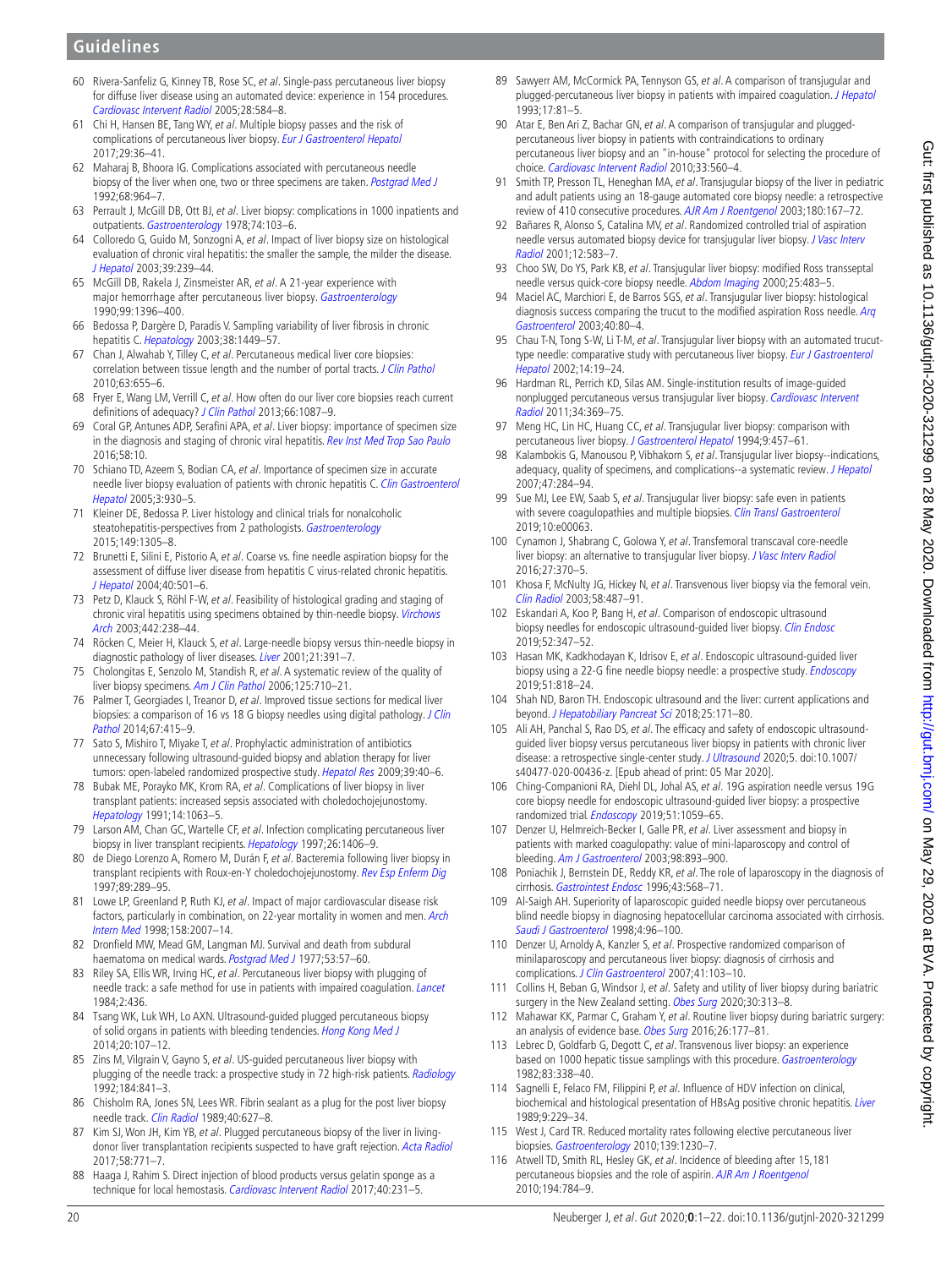- <span id="page-20-0"></span>117 Boyum JH, Atwell TD, Schmit GD, et al. Incidence and risk factors for adverse events related to image-guided liver biopsy. [Mayo Clin Proc](http://dx.doi.org/10.1016/j.mayocp.2015.11.015) 2016;91:329-35.
- <span id="page-20-1"></span>118 Myers RP, Fong A, Shaheen AAM. Utilization rates, complications and costs of percutaneous liver biopsy: a population-based study including 4275 biopsies. Liver [Int](http://dx.doi.org/10.1111/j.1478-3231.2008.01691.x) 2008;28:705–12.
- <span id="page-20-2"></span>119 Firpi RJ, Soldevila-Pico C, Abdelmalek MF, et al. Short recovery time after percutaneous liver biopsy: should we change our current practices? Clin [Gastroenterol Hepatol](http://dx.doi.org/10.1016/S1542-3565(05)00294-6) 2005;3:926–9.
- <span id="page-20-3"></span>120 Gupta S, Wallace MJ, Cardella JF, et al. Quality improvement guidelines for percutaneous needle biopsy. [J Vasc Interv Radiol](http://dx.doi.org/10.1016/j.jvir.2010.01.011) 2010;21:969-75.
- <span id="page-20-4"></span>121 Midia M, Odedra D, Shuster A, et al. Predictors of bleeding complications following percutaneous image-guided liver biopsy: a scoping review. [Diagn Interv Radiol](http://dx.doi.org/10.5152/dir.2018.17525) 2019;25:71–80.
- <span id="page-20-5"></span>122 Tian G, Kong D, Jiang Tian'an, et al. Complications after percutaneous ultrasoundguided liver biopsy: a systematic review and meta-analysis of a population of more than 12,000 patients from 51 cohort studies. [J Ultrasound Med](http://dx.doi.org/10.1002/jum.15229) 2020. doi:10.1002/ jum.15229. [Epub ahead of print: 30 Jan 2020].
- 123 Douds AC, Joseph AE, Finlayson C, et al. Is day case liver biopsy underutilised? [Gut](http://dx.doi.org/10.1136/gut.37.4.574) 1995;37:574–5.
- 124 Padia SA, Baker ME, Schaeffer CJ, et al. Safety and efficacy of sonographic-guided random real-time core needle biopsy of the liver. [J Clin Ultrasound](http://dx.doi.org/10.1002/jcu.20553) 2009;37:138-43.
- 125 Riemann B, Menzel J, Schiemann U, et al. Ultrasound-guided biopsies of abdominal organs with an automatic biopsy system. A retrospective analysis of the quality of biopsies and of hemorrhagic complications. [Scand J Gastroenterol](http://dx.doi.org/10.1080/003655200750024614) 2000;35:102-7.
- 126 Syn W-K, Bruckner-Holt C, Farmer A, et al. Liver biopsy in a district general hospital: changes over two decades. [World J Gastroenterol](http://dx.doi.org/10.3748/wjg.v13.i40.5336) 2007;13:5336-42.
- <span id="page-20-6"></span>127 Karatzas A, Karamitros A, Paraskevopoulos I, et al. Haematocrit and haemoglobin decrease following image-guided percutaneous core needle biopsies. [Clin Radiol](http://dx.doi.org/10.1016/j.crad.2019.10.010) 2020;75:158.e9–14.
- <span id="page-20-7"></span>128 Gamble P, Colapinto RF, Stronell RD, et al. Transjugular liver biopsy: a review of 461 biopsies. [Radiology](http://dx.doi.org/10.1148/radiology.157.3.4059543) 1985;157:589–93.
- <span id="page-20-8"></span>129 McAfee JH, Keeffe EB, Lee RG, et al. Transjugular liver biopsy. [Hepatology](http://dx.doi.org/10.1002/hep.1840150429) 1992;15:726–32.
- <span id="page-20-9"></span>130 Velt PM, Choy OG, Shimkin PM, et al. Transjugular liver biopsy in high-risk patients with hepatic disease. [Radiology](http://dx.doi.org/10.1148/radiology.153.1.6473806) 1984;153:91-3.
- <span id="page-20-10"></span>131 Kis B, Pamarthi V, Fan C-M, et al. Safety and utility of transjugular liver biopsy in hematopoietic stem cell transplant recipients. [J Vasc Interv Radiol](http://dx.doi.org/10.1016/j.jvir.2012.09.011) 2013;24:85-9.
- <span id="page-20-11"></span>132 Ahmed O, Ward TJ, Lungren MP, et al. Assessing the risk of hemorrhagic complication following transjugular liver biopsy in bone marrow transplantation recipients. J Vasc [Interv Radiol](http://dx.doi.org/10.1016/j.jvir.2016.01.007) 2016;27:551–7.
- <span id="page-20-12"></span>133 Shah AR, Al-Hanayneh M, Chowdhry M, et al. Endoscopic ultrasound guided liver biopsy for parenchymal liver disease. [World J Hepatol](http://dx.doi.org/10.4254/wjh.v11.i4.335) 2019;11:335-43.
- <span id="page-20-13"></span>134 Mohan BP, Shakhatreh M, Garg R, et al. Efficacy and safety of EUS-quided liver biopsy: a systematic review and meta-analysis. [Gastrointest Endosc](http://dx.doi.org/10.1016/j.gie.2018.10.018) 2019;89:238–46.
- <span id="page-20-14"></span>135 Frenzel C, Koch J, Lorenzen V, et al. Complications and risk factors in 2731 diagnostic mini-laparoscopies in patients with liver disease. [Liver Int](http://dx.doi.org/10.1111/j.1478-3231.2012.02767.x) 2012;32:970-6.
- <span id="page-20-15"></span>136 Chee YL, Crawford JC, Watson HG, et al. Guidelines on the assessment of bleeding risk prior to surgery or invasive procedures. British Committee for Standards in Haematology. [Br J Haematol](http://dx.doi.org/10.1111/j.1365-2141.2007.06968.x) 2008;140:496–504.
- <span id="page-20-33"></span>137 Keeling D, Tait RC, Watson H, et al. Peri-operative management of anticoagulation and antiplatelet therapy. [Br J Haematol](http://dx.doi.org/10.1111/bjh.14344) 2016;175:602-13.
- <span id="page-20-16"></span>138 O'Leary JG, Greenberg CS, Patton HM, et al. AGA clinical practice update: coagulation in cirrhosis. [Gastroenterology](http://dx.doi.org/10.1053/j.gastro.2019.03.070) 2019;157:34-43.
- <span id="page-20-17"></span>139 Alkozai EM, Lisman T, Porte RJ. Bleeding in liver surgery: prevention and treatment. [Clin Liver Dis](http://dx.doi.org/10.1016/j.cld.2008.09.012) 2009;13:145–54.
- 140 Helenius-Hietala J, Åberg F, Meurman JH, et al. Oral surgery in liver transplant candidates: a retrospective study on delayed bleeding and other complications. [Oral](http://dx.doi.org/10.1016/j.oooo.2016.01.025)  [Surg Oral Med Oral Pathol Oral Radiol](http://dx.doi.org/10.1016/j.oooo.2016.01.025) 2016;121:490–5.
- 141 Holland L, Sarode R. Should plasma be transfused prophylactically before invasive procedures? [Curr Opin Hematol](http://dx.doi.org/10.1097/01.moh.0000245688.47333.b6) 2006;13:447-51.
- 142 Jia Q, Brown MJ, Clifford L, et al. Prophylactic plasma transfusion for surgical patients with abnormal preoperative coagulation tests: a single-institution propensity-adjusted cohort study. [Lancet Haematol](http://dx.doi.org/10.1016/S2352-3026(15)00283-5) 2016;3:e139–48.
- 143 Müller MC, Arbous MS, Spoelstra-de Man AM, et al. Transfusion of fresh-frozen plasma in critically ill patients with a coagulopathy before invasive procedures: a randomized clinical trial (CME). [Transfusion](http://dx.doi.org/10.1111/trf.12750) 2015;55:26–35. quiz 25.
- 144 Rassi AB, d'Amico EA, Tripodi A, et al. Fresh frozen plasma transfusion in patients with cirrhosis and coagulopathy: effect on conventional coagulation tests and thrombomodulin-modified thrombin generation. [J Hepatol](http://dx.doi.org/10.1016/j.jhep.2019.09.008) 2020;72:85–94.
- <span id="page-20-21"></span>145 Westerkamp AC, Lisman T, Porte RJ. How to minimize blood loss during liver surgery in patients with cirrhosis. [HPB \(Oxford\)](http://dx.doi.org/10.1111/j.1477-2574.2009.00078.x) 2009;11:453-8.
- <span id="page-20-18"></span>146 Huber J, Stanworth SJ, Doree C, et al. Prophylactic plasma transfusion for patients without inherited bleeding disorders or anticoagulant use undergoing non-cardiac surgery or invasive procedures. [Cochrane Database Syst Rev](http://dx.doi.org/10.1002/14651858.CD012745.pub2) 2019;11:CD012745.
- <span id="page-20-19"></span>147 DeAngelis GA, Khot R, Haskal ZJ, et al. Bleeding risk and management in interventional procedures in chronic liver disease. [J Vasc Interv Radiol](http://dx.doi.org/10.1016/j.jvir.2016.05.039)
- 148 Drolz A, Ferlitsch A, Fuhrmann V. Management of coagulopathy during bleeding and invasive procedures in patients with liver failure. [Visc Med](http://dx.doi.org/10.1159/000491106) 2018;34:254–60.
- 149 Groeneveld D, Porte RJ, Lisman T. Thrombomodulin-modified thrombin generation testing detects a hypercoagulable state in patients with cirrhosis regardless of the exact experimental conditions. [Thromb Res](http://dx.doi.org/10.1016/j.thromres.2014.07.010) 2014;134:753-6.
- <span id="page-20-22"></span>150 Intagliata NM, Argo CK, Stine JG, et al. Concepts and controversies in haemostasis and thrombosis associated with liver disease: proceedings of the 7th International coagulation in liver disease conference. [Thromb Haemost](http://dx.doi.org/10.1055/s-0038-1666861) 2018;118:1491–506.
- 151 Lisman T, Porte RJ. Rebalanced hemostasis in patients with liver disease: evidence and clinical consequences. **[Blood](http://dx.doi.org/10.1182/blood-2010-02-261891)** 2010;116:878-85.
- 152 Potze W, Porte RJ, Lisman T. Management of coagulation abnormalities in liver disease. [Expert Rev Gastroenterol Hepatol](http://dx.doi.org/10.1586/17474124.2014.934673) 2015;9:103–14.
- 153 Tripodi A, Mannucci PM. The coagulopathy of chronic liver disease. [N Engl J Med](http://dx.doi.org/10.1056/NEJMra1011170) 2011;365:147–56.
- 154 Tripodi A, Salerno F, Chantarangkul V, et al. Evidence of normal thrombin generation in cirrhosis despite abnormal conventional coagulation tests. [Hepatology](http://dx.doi.org/10.1002/hep.20569) 2005;41:553–8.
- <span id="page-20-20"></span>155 Stravitz RT, Lisman T, Luketic VA, et al. Minimal effects of acute liver injury/ acute liver failure on hemostasis as assessed by thromboelastography. [J Hepatol](http://dx.doi.org/10.1016/j.jhep.2011.04.020) 2012;56:129–36.
- 156 Massicotte L, Thibeault L, Roy A. Classical notions of coagulation revisited in relation with blood losses, transfusion rate for 700 consecutive liver transplantations. Semin [Thromb Hemost](http://dx.doi.org/10.1055/s-0035-1550428) 2015;41:538–46.
- 157 Napolitano G, Iacobellis A, Merla A, et al. Bleeding after invasive procedures is rare and unpredicted by platelet counts in cirrhotic patients with thrombocytopenia. Eur J [Intern Med](http://dx.doi.org/10.1016/j.ejim.2016.11.007) 2017;38:79–82.
- 158 Violi F, Basili S, Raparelli V, et al. Patients with liver cirrhosis suffer from primary haemostatic defects? Fact or fiction? [J Hepatol](http://dx.doi.org/10.1016/j.jhep.2011.06.008) 2011;55:1415-27.
- 159 Kuter DJ, Allen LF. Avatrombopag, an oral thrombopoietin receptor agonist: results of two double-blind, dose-rising, placebo-controlled phase 1 studies. [Br J Haematol](http://dx.doi.org/10.1111/bjh.15574) 2018;183:466–78.
- 160 Peck-Radosavljevic M, Simon K, Iacobellis A, et al. Lusutrombopag for the treatment of thrombocytopenia in patients with chronic liver disease undergoing invasive procedures (L-PLUS 2). [Hepatology](http://dx.doi.org/10.1002/hep.30561) 2019;70:1336-48.
- <span id="page-20-23"></span>161 Afdhal NH, Giannini EG, Tayyab G, et al. Eltrombopag before procedures in patients with cirrhosis and thrombocytopenia. [N Engl J Med](http://dx.doi.org/10.1056/NEJMoa1110709) 2012;367:716-24.
- <span id="page-20-24"></span>162 NICE. Lusutrombopag for treating thrombocytopenia in people with chronic liver disease needing a planned invasive procedure. Technology appraisal guidance [TA617]; 2020.
- <span id="page-20-25"></span>163 Kitchin DR, del Rio AM, Woods M, et al. Percutaneous liver biopsy and revised coagulation guidelines: a 9-year experience. [Abdom Radiol](http://dx.doi.org/10.1007/s00261-017-1319-9) 2018;43:1494-501.
- <span id="page-20-26"></span>164 Ewe K. Bleeding after liver biopsy does not correlate with indices of peripheral coagulation. [Dig Dis Sci](http://dx.doi.org/10.1007/BF01313579) 1981;26:388-93.
- 165 Thachil J. Relevance of clotting tests in liver disease. [Postgrad Med J](http://dx.doi.org/10.1136/pgmj.2007.066415) 2008;84:177-81.
- <span id="page-20-27"></span>166 Sandrasegaran K, Thayalan N, Thavanesan R, et al. Risk factors for bleeding after liver biopsy. [Abdom Radiol](http://dx.doi.org/10.1007/s00261-016-0655-5) 2016;41:643-9.
- <span id="page-20-28"></span>167 Drolz A, Horvatits T, Roedl K, et al. Coagulation parameters and major bleeding in critically ill patients with cirrhosis. [Hepatology](http://dx.doi.org/10.1002/hep.28628) 2016;64:556–68.
- <span id="page-20-29"></span>168 Hung A, Garcia-Tsao G. Acute kidney injury, but not sepsis, is associated with higher procedure-related bleeding in patients with decompensated cirrhosis. [Liver Int](http://dx.doi.org/10.1111/liv.13712) 2018;38:1437–41.
- 169 Stravitz RT, Kramer AH, Davern T, et al. Intensive care of patients with acute liver failure: recommendations of the U.S. Acute Liver Failure Study Group. [Crit Care Med](http://dx.doi.org/10.1097/01.CCM.0000287592.94554.5F) 2007;35:2498–508.
- <span id="page-20-30"></span>170 Durila M, Lukáš P, Astraverkhava M, et al. Tracheostomy in intensive care unit patients can be performed without bleeding complications in case of normal thromboelastometry results (EXTEM CT) despite increased PT-INR: a prospective pilot study. **[BMC Anesthesiol](http://dx.doi.org/10.1186/s12871-015-0073-1)** 2015:15:89.
- 171 Leon-Justel A, Noval-Padillo JA, Alvarez-Rios AI, et al. Point-of-care haemostasis monitoring during liver transplantation reduces transfusion requirements and improves patient outcome. [Clin Chim Acta](http://dx.doi.org/10.1016/j.cca.2015.04.022) 2015;446:277-83.
- 172 Smart L, Mumtaz K, Scharpf D, et al. Rotational thromboelastometry or conventional coagulation tests in liver transplantation: comparing blood loss, transfusions, and cost. [Ann Hepatol](http://dx.doi.org/10.5604/01.3001.0010.5283) 2017;16:916–23.
- 173 Tafur LA, Taura P, Blasi A, et al. Rotation thromboelastometry velocity curve predicts blood loss during liver transplantation. [Br J Anaesth](http://dx.doi.org/10.1093/bja/aew344) 2016;117:741-8.
- 174 Wang S-C, Shieh J-F, Chang K-Y, et al. Thromboelastography-guided transfusion decreases intraoperative blood transfusion during orthotopic liver transplantation: randomized clinical trial. [Transplant Proc](http://dx.doi.org/10.1016/j.transproceed.2010.05.144) 2010;42:2590-3.
- <span id="page-20-31"></span>175 De Pietri L, Bianchini M, Montalti R, et al. Thrombelastography-guided blood product use before invasive procedures in cirrhosis with severe coagulopathy: a randomized, controlled trial. [Hepatology](http://dx.doi.org/10.1002/hep.28148) 2016;63:566-73.
- <span id="page-20-32"></span>176 Vuyyuru SK, Singh AD, Gamanagatti SR, et al. A randomized control trial of thromboelastography-guided transfusion in cirrhosis for high-risk invasive liver-related procedures. [Dig Dis Sci](http://dx.doi.org/10.1007/s10620-019-05939-2) 2019. doi:10.1007/s10620-019-05939-2. [Epub ahead of print: 13 Nov 2019].

Neuberger J, et al. Gut 2020;**0**:1–22. doi:10.1136/gutjnl-2020-321299 21